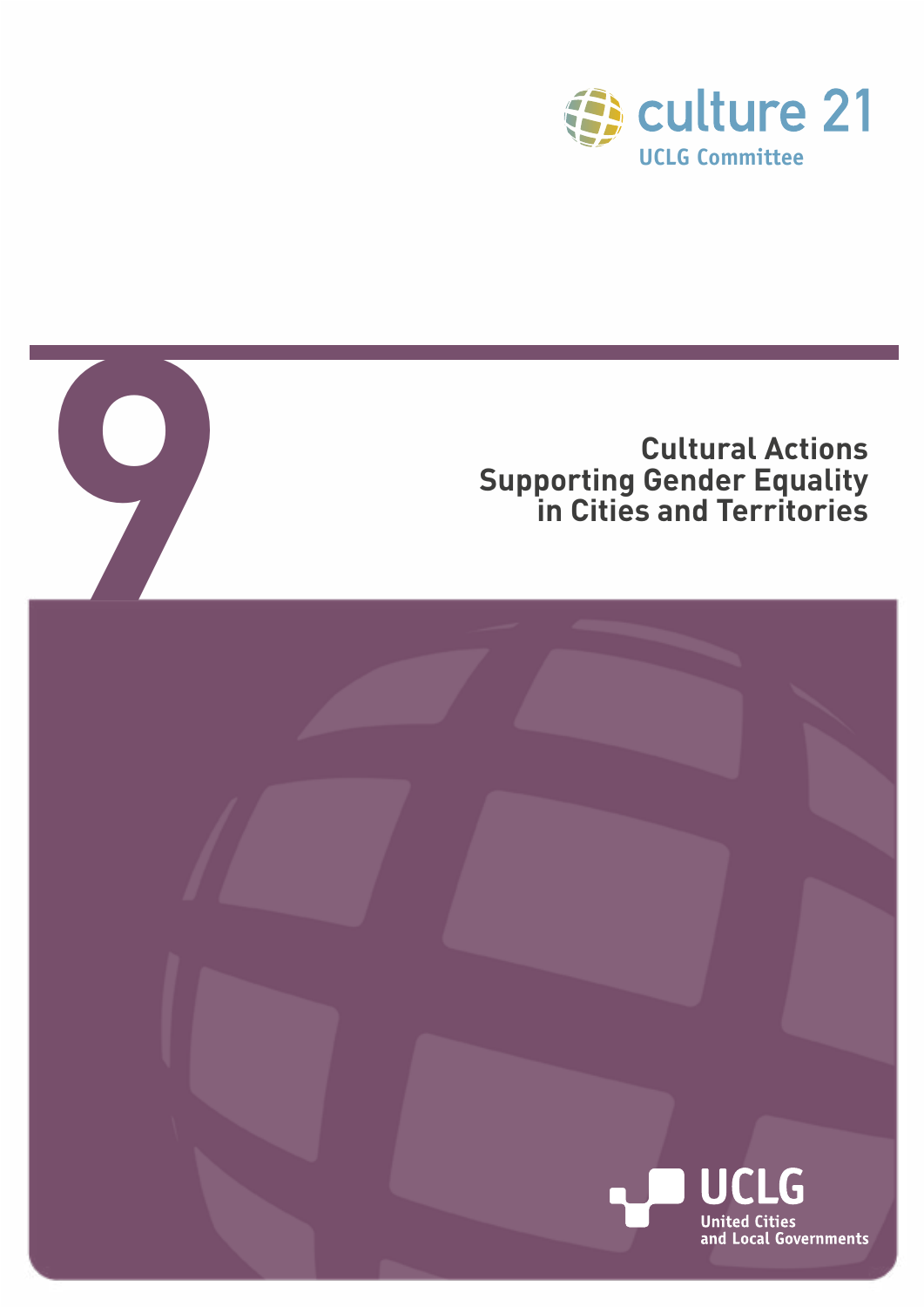The report is available on-line at **[www.agenda21culture.net](http://www.agenda21culture.net)**.

This report can be reproduced for free as long as the authorship is mentioned. We recommend the following quote: Shaheed, Farida (2021) "Cultural Actions Supporting Gender Equality in Cities and Territories", UCLG Committee on Culture Reports, nº9, Barcelona, 29 October 2021.

Author: Farida Shaheed.

The author is responsible for the choice and the presentation of the facts contained in this text and for the opinions expressed therein, which are not necessarily those of UCLG and do not commit the organisation.

The copyright of this report belongs to UCLG – United Cities and Local Governments.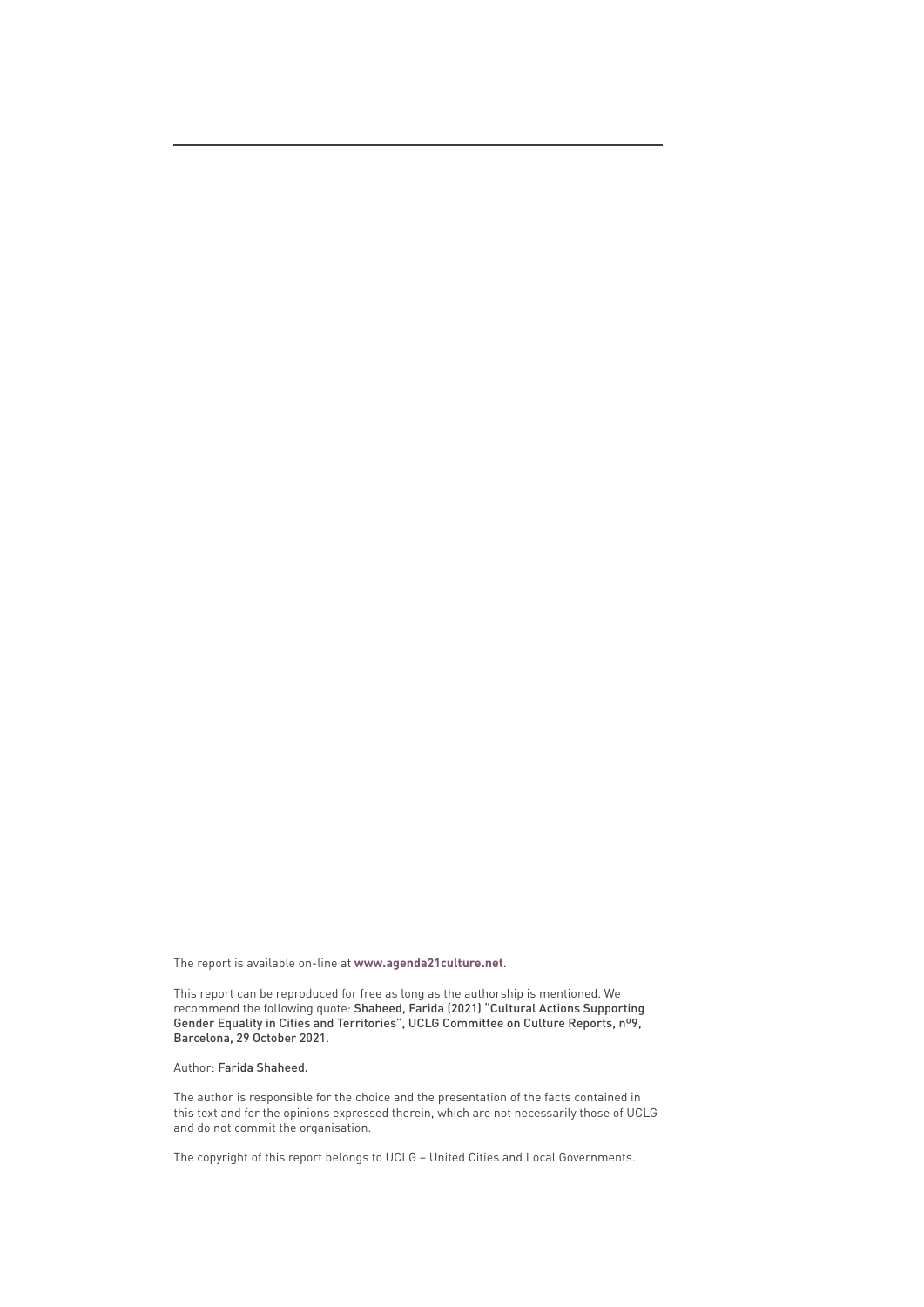"Culture is the prism through which we perceive – and are perceived by others. [...] Culture embodies our collective humanity: creative geniuses, pursuit of knowledge, innovation and pleasure but also the flip side: prejudices, discrimination and exclusionary behaviour. Parts of culture that need to change."

> **Farida Shaheed** at the 4th UCLG Culture Summit in Izmir (Turkey), 10 September 2021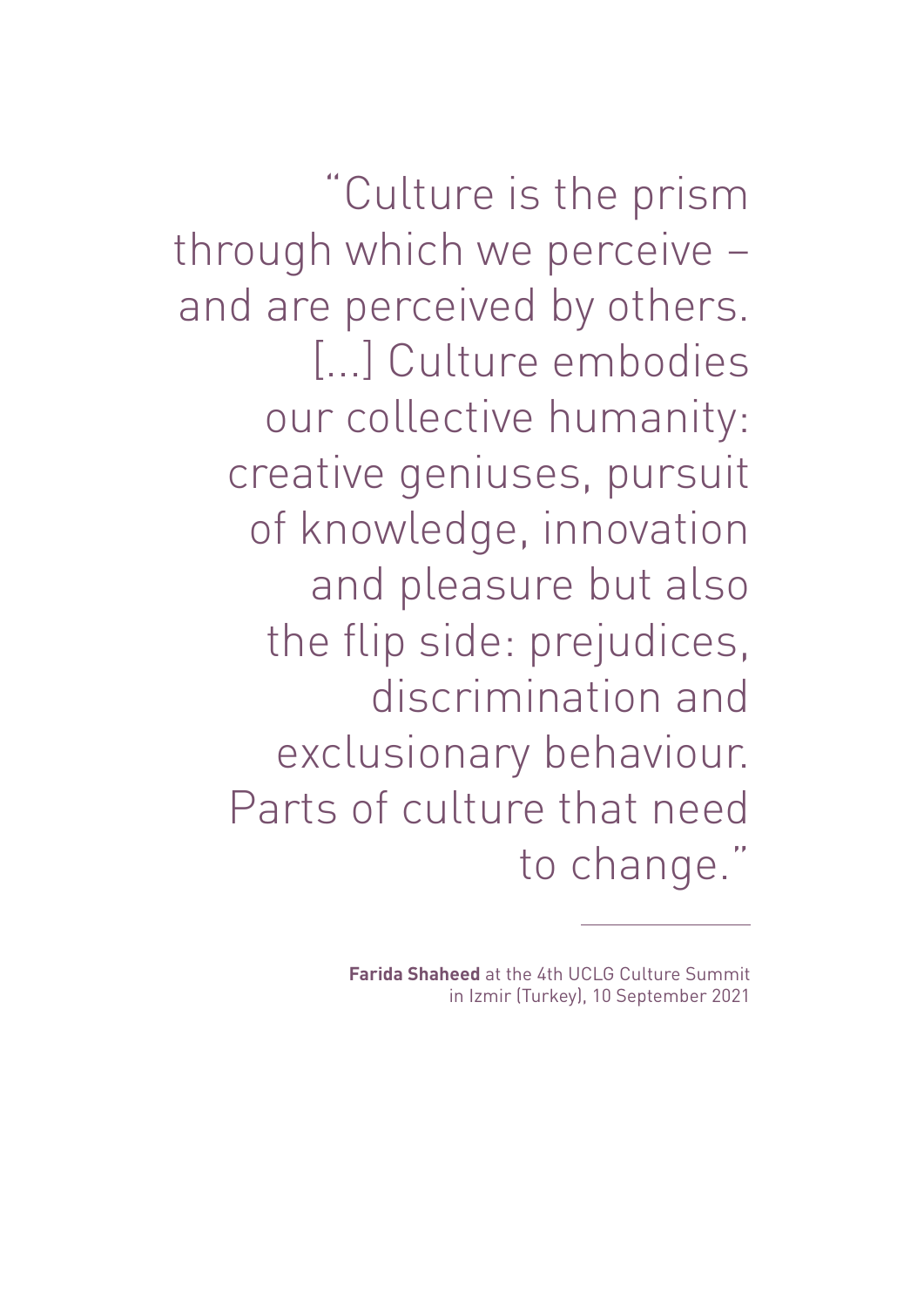## **UCLG CULTURE COMMITTEE**

**United Cities and Local Governments (UCLG)** is the world organisation created in 2004 which represents local and regional governments and defends their interests on the world stage. It currently represents 70% of the global population, and it is the association of cities with most members, and with the greatest capacity of influence before the United Nations. The World Secretariat of UCLG is based in Barcelona.

UCLG has an important cultural programme based on the Agenda 21 for Culture, approved in Barcelona in May 2004, on the Declaration "Culture is the 4th pillar of Sustainable Development", approved in Mexico City in November 2010, and on the practical toolkit "Culture 21: Actions", approved in Bilbao in March 2015.

The **UCLG Culture Committee** is a unique global platform of cities, local governments, associations, organisations and networks that cooperate and promote the role of Culture in Sustainable Cities. The mission of the UCLG Culture Committee is to promote culture as the fourth pillar of sustainable development through the international dissemination and the local implementation of Agenda 21 for culture, and to foster and make more explicit the relationship between local cultural policies and sustainable development. This narrative is based on human rights, good governance, people-centred development and the co-creation of the city.

#### **THE COMMITMENT TO CULTURE, SUSTAINABLE DEVELOPMENT AND GENDER EQUALITY**

UCLG, the Culture Committee and its members are fully committed to transforming the SDGs ideals into a lived reality for all by representing, defending, and amplifying the voices of local and regional governments. Unequivocal commitment to sustainable development and gender equality is reflected in numerous documents of this constituency.

In 2021, UCLG reiterated its championing of gender equality as a human right with implications for the whole-of-society in '**[A Global Feminist Municipal Movement - The Transformative](https://www.uclg-cglu.org/sites/default/files/the_transformative_commitment_of_cities_and_territories_to_generation_equality.pdf)  [Commitment of Cities and Territories to Generation Equality](https://www.uclg-cglu.org/sites/default/files/the_transformative_commitment_of_cities_and_territories_to_generation_equality.pdf)**' as part of the Generation Equality process. Earlier moves include the **[Paris Local and Regional Governments' Global Agenda for](https://www.uclg.org/sites/default/files/ENG_Amended Paris Declaration@31.pdf)  [Equality of Women and Men](https://www.uclg.org/sites/default/files/ENG_Amended Paris Declaration@31.pdf)** (2013), the **[Durban Political Declaration](https://www.uclg.org/sites/default/files/uclg_thedurbanpoliticaldeclaration_en_rv.pdf)** (2019) and the manifestos on **[The Future of Equality: Beyond Beijing+25](https://www.uclg.org/sites/default/files/manifesto_en_gender.pdf)** (2019) and **[The Future of Culture](https://www.uclg.org/sites/default/files/en_manifesto_culture.pdf)** (2019), reinforced by the **[Presidential Decalogue for the COVID-19 aftermath](https://www.uclg.org/sites/default/files/decalogue_for_the_post_covid-19_era.pdf)** (2020), the Mexico City – Barcelona – Montreal **[Declaration on the Right to the City for Women](https://www.uclg-cisdp.org/en/news/latest-news/right-city-women-open-letter-mayors-mexico-city-montreal-and-barcelona)** (2019) and the Local and Regional Governments Leaders **[Call to Action Women's Leadership for the Post COVID-19 Era](https://www.uclg.org/sites/default/files/uclgwomen_calltoaction_en.pdf)** (2020), and its engagement in the CSW65 with the **[Joint Statement of the organized constituency of Local](https://www.uclg.org/sites/default/files/joint_statement_to_csw65_lrgs.pdf)  [and Regional Governments](https://www.uclg.org/sites/default/files/joint_statement_to_csw65_lrgs.pdf)** (2021).

Significant steps of the Culture Committee towards this goal also encompass: **[Culture 21 Actions](http://agenda21culture.net/sites/default/files/files/culture21-actions/c21_015_en.pdf)**, the **[Culture in the Sustainable Development Goals](http://www.agenda21culture.net/sites/default/files/culturesdgs_web_en.pdf)** guide, **['OBS' database of good practices](http://obs.agenda21culture.net/en/home-grid)**, **[UCLG Culture Summit](http://www.agenda21culture.net/summit/uclg-culture-summit-2021)**, **[UCLG - Mexico City - Culture 21 International Award](http://www.agenda21culture.net/award)**, the **[Rome Charter](https://www.2020romecharter.org/)** and the more recent **[Seven Keys](http://www.agenda21culture.net/our-cities/seven-keys)** programme. These provide resources to make operational innovative cultural policies based on human rights that place gender equality as a fundamental element for peaceful societies, where creativity based on diversity can flourish.

Website: **[www.agenda21culture.net](http://www.agenda21culture.net/
)** Social media: **www[.twitter.com/agenda21culture](https://twitter.com/agenda21culture   https://www.facebook.com/agenda21culture/
)  [www.facebook.com/agenda21culture](https://twitter.com/agenda21culture   https://www.facebook.com/agenda21culture/
)**



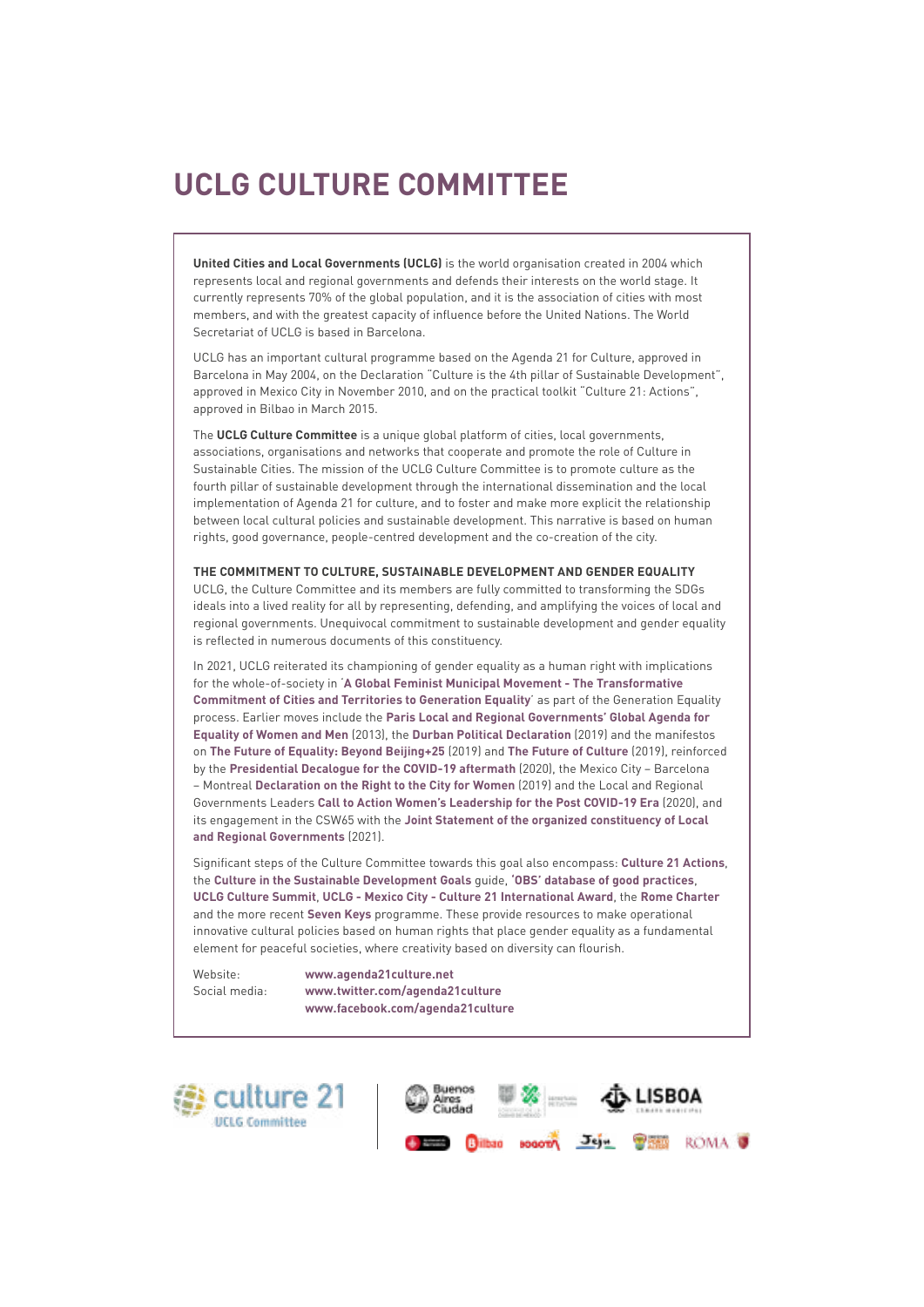The report "Cultural Actions Supporting Gender Equality in Cities and Territories" is a contribution from the cultural perspective to address women's rights and genderresponsive policies for sustainable development. Drawing upon data collected from UCLG archives, the experience and insights of UCLG members and partners that responded to an open call to submit gender-equality initiatives in the cultural field, extensive research of positive examples from around the globe and a series of key informant interviews, and noting too challenges that require further discussion and debate, the document presents policies, programmes or projects recently implemented at the local level which constitute inspiring achievements in this field, and includes a list of key policy areas to be considered, first and foremost, by cities and local governments in their policies relating to gender equality and culture.

This report was presented as a draft on 10 September 2021 at the UCLG Culture Summit held in Izmir and online, at the plenary session "Promoting Local Actions on Culture and Gender Equality". The final version was published on 29 October 2021.

This report has been written by Farida Shaheed, Director of the Shirkat Gah women's resource centre and former UN Special Rapporteur in the field of Cultural Rights, and coordinated by Marta Llobet at the Secretariat of the UCLG Culture Committee, also composed by Sarah Vieux, Agnès Ruiz and Jordi Pascual.

#### The draft received comments, observations and suggestions from:

Edgardo Bilsky, Anna Calvete, Ainara Fernández, Fátima Fernández, Amanda Fletty, Pablo Sebastián Mariani, Rodrigo Messias, Prachi Metawala, Jaume Puigpinós, Maria Alejandra Rico, Cécile Roth and Pablo Fernández (UCLG World Secretariat); Jacqueline Moustache, Thierry Sanzhie Bokally, François Paul Yatta, Najat Zarrouk, Mustapha Moufid and Drissa Keita (UCLG Africa); Jaimie Just, Sarah Benz and Martin Revault, (CEMR); Bernadia Tjandradewi and Liz Villegas (UCLG-ASPAC); Salim Korkmaz and Osman Çorumlu (UCLG-MEWA); Octavi de la Varga, Lia Brum and Silvia Llorente Sánchez (Metropolis); Ana Falu (UCLG UBUNTU); Lisa Colley, Ianto Ware and Sarah Feijen (Adelaide and Sydney); Luciana Blasco, Isabel Rocca and Magdalena Juricic (Autonomous City of Buenos Aires); Esteve Caramés and Jaume Muñoz (Barcelona City Council); Anna Villarroya, Marta Casals and Jordi Baltà (Barcelona); Bernardo Silva Martins Ribeiro, Hugo Salomao Franca, Janine Ladeira de Avelar and Giorgia Araujo da Costa Val (Belo Horizonte); Lina Alejandra Ramírez Galeano, Andrea Tatiana Silva Barrera, Monica Alexandra Barrios González, Yully Marcela Ramírez Contreras, Henry Murraín and Alejandra Núñez Murcia (Bogotá City Council); Funda Erkal, Ayşegül Sabuktay and Onur Eryuce (Izmir Metropolitan Municipality); Sevda Nur Küçükkırlı (Konya); Christine Tollet and Marc Villarubias (Lyon); Jasmina Dizdarevic Cordero, Fiona Winders and Magnus Metz (Malmö City Council); Vannesa Bohórquez and Marlene Fautsch (Government of Mexico City); Lucina Jiménez, Ana Arteaga Romero, León Alba, Raquel Portillo and Michelle W. (Mexico City); Mariana Percovich (Montevideo); Marie-Claude Therrien and Siloe Yassa Roy (Montréal City Council); Carine Roland, Sophie Boule, Maguelone Cathala and Raphaele Ardilouze (Paris City Council); the Dirección de Fomento Cultural of Puebla; Francesca Angelucci and Annalisa Rabitti (Reggio Emilia); Imma Vilches (Terrassa City Council); the City of Vigan Administration, Shi Qi and Wang Chenjia (Xi'an); Basma El Husseiny (Action for Hope); Yvette Hardie (ASSITEJ, Cape Town); Armando Bolaño, (Cayeye Films Foundation); Valeria Marcolin (Culture et Développement); John Smithies and Raji Uppal (Australian CDN); Gitte Zschoch and Sybilla Britani (EUNIC); Greta Galeazzi, Sylvain Pasqua and Anna Kedziorek Ramírez (European Commission); Bekeh Ukelina, Gabriel Caballero, Bente Mathisen, Bénédicte Selfslagh, Gráinne Shaffrey, Gaia Jungeblodt, Apsara Sanchez, Teresa Patricio, Ege Yıldırım and Sophia Labadi (ICOMOS); Nathalie Guay and Céline de Dianous (IFCDC); Stephen Wyber (IFLA); Aleksandra Uzelac (IRMO); Aránzazu Aramburu, (IWPA); Romina Bianchini (Mujeres X la Cultura); Lisa Sidambe (Nhimbe Trust, Bulawayo); and Diana Stratan (UNIC).

A special gratitude to the persons interviewed, namely Mariana Percovich, Bernadia Tjandradewi, Ana Falu, Luciana Blasco, Isabel Rocca, Magdalena Juricic, Anna Villarroya, Lisa Sidambe and Yvette Hardie, and a warm and sincere gratitude to Emilia Saiz for her great leadership in this field within all the bodies of UCLG.

The Secretariat of the UCLG Culture Committee expresses gratitude to all those who have contributed to this report. The Secretariat takes all responsibility for the contents that appear in the final version of this report.

The UCLG Culture Committee expresses support to all the cultural initiatives that are contributing to the achievement of gender equality.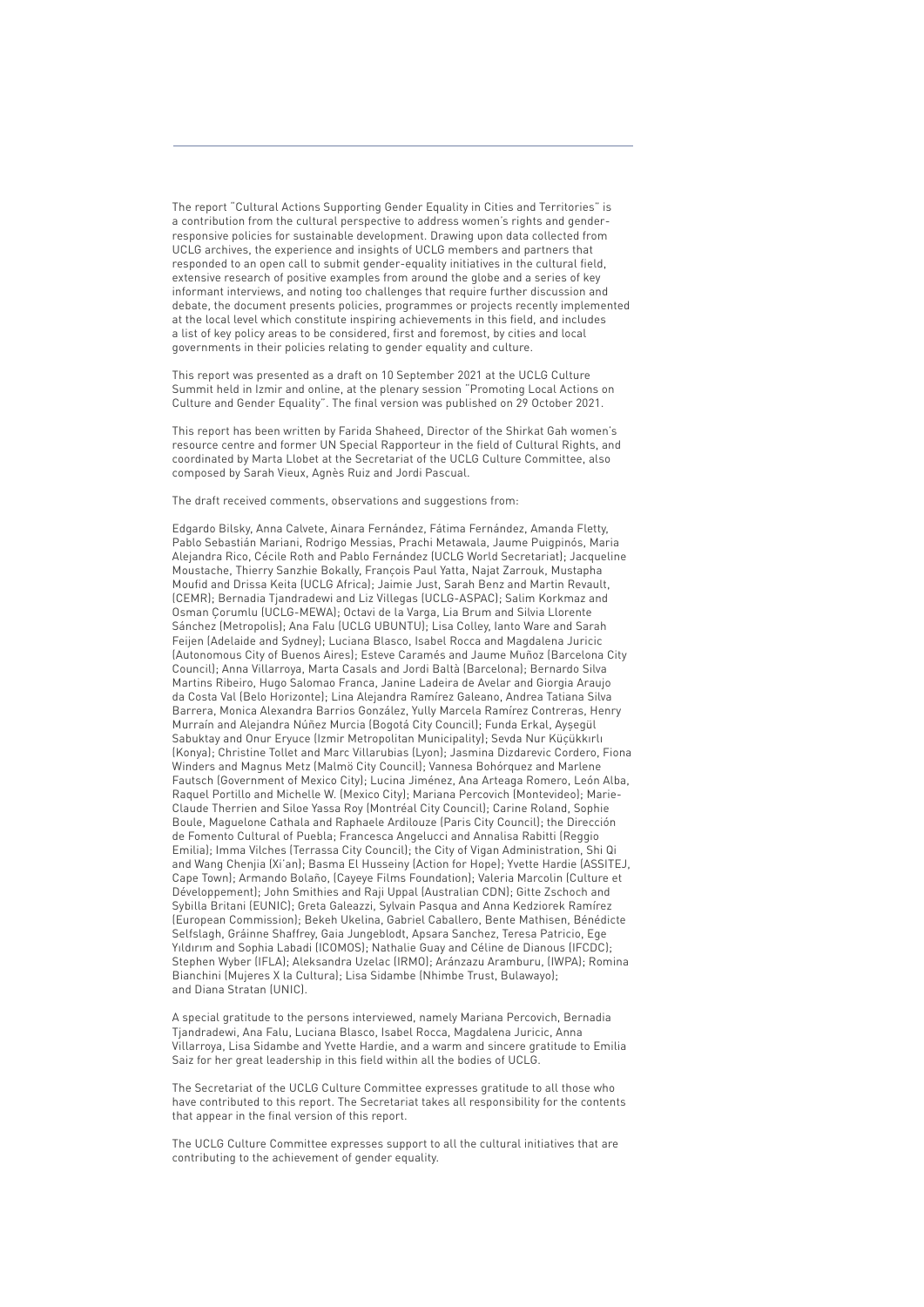## **Table of contents**

**7**

**Executive Summary**

| 1. Introduction                                                | 11 |
|----------------------------------------------------------------|----|
| 1.1. Sustainable Development and Culture                       | 13 |
| 1.2. Gender Equality & Women's Rights to the City              | 17 |
| 1.3. Cultural interventions to change gender narratives        | 20 |
| 2. Gender-responsive cities and urban cultural narratives      | 23 |
| 2.1. Actions promoting gender equality narratives              | 23 |
| 2.2. Essential ingredients for gender-equal sustainable cities | 24 |
| 2.3. Challenges                                                | 27 |
|                                                                |    |
| 3. Gender-equality initiatives in cities and territories       | 30 |
| 3.1. Cultural activism beyond municipal boundaries             | 47 |
| 3.2. Responding to specific issues or situations               | 49 |
| 3.3. Promoting women and non-binary culture creators           | 53 |
| 3.4. Documenting Her Stories and stimulating feminist thinking | 56 |
| 4. Conclusions and recommendations                             | 58 |
| Actions for local and regional governments to consider         | 60 |
|                                                                |    |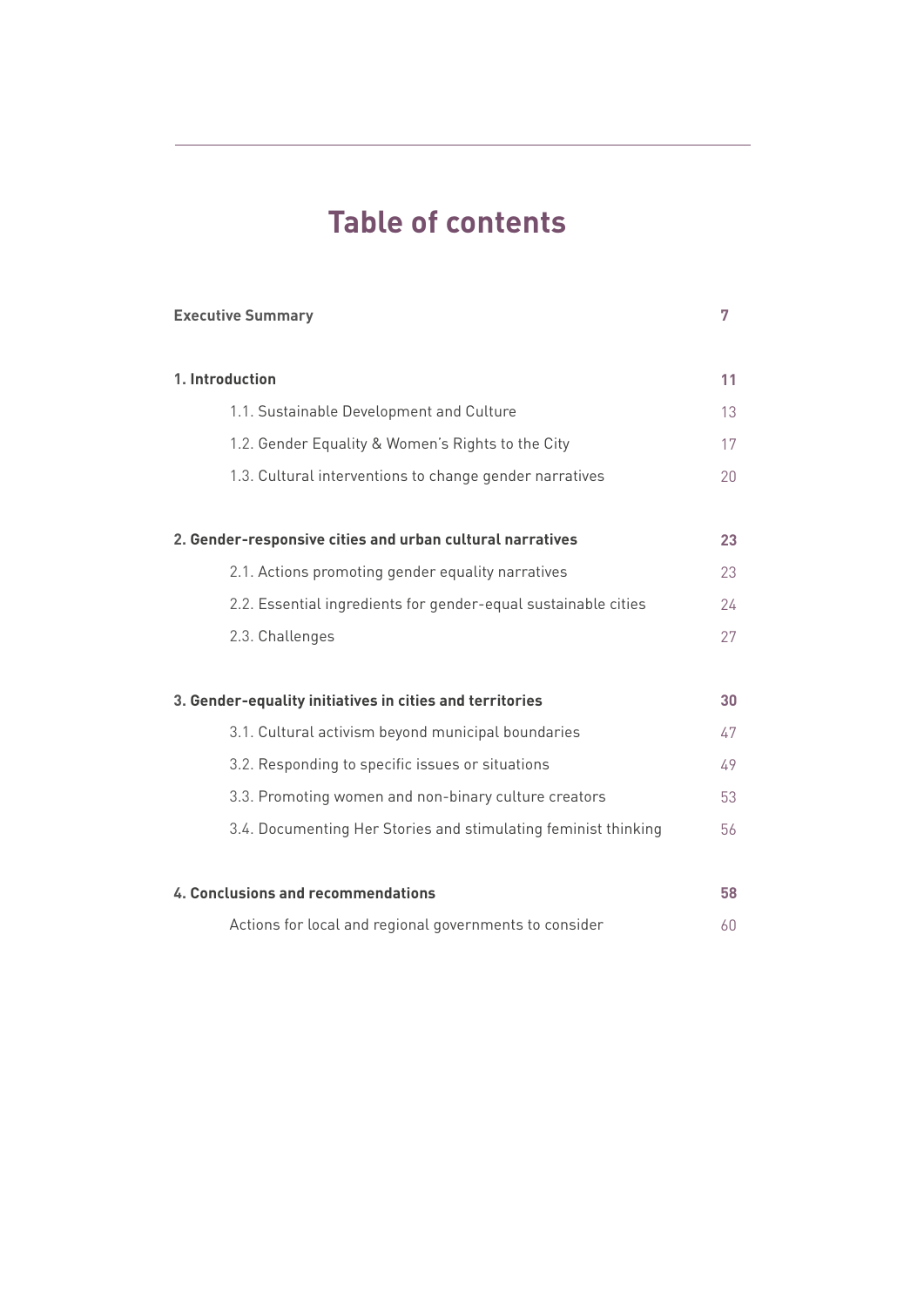# Executive Summary

UCLG is committed to sustainable development that leaves no one and no place behind and to making **cities as accessible and enjoyable for women and girls as for men and boys**.

**Without sustainable cities** – where more than half the world lives, and more than two-thirds will by 2050 – **no future is sustainable**. Sustainability depends on melding the economic, social, cultural and environmental dimensions of development **through culture** that **permeates all aspects of human life**: from dry legal texts to the vibrant colours, tempos and excitement of artistic and scientific creativity and play, from the grandiose to the everyday, in mega-cities and sleepy towns.

Culture is how we assign meaning. **Cultural lexicons** modulate our understanding, response to, and engagement with our human, natural and manufactured worlds. Culture embodies our collective humanity: creative geniuses, innovation and pleasure but also the flip side: prejudices, discrimination and exclusionary behaviour that must be overturned through cultural processes that are always sites for contesting – and contested – meanings and values, jostling for acceptance.

Climate change and COVID-19 underscore the need to re-think development models. The pandemic surfaced deep-seated inequalities and exclusions and disproportionately impacts the marginalised: religious and ethnic minorities, the poor, migrants, the differently-abled – and within each category, women, girls and persons of non-binary identities even more so. **COVID exacerbated gender inequalities**: domestic violence spiralled; more women were retrenched due to less secure jobs; women's care work multiplied as they looked after the ill – many never returned to paid jobs. Rejecting **a return** to the **pre-pandemic so-called "normality", UCLG leaders call upon** local governments to adopt "a system change approach to address pre-existing issues".1

**Gender is intrinsic to all cultures** because there are only three incontrovertible facts of life that, regardless of all other differences, every society must address: birth, death and the existence of sexes. Consequently, all societies construct gender systems defining the roles, responsibilities and rights of girls/women and boys/men; rewards for obedience and penalties for rebellion. Male/female binaries are also applied to non-binary identities.

**Cities and municipalities are pivotal levers of change** and local governments have a responsibility to make city narratives, dynamics, and institutions more gender-equal, inclusive and democratic. **Every city has its narrative**: a lexicon conveyed in the names of streets, plazas, buildings, in who is reflected/included and who is not/excluded in

**[UCLG Decalogue for the post COVID-19 Era](https://www.uclg.org/sites/default/files/decalogue_for_the_post_covid-19_era.pdf)**. An opportunity to take responsibility towards future generations' and '**[The Live Learning Experience Knowledge Hub](https://www.beyondtheoutbreak.uclg.org/womens-leadership)**. Women's leadership. Critical for rethinking the future in the post COVID-19 era'. See also '**[Towards a Global Feminist Municipal Movement](https://women.uclg.org/sites/default/files/2021-03/Report_ Towards a global feminist municiapl movement.pdf)**'.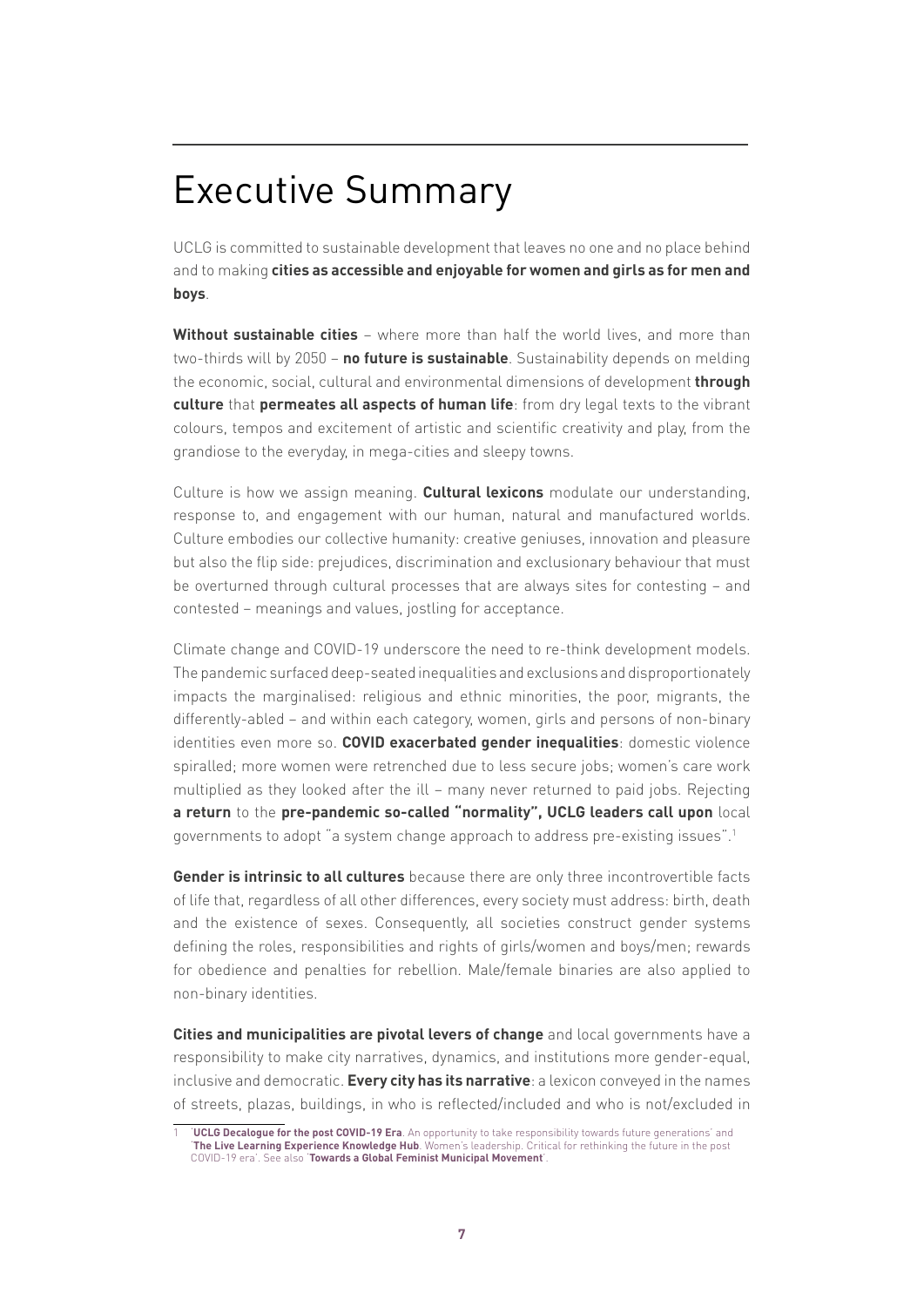public imagery and events, museums, cultural venues, guidebooks, and teaching materials; in how public spaces are designed, who occupies these, and whether these are equally accessible to all at all times of the day and night.

Making **Women's Rights to the City** a living reality for all requires **cultural interventions to help construct more gender-equal democratic landscapes** by upturning deeprooted gender normative rules. Economic and other dividends are gained through cultural interventions. WHO confirms that cultural actions improve health and reduce municipal healthcare costs but remain an under-tapped resource.

**Municipalities and local cultural authorities are already refashioning gender roles and urban lexicons**, often in partnership with civil society, cultural actors, academics, gender experts and the private sector. Some municipalities are seeking to comprehensively restructure the entire cityscape and cultural lexicon; others are taking multiple actions. Even without a transversal change agenda, authorities are using cultural interventions to leverage incremental changes. Some focus on particular issues, such as addressing violence against women and girls and overcoming toxic masculinities, or ensuring the inclusion of particular groups such as migrants, ethnic and religious minorities, those living with disabilities and the LGBTQI+ communities.

**Specific initiatives** in the cultural field range from **teaching children new gender roles** in school and play to promoting **new narratives** in museums, city tours, promotional materials, and creative engagements; from **reshaping masculinity** in media programmes, performances and new bedtime stories to **revamping iconic cultural events**; from encouraging and **supporting women's engagements and self-expression** in community centres, performances, exhibitions, festivals, and neighbourhood activities to making **public spaces and events more comfortable and safer** for women and others, and encouraging more gender equitable use of public spaces by reserving times, giving women priority and arranging childcare.

**Women's contributions to cities and territories** are being made visible through new imagery and renaming streets and public places. **Women's creativity, perspectives, voices and struggles are being promoted and projected** by libraries and museums collecting and sharing feminist writings, materials and imagery of women's movements; adopting gender equality yardsticks for competitions and events or making these women-exclusive; populating public narratives with female and nonbinary perspectives through, for example, cartoon competitions and refashioning traditional folktales.

In many cities, **transformation** is catalysed and/or supported by **feminists and social justice actors joining hands with local authorities**. Many independent libraries and museums too are revising gender notions, transforming narratives and stimulating feminist thinking. Others are using the **power of arts and culture to create dialogue, challenge and overturn gender inequality attitudes** and promote women's voices, perspectives and analyses.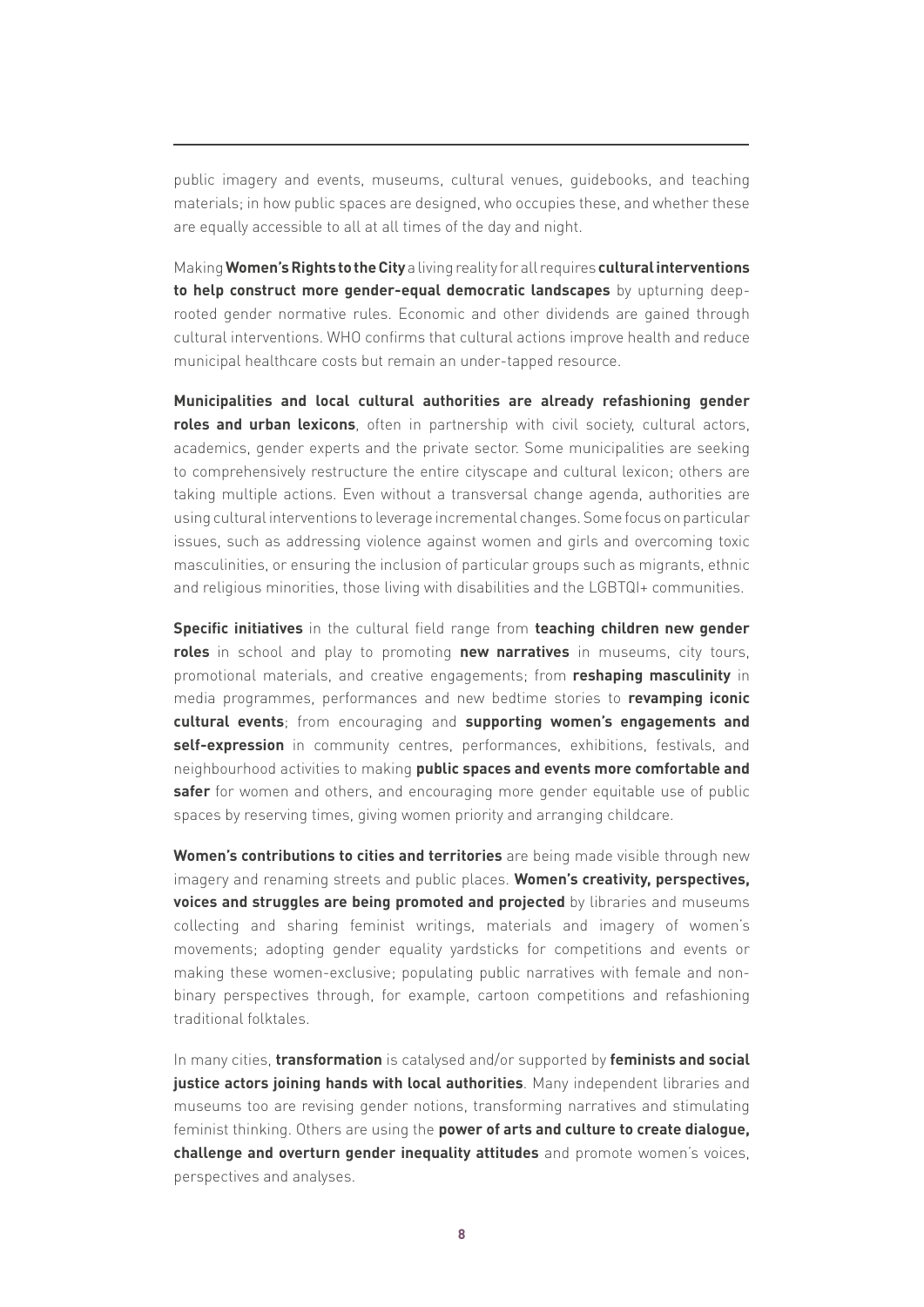**Numerous challenges arise** in revising deeply embedded gender notions: teachers may resist new curricula they feel is "culturally alien"; **values** expressed in constitutions and policy may clash with people's traditional cultural paradigms; **traditional male leaders** who have no official posts may be seen as the city's custodians; alternatively, key decisionmakers, such as mayors, may still be viewed more like "kings" than civil servants accountable to citizens. Promoting common values is especially challenging for large cities that host multiple cultures and communities, and where **relationships amongst the diverse city dwellers, and between them and authorities** may need to be reset.

A **common challenge** is **government structures**; in particular, sector-wise vertical operations ill-suited to the cross-cutting issues of gender and the multiplicity of authorities in the culture sector. The **result is segmented decision-making based on fragmented data, undermining the effectiveness of planning, execution and review**. Overcoming hurdles requires ingenuity, creating spaces for interaction and debate, especially at a local level, and discussions around difficult topics to forge a way forward.

**Current initiatives offer a rich compendium of proven diverse pathways** to more gender-equal, diversity-inclusive sustainable cities. **Pathways are diverse** because while gender inequalities are universal, the cultural parameters and dynamics of gender differ tremendously from one place to another, as do political systems and administrative structures. Hence, authorities can – and should – select and adapt the most suitable and doable in their context but bear in mind the following factors of success:

- **Public institutions explicitly committed to gender equality** instilling these values in staff; **policies receptive to** and **supportive of female** and nonbinary creations; **less onerous regulations**; protocols and SOPs to ensure compliance.
- A **gender-lens for policy formulation and gender responsive budgeting**: All policies have gender-differentiated impacts, even seemingly gender-neutral activities such as clearing snow and a gender analysis can save costs for the municipality.
- A **gender equality/women's empowerment** municipal entity with a seat at the central decision-making table and healthy budget supported by **strong interlinkages** of gender-equality, diversity and cultural decision-making processes and institutions.
- **Comprehensive transversal gender-equality frameworks** are preferable. These require the input of many actors and institutions, and robust coordination among government departments and other institutions/actors.
- **Small-scale and standalone actions are useful but risk becoming tokens of intent** rather than catalysts of change. Supporting women's economic or social activities in the cultural arena, may answer women's **practical needs but not the strategic need** for a system change and new cultural lexicon.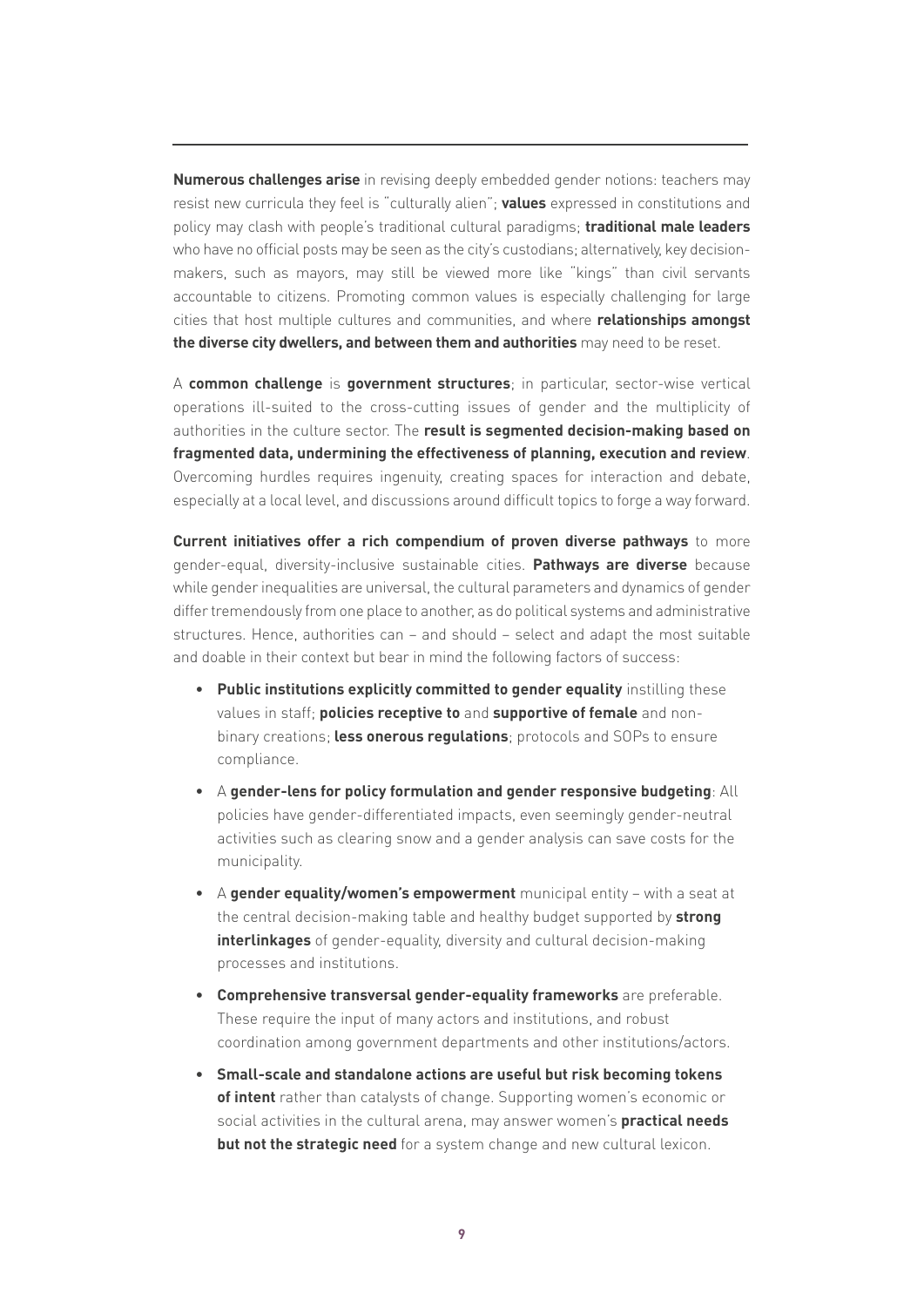- **Changing symbolically significance cultural practices** can catalyse new gender norms.
- **Sustainable transformation demands the full participation and ownership of residents. An open-door policy** for citizens and specific communities to meet top officials combined with officials proactively meeting the more marginalised and vulnerable communities **shows the city cares and instils greater ownership of initiatives**. Interaction is especially important for women hesitant to approach authorities because they fear they will not be heard or be taken seriously.
- **Processes are vital important as the actions taken.** Consultative community conversations make otherwise unread policies come alive. **Community participation in planning, implementation and assessments** helps to ensure municipalities are responsive to and inclusive of all inhabitants; community ownership maximizes the chances of success.
- **Multi-faceted collaboration** in planning, execution and evaluation across government entities, and with others (e.g., academe, artists, creators' groups, the private sector, civil society actors) i**ncreases success. Academia and experts** offer robust evidence-gathering, analyses, and surface women's contributions and feminist groups. **Women's groups, especially feminist ones** bring new insights and innovative approaches. Those working at the grassroots are well-attuned to local issues and what will work best for diverse women.
- **Documentation and data analysis** undergird robust evidence-based policy decisions, effective new narratives and initiatives. A simple first step is to count women in cultural events, awards and institutions, educational materials, public imagery and names, public spaces and facilities.
- The **disparities of gender and other factors in digital connectivity** a lifeline for the young – must be recognised and addressed.

**Ultimately, Women's Rights to the City** will only be realised when cities reflect not only their past and current realities but their aspirations. **This demands contextspecific transformative strategic thinking.** What works in one place may not in other places; what works for smaller cities may not be right for larger ones, etc., but change demands **new feminist** approaches, and policies and institutions committed to eliminating all forms of gender discrimination and harmful practices in which **cultural interventions are only one – albeit vital - part of the equation**. Women, girls and persons of non-binary identities must be supported – including financially and through spaces and trainings – to be **co-creators of cultural life and lexicon, to shape new multi-voice urban narratives and development that is truly sustainable and meaningful for all**.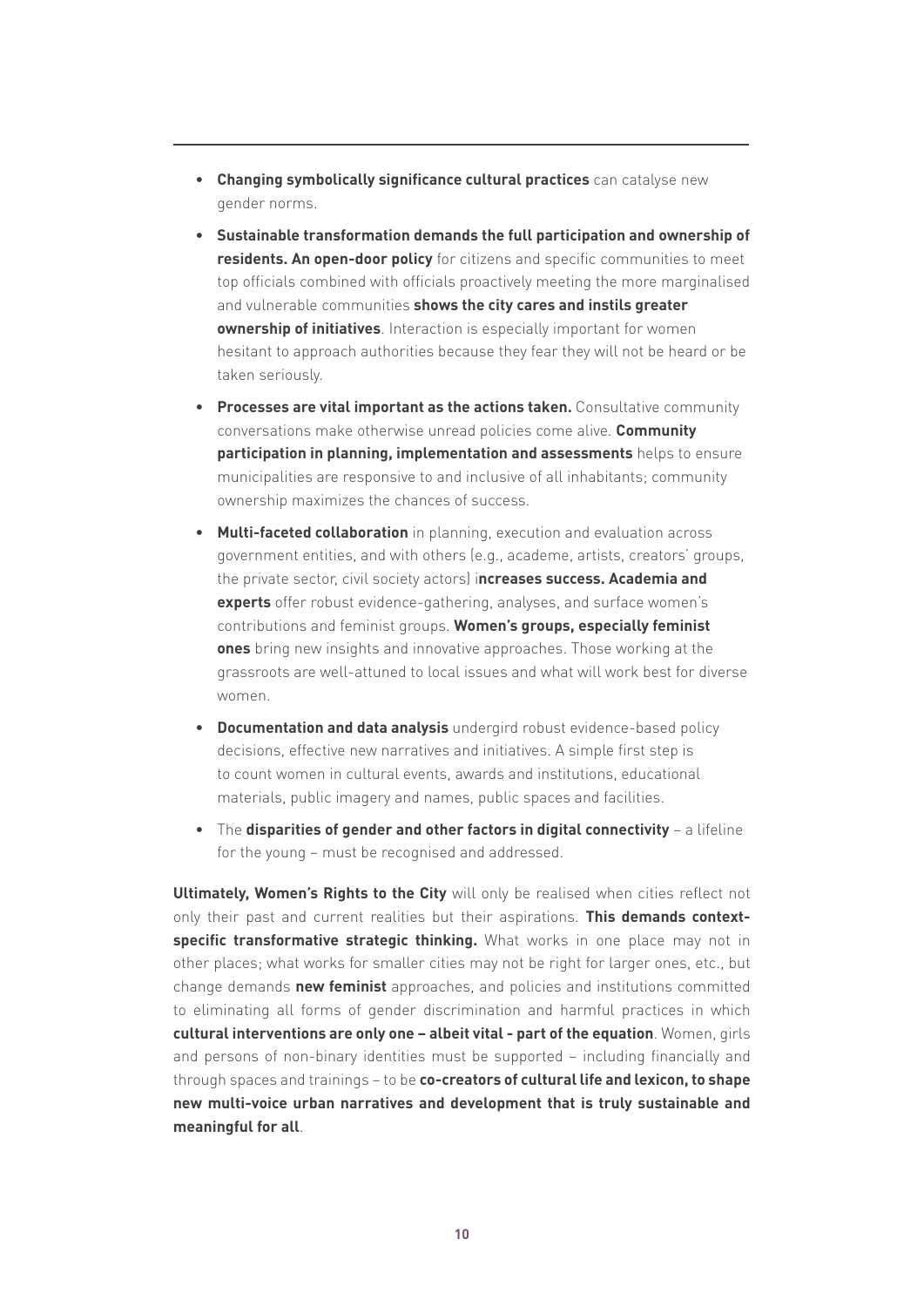## **Cultural Actions Supporting Gender Equality in Cities and Territories**

**Report written by Farida Shaheed**

"I always knew that gender was everywhere but working in this [Gendered Landscape] project has really opened my eyes to things in a much more specific and detailed way: I can't unsee it!"1

# 1. Introduction

Without sustainable cities there is no sustainable future. More than half the world's population currently resides in urban areas (55%); more than two thirds will by 2050 (68%). High urbanisation characterises Northern America (82%), Latin America and the Caribbean (81%), Europe (74%) and Oceania (68%). Less urbanised Asia (50%) and Africa (43%) will undergo the most rapid urbanisation.<sup>2</sup> As hosts of most of the world's population, cities have a particular responsibility to be crucibles of positive change and lead the process for achieving the Sustainable Development Goals (SDGs) and fulfilling the promise of UN Agenda 2030 to leave no one and no place behind. This can only be achieved by ensuring gender equality and democratic processes inclusive of all.

United Cities and Local Governments (UCLG) and its members are fully committed to transforming the SDGs ideals into a lived reality for all by representing, defending, and amplifying the voices of local and regional governments. Unequivocal commitment to sustainable development and gender equality is reflected in numerous UCLG documents. The former requires sector-specific policies combined with transversal and integrated approaches;<sup>3</sup> the latter, policies that guarantee "cities, metropolitan spaces, urban and rural areas are accessible and equally enjoyable for women and girls as they are for men and boys […] that women's talent thrive […] and that their experiences and visions contribute to improving livelihoods for all".4

In 2021, UCLG reiterated its championing of gender equality as a human right with implications for the whole-of-society in '**[A Global Feminist Municipal Movement - The](https://www.uclg-cglu.org/sites/default/files/the_transformative_commitment_of_cities_and_territories_to_generation_equality.pdf)** 

<sup>1</sup> Gendered Landscape Lead Expert Mary Dellenbaugh-Losse. '**[Pushing boundaries and doing the impossible](https://urbact.eu/pushing-boundaries-and-doing-impossible)**'. URBACT. Access Action Planning Network.

**[<sup>68%</sup> of the world population projected to live in urban areas by 2050, says UN](https://www.un.org/development/desa/en/news/population/2018-revision-of-world-urbanization-prospects.html)**'. UN Department of Economic and Social Affairs (press release).

<sup>3</sup> See the report '**[Towards the localization of the SDGs. Sustainable and Resilient Recovery Driven by Cities and](https://www.uclg.org/sites/default/files/5th_report_gtf_hlpf_2021.pdf)  [Territories](https://www.uclg.org/sites/default/files/5th_report_gtf_hlpf_2021.pdf)**' (2021), developed by the Global Taskforce of Local and Regional Governments and facilitated by UCLG.

<sup>4</sup> UCLG Manifesto on '**[The Future of Equality: Beyond Beijing+25](https://www.uclg-cglu.org/sites/default/files/manifesto_en_gender.pdf)**. Statement from the UCLG World Congress to the 64th session of the UN Commission on the Status of Women (CSW64) on Beijing+25 and Agenda 2030' (2019).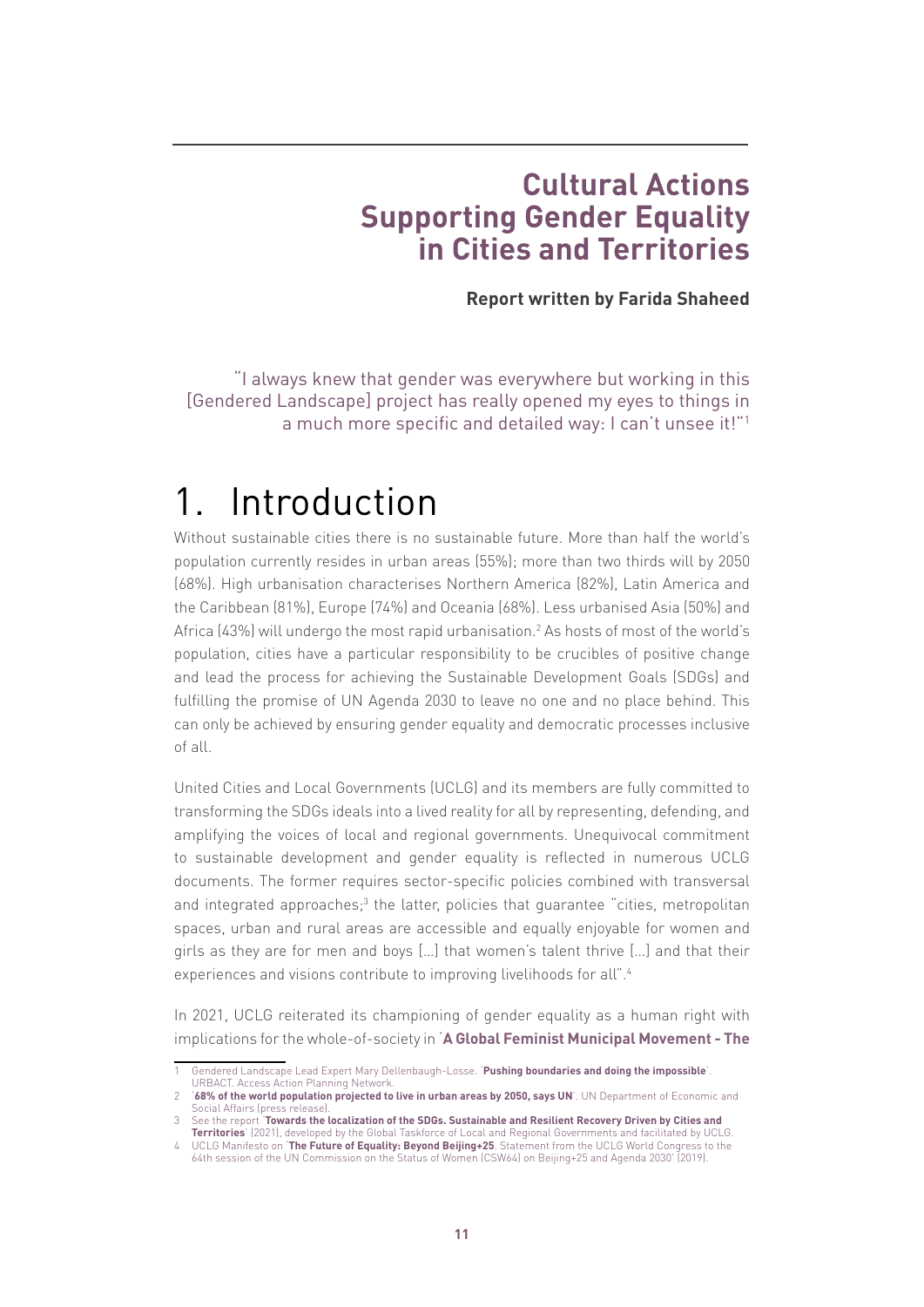**[Transformative Commitment of Cities and Territories to Generation Equality](https://www.uclg-cglu.org/sites/default/files/the_transformative_commitment_of_cities_and_territories_to_generation_equality.pdf)**' as part of the Generation Equality process. In tandem, the Feminist Municipal Movement is about women rights but equally "a new way of understanding and governing our cities and territories, based on solidarity and empathy".5 This new way of conceiving of and exercising politics as a bottom-up co-creation with local leaders committed to equality the Movement believes is the only possible sustainable pathway for the future. The aim is a society in which diversity thrives so that girls, women, non-binary people, boys and men, migrants and indigenous peoples, people of all ages, ethnicities and races, the differently abled, and LGBTQI+ etc. are equally empowered.

Earlier documents include the **[Paris Local and Regional Governments' Global](https://www.uclg.org/sites/default/files/ENG_Amended Paris Declaration@31.pdf) [Agenda for Equality of Women and Men](https://www.uclg.org/sites/default/files/ENG_Amended Paris Declaration@31.pdf)** (2013), the **[Durban Political Declaration](https://www.uclg.org/sites/default/files/uclg_thedurbanpoliticaldeclaration_en_rv.pdf)** (2019) and the manifestos on **[The Future of Equality: Beyond Beijing+25](https://www.uclg.org/sites/default/files/manifesto_en_gender.pdf)** (2019) and **[The Future of Culture](https://www.uclg.org/sites/default/files/en_manifesto_culture.pdf)** (2019), reinforced by the **[Presidential Decalogue for the](https://www.uclg.org/sites/default/files/decalogue_for_the_post_covid-19_era.pdf) [COVID-19 aftermath](https://www.uclg.org/sites/default/files/decalogue_for_the_post_covid-19_era.pdf)** (2020), the Mexico City – Barcelona – Montreal **[Declaration on](https://www.uclg-cisdp.org/en/news/latest-news/right-city-women-open-letter-mayors-mexico-city-montreal-and-barcelona) [the Right to the City for Women](https://www.uclg-cisdp.org/en/news/latest-news/right-city-women-open-letter-mayors-mexico-city-montreal-and-barcelona)** (2019) and the Local and Regional Governments Leaders Call to Action **[Women's Leadership for the Post COVID-19 Era](https://www.uclg.org/sites/default/files/uclgwomen_calltoaction_en.pdf)** (2020), and its engagement in the CSW65 with the **[Joint Statement of the organized constituency of](https://www.uclg.org/sites/default/files/joint_statement_to_csw65_lrgs.pdf) [Local and Regional Governments](https://www.uclg.org/sites/default/files/joint_statement_to_csw65_lrgs.pdf)** (2021).

The UCLG Culture Committee is committed to strengthening women's leadership in cultural policies and decision-making and promoting the recognition of women's contribution to the cultural life of cities. Its 2021 work programme identified gender equality and women's rights as issues deserving more attention. The Committee is progressively devoting more resources, together with other networks and civil society organisations, to the promotion, implementation, monitoring and learning of gender equality strategies that meet the needs of all actors in the field of culture. The Committee reinforces linkages with key global agendas and promotes understanding of culture as a pillar of sustainable development. In addition, the Committee is developing a narrative that integrates key elements of the gender-culture relationship in the framework of sustainable development, exploring collaboration with policy areas such as the right to the city, social inclusion, education, migration, environment, health and urban planning, along with the localisation of Agenda 2030 and the SDGs.

Significant steps towards this goal encompass: **[Culture 21 Actions](http://agenda21culture.net/sites/default/files/files/culture21-actions/c21_015_en.pdf)**, the **[Culture in](http://www.agenda21culture.net/sites/default/files/culturesdgs_web_en.pdf) [the Sustainable Development Goals guide](http://www.agenda21culture.net/sites/default/files/culturesdgs_web_en.pdf)**, **['OBS' database of good practices](http://obs.agenda21culture.net/en/home-grid)**, **[UCLG](http://www.agenda21culture.net/summit/uclg-culture-summit-2021) [Culture Summit](http://www.agenda21culture.net/summit/uclg-culture-summit-2021)**, **[UCLG - Mexico City - Culture 21 International Award](http://www.agenda21culture.net/award)**, the **[2020](https://www.2020romecharter.org/) [Rome Charter](https://www.2020romecharter.org/)** and the more recent **[Seven Keys programme](http://www.agenda21culture.net/our-cities/seven-keys)**. These provide resources to make operational innovative cultural policies based on human rights that place gender equality as a fundamental element for peaceful societies, where creativity based on diversity can flourish.

<sup>5</sup> '**[A Global Feminist Municipal Movement - The Transformative Commitment of Cities and Territories to Generation](https://www.uclg-cglu.org/sites/default/files/the_transformative_commitment_of_cities_and_territories_to_generation_equality.pdf)  [Equality](https://www.uclg-cglu.org/sites/default/files/the_transformative_commitment_of_cities_and_territories_to_generation_equality.pdf)**' (p. 3).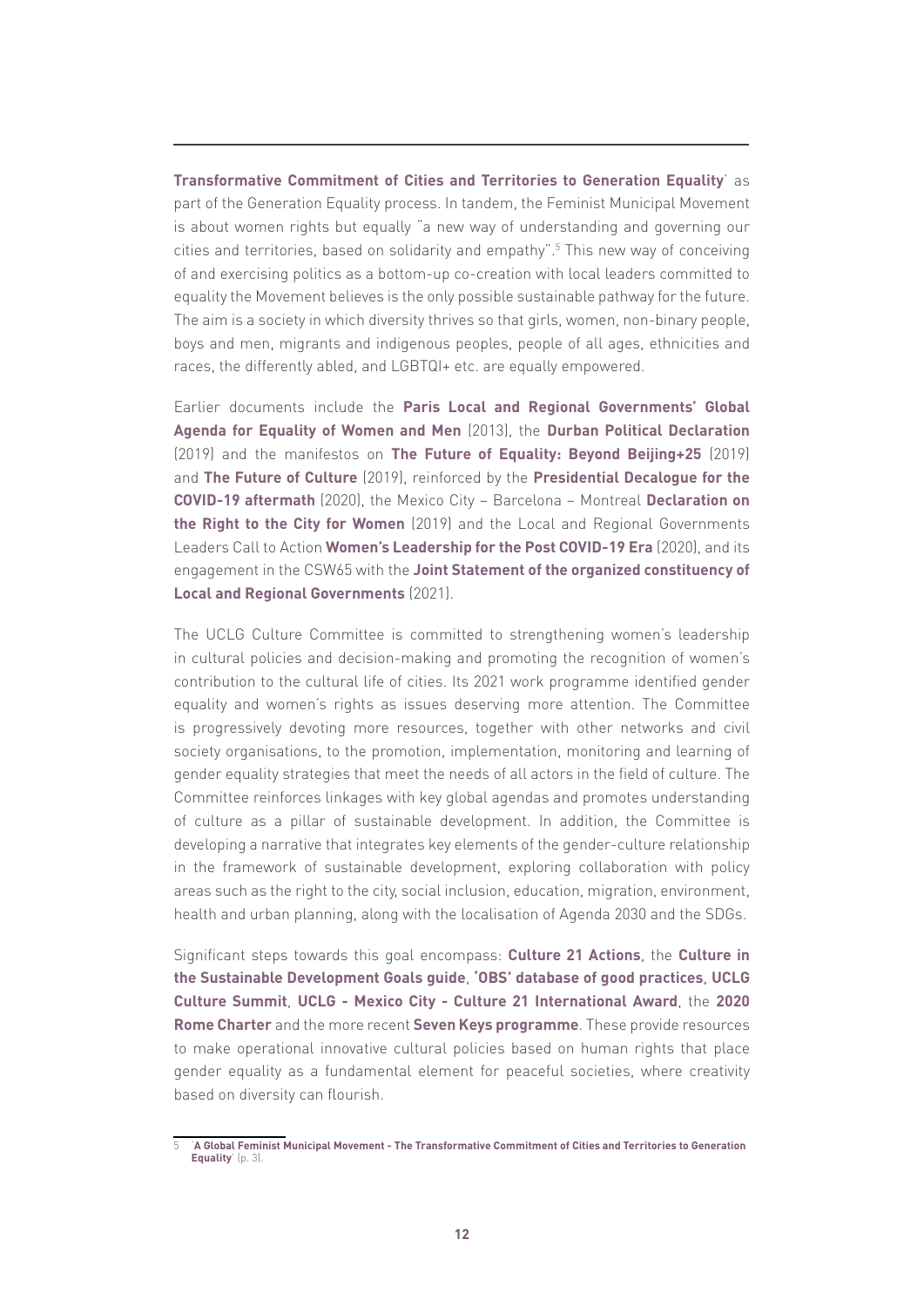This report contributes to this endeavour. **Drawing upon extensive research of positive examples** from around the globe and the **experience and insights of UCLG members and partners**, and noting too challenges that require further discussion and debate, **the report identifies a list of key policy areas to be considered, first and foremost, by cities and local governments in their policies relating to gender equality and culture**. These areas should also be considered by all stakeholders active in this field.

While culture and gender intersect in complex ways in all forms of human interaction and creativity – whether artistic, scientific/technological or athletics, social or professional, in both public and private spaces – this report is confined to issues and spaces that fall within the remit of local government and municipalities. Still, it should be noted that gender inequalities in the culture and creative sectors are deep-seated and multiple. Available data indicates that while taken as a whole, in some countries women may outnumber men in these sectors, far fewer women than men occupy top echelons of various professions; they drop out earlier due to the added burden of care work; they are less recognized in terms of awards, and less present in public performances, as published authors and creative artists.<sup>6</sup>

The report prepared with the UCLG Culture Committee is based on data collected from UCLG archives, an open call to submit gender-equality initiatives in the cultural field, extensive online research and a series of key informant interviews. Access to information was limited by both language and responsiveness of actors. Hence, actions being taken for gender equality in the cultural arena in East Europe and Asia in particular may not be fully reflected in the report.

### 1.1. Sustainable Development and Culture

Development cannot be sustainable without a paradigm shift: from conceiving of, planning for, and implementing development in disconnected siloes to adopting a more holistic approach. Agenda 2030 stresses the concept of EPIC: Every Policy Is Connected. This means that multi-facetted strategies and approaches are more likely to succeed and be sustainable than singular standalone initiatives in specific fields/spheres. Sustainable development demands conjoining in a single embrace the four dimensions essential for sustainable development recognized by UCLG<sup>7</sup> and UNESCO<sup>8</sup>: economic, social, cultural and environmental. The key to conjoining these four dimensions is culture, making the cultural dimension essential.

Culture, it must be stressed, is not to be understood merely as hermetically sealed manifestations of recognised artistic or architectural achievements – these only

<sup>6</sup> Aleksandra Uzelac, Barbara Lovrinic & Suncana Franic, '**[Women in Culture and Creative Sector in Croatia](https://www.bib.irb.hr/1061545)**'.

Economia Della Cultura – a.XXIX, 2019, n.4.

<sup>7</sup> **[Agenda 21 for Culture](https://www.agenda21culture.net/documents/agenda-21-for-culture)** (2004).

<sup>8</sup> '**[What is Education for Sustainable Development](https://en.unesco.org/themes/education-sustainable-development/what-is-esd/sd#:~:text=There%20are%20four%20dimensions%20to,an%20improved%20quality%20of%20life)**' (UNESCO).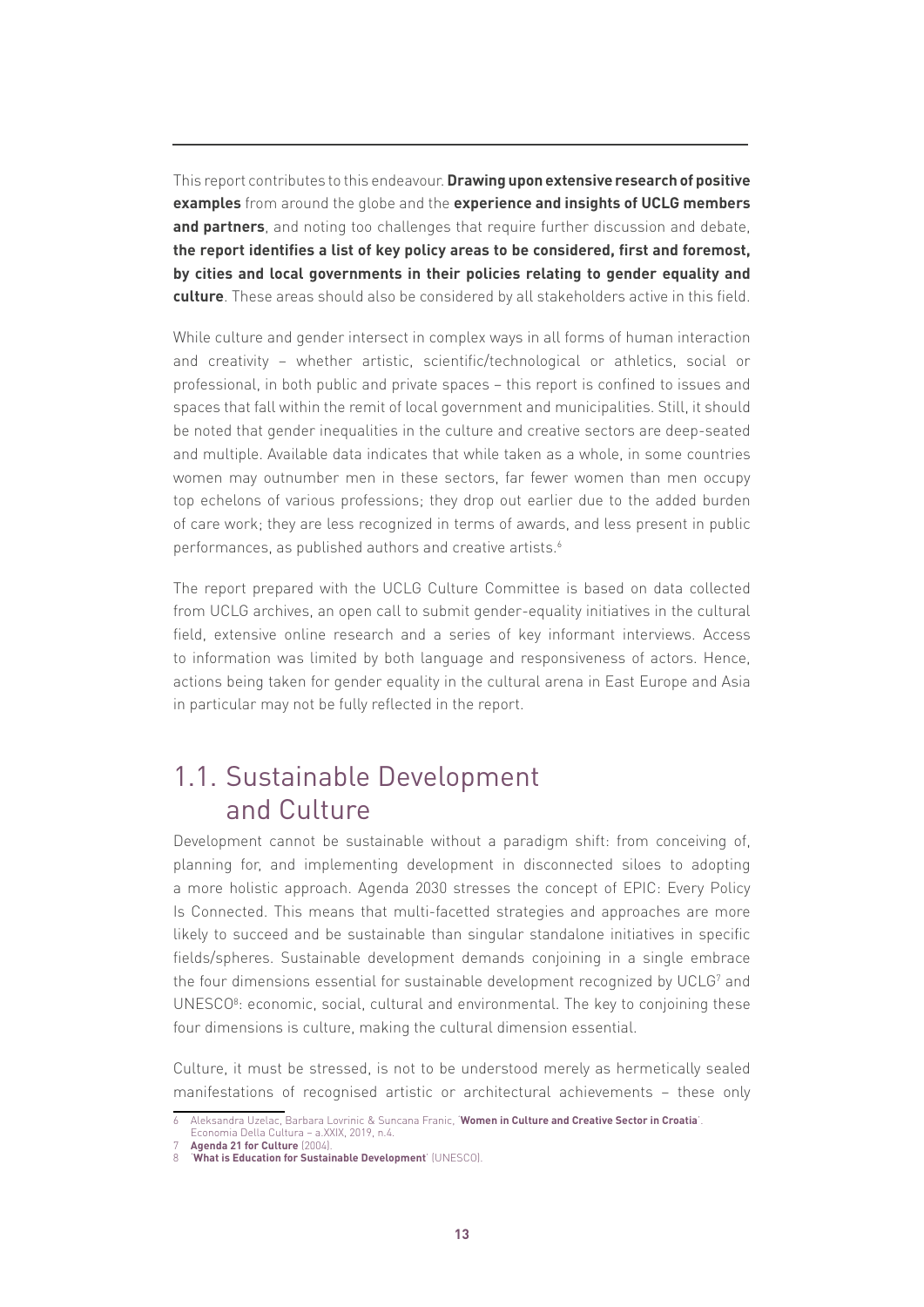reflect fragments of culture. Culture is a prism through which we perceive – and are perceived –, understand, respond to, and engage with our human, natural and manufactured environment. It is how we assign meaning to our lives and, importantly, what we think progress means, and what constitutes development. Inextricably linked to people's sense of self, belonging and identity, culture permeates all human activities and institutions in all societies: from dry legal texts to the vibrant colours and tempos of artistic endeavours; from our food, songs and dances, to music, art and architecture, science and technology; from the grandiose to the everyday; from the expansive urban cultural landscapes of mega-cities to quiet niches of small towns. Culture is the core of being human: it embodies our collective humanity, with all its fragilities and imperfections: creative geniuses, pursuit of knowledge, innovation and pleasure but also the flip side: prejudices and exclusionary behaviours.

Viewing culture as being restricted to certain areas of life, or of greater relevance in some societies than in others, is misplaced. The diverse all-encompassing nature of culture is underlined by the Universal Declaration on Cultural Diversity of UNESCO,<sup>910</sup> the Committee on Economic, Social and Cultural Rights in its Comment 21,<sup>11</sup> and UCLG itself – for example in the **[2020 Rome Charter.](https://www.2020romecharter.org/)**12 Moreover, culture is never static. As stressed by the UN Special Rapporteur in the field of Cultural Rights, it is an evolving process "created, contested and recreated within the social praxis of diverse groups interacting in economic, social and political arenas. It is manifested in individual and collective self-expression, understanding and practices".13 The centrality of culture in human existence makes it an essential pillar of sustainability as elaborated in great detail by Jon Hawkes in his seminal piece,<sup>14</sup> which underpins became the UCLG policy statement 'Culture: Fourth Pillar of Sustainable Development'.15 This understanding is starting to be recognized globally by others too.<sup>16</sup> including an increasing number of municipal authorities, and in line UCLG policy documents,17 such as the **Pact for the Future for the People, for the Planet and for the Government** to be adopted in 2022, that will envisage a development "powered by solidarity, equality, culture, and accountable institutions that leave no-one and no place behind".18 European capital cities<sup>19</sup> in the ACCESS Action Planning Network, too, recognise that "a more inclusive culture has the ability to facilitate greater understanding of individuals and their lives, increase empathy towards others and develop an appreciation of the diversity of human experience and cultures. **Culture plays an important role in finding solutions to the complex issues of today's urban metropolises**".20

- 11 See **[General comment No. 21](http://docstore.ohchr.org/SelfServices/FilesHandler.ashx?enc=4slQ6QSmlBEDzFEovLCuW1a0Szab0oXTdImnsJZZVQc5ReG9hKvddWC2ML5U76E63nT%2BeY%2BtmSVIRS0ynN0q4DVe7VNwOqDL65M0T9xmC2uem8o3Rcj9A7IcPhcoi2lc)** (2009).
- 12 The **[2020 Rome Charter](https://www.2020romecharter.org/)**.

<sup>9</sup> See the **[UNESCO Universal Declaration on Cultural Diversity](http://portal.unesco.org/en/ev.php-URL_ID=13179&URL_DO=DO_TOPIC&URL_SECTION=201.html)**.

<sup>10</sup> See the report '**[Gender & creativity: progress on the precipice, special edition](https://unesdoc.unesco.org/ark:/48223/pf0000375706)**', published by UNESCO (2021) which affirms that "for a truly inclusive and prosperous creative economy to take shape, we must step up our efforts to promote gender equality in this sector [culture]".

<sup>13</sup> **[A/67/287](https://undocs.org/en/A/67/287)** Special Rapporteur in the field of Cultural Rights report on 'The enjoyment of cultural rights by women on an equal basis with men' (2012), para 2.

<sup>14</sup> Jon Hawkes, 2001. '**[The Fourth Pillar of Sustainability – Culture's essential role in public planning](https://www.researchgate.net/publication/200029531_The_Fourth_Pillar_of_Sustainability_Culture)**'.

<sup>15</sup> See '**[Culture is the Fourth Pillar of Sustainable Development](http://www.agenda21culture.net/documents/culture-the-fourth-pillar-of-sustainability)**' (adopted 17 November 2010).

<sup>16</sup> '**[Culture as a Driver for Sustainable Urban Development](https://www.academia.edu/36002120/Culture_as_a_Driver_for_Sustainable_Urban_Development)**', Gaetan Siew and Zaheer Allam. 17 See '**[Culture in the Sustainable Development Goals. A Guide for Local Action](http://www.agenda21culture.net/sites/default/files/culturesdgs_web_en.pdf)**' (UCLG, 2018).

<sup>18</sup> '**[Facilitating a "Pact for the Future": The role of the International Municipal and Regional Movement powered by](https://www.uclg.org/en/media/news/facilitating-pact-future-role-international-municipal-and-regional-movement-powered-uclg)  [UCLG](https://www.uclg.org/en/media/news/facilitating-pact-future-role-international-municipal-and-regional-movement-powered-uclg)**'.

<sup>19</sup> Amsterdam, Dublin, Lisbon, London, Sofia, Riga, Tallinn and Vilnius. 20 **[Culture for All. ACCESS Action Planning Network](https://urbact.eu/access)** (URBACT).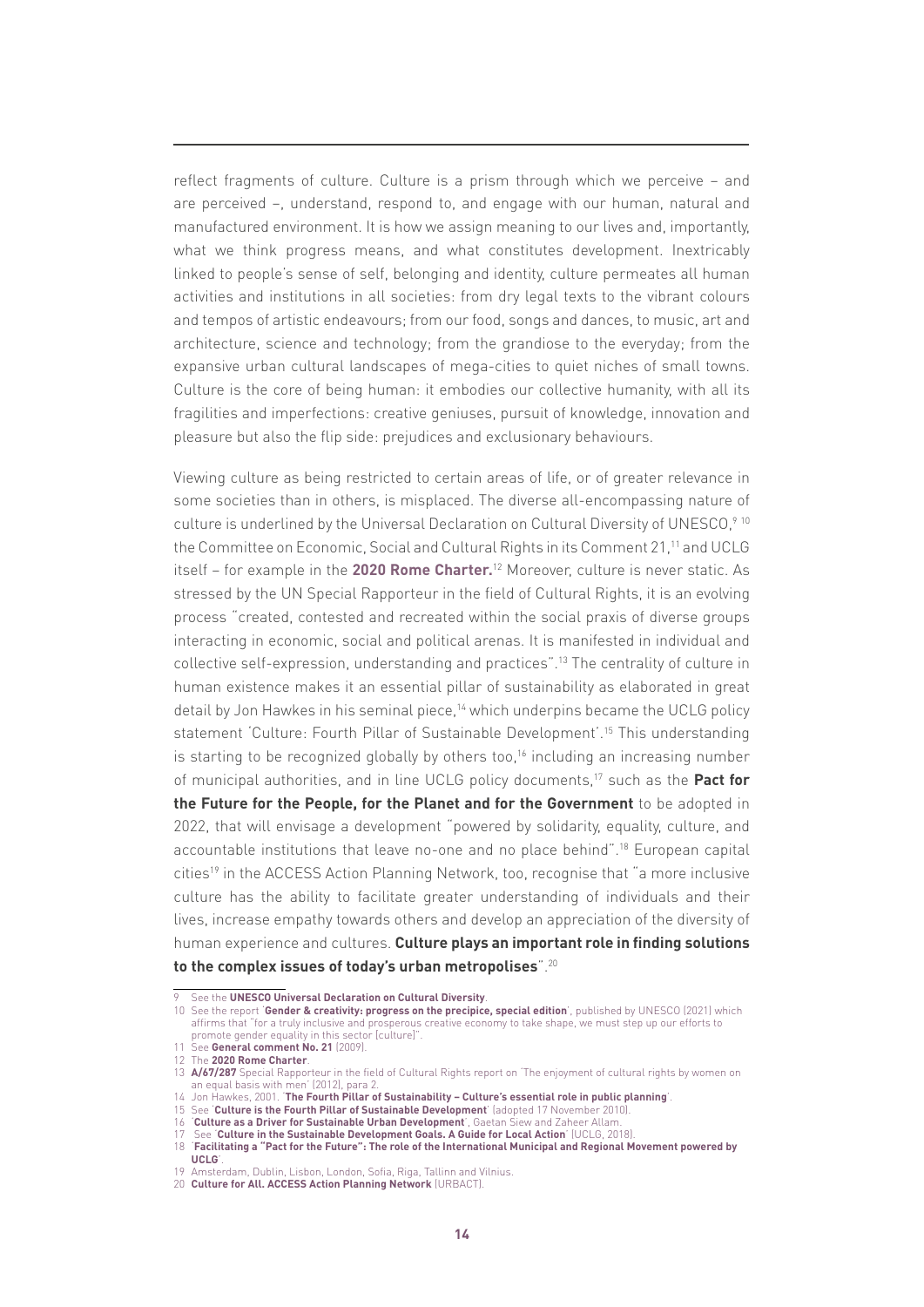The centrality of culture in human existence is reflected in cultural rights being recognized as integral to human rights. Enshrined in the International Covenant on Economic, Social and Cultural Rights – amongst other conventions – cultural rights are not about preserving culture as it currently exists. Rather, cultural rights protect "the rights for each person, individually and in community with others, as well as groups of people, **to develop and express their humanity, their world view and the meanings they give to their existence and their development** [and] also protect access to heritage and resources that allow such identification and development processes to take place".<sup>21</sup> Cultural rights protect and promote the right of every person to access, take part in and contribute to cultural life without discrimination and without fear. Access encompasses access to cultural life beyond one's particular community. The right to take part in cultural life includes the right not to take part in any cultural process or activity that undermines human dignity. The right to contribute means having the wherewithal (resources and opportunities) to explore and realise one's creative potential, and to join, leave, re-enter or create new communities of shared values and to challenge existing norms without fear and penalties. Taking this forward, Agenda 21 for Culture affirms that cultural rights guarantee everyone's "access to resources they need to freely pursue their process of cultural identification throughout their life, as well as to actively participate in, and reshape, existing cultures". This implies rights, freedoms and responsibilities as well as lifelong access to, participation in, and contributions to "cultural and symbolic universes…in the construction of citizenship and peace in our societies". As stated in the 2020 Rome Charter, "public authorities, national and local governments, have legal duties in respect of participation in culture", and embedding the perspective of women, children and young people in cultural policies is essential to enable people's capabilities to discover, create, share, protect and enjoy culture.<sup>22</sup>

When an authority puts in a policy the importance of women's voices, and promotes participative processes, with their priorities, this changes culture […]. We really need to recover the narratives of women, since they are omitted; to recover the meaning of places; to convince city leaders that we are facing a new epic, and women's [specific] demands and needs must be acknowledged. They are all demands of equality.

#### Ana Falú, Executive Director, CISCSA; UCLG UBUNTU Advisor

[A/HRC/14/36](https://undocs.org/en/A/HRC/14/36) Mapping cultural rights: nature, issues and challenges' (2010). **21 A/HRC/14/36 Mapping C22 [The 2020 Rome Charter.](https://www.2020romecharter.org/)**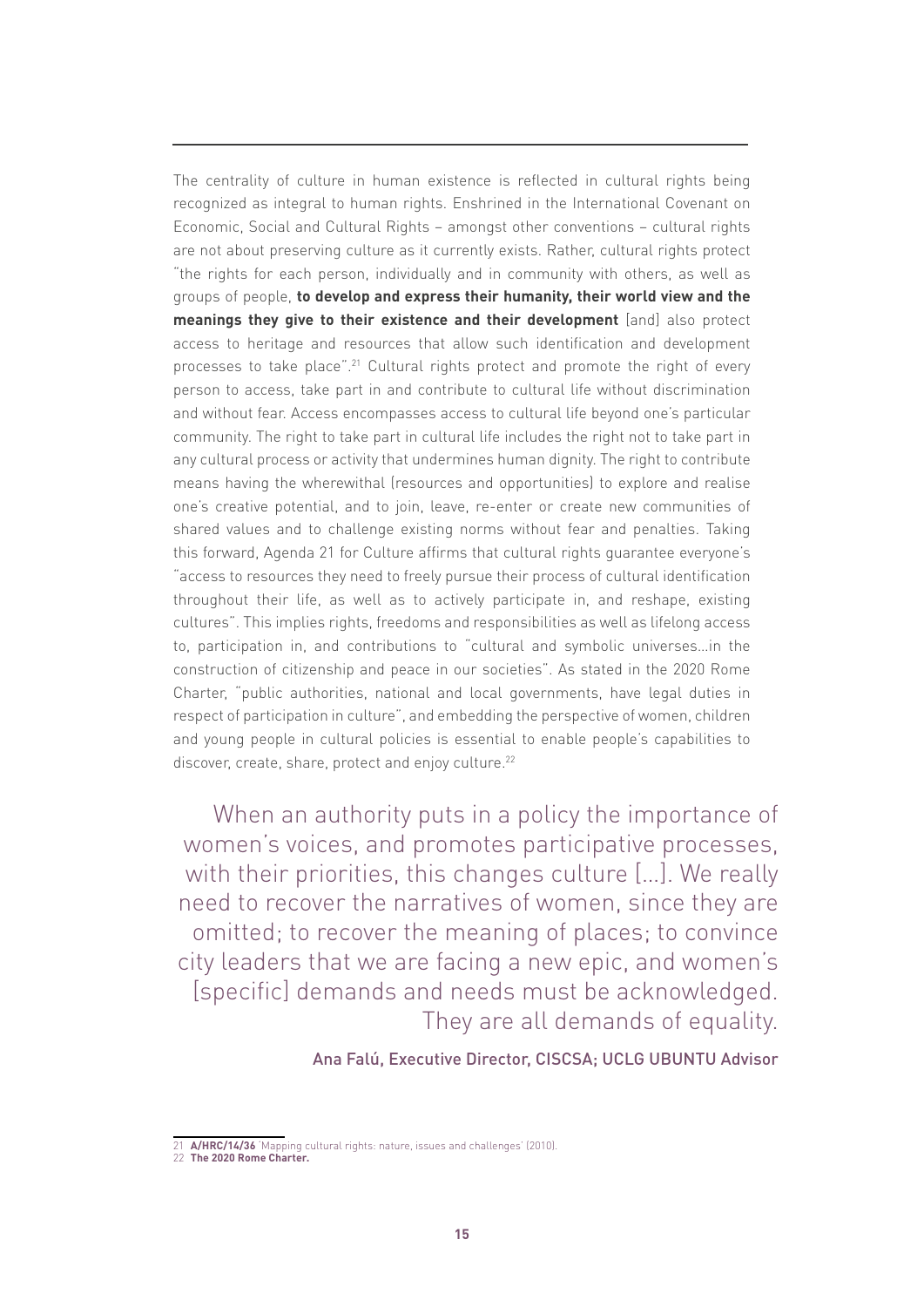**Three vital characteristics of culture must be borne in mind when considering the achievement of gender equality in cities**. First, while culture is increasingly recognised as a driver of the economy,<sup>23 24</sup> culture is in fact the thread intertwining all other dimensions because it is the lexicon of understanding that sculpts what is considered appropriate and desirable as well as what is to be ignored or rejected. Aspirations – the desired and envisaged future - is a cultural competency.<sup>25</sup> As stressed by Jon Hawkes "culture is both the medium and the message – the inherent values and the means and the results of social expression. Culture enfolds every aspect of human intercourse: the family, the education, legal, political and transport systems, the mass media, work practices, welfare programs, leisure pursuits, religion, the built environment".<sup>26</sup> Imbedded in the very fabric of our lives, cultural frameworks can both facilitate and obstruct popular as well as institutional ownership of sustainable development agendas. Cultural norms can help to overcome or reinforce exclusions and discrimination. The role of culture for sustainable development is thus critical. At the same time, however, it must be remembered that (1) culture does not exist outside human beings, (2) culture is never static: it is constantly being created through human interactions that reinforce the status quo or introduce innovations and changes, and (3) all cultures contain aspects contrary to human rights and democratic processes. Safeguarding against deepening exclusions of particular groups and overcoming discriminations so that no one and no place is left behind, makes it indispensable to proactively encourage, catalyse and support the reshaping of cultural constructs through democratic interactions and negotiations.27

Second, development strategies are always implemented – and human rights enjoyed – within specific cultural and socioeconomic frameworks. Transformations are thus contingent upon the factors and dynamics operative on the ground, including cultural traditions, practices, values and beliefs on the one hand and the operative administrative and political dispensations on the other. Moreover, as all cities are inhabited by multiple diverse groups, it is incumbent on local authorities to develop strategies, formulate policies and devise mechanisms that take into consideration the diversity of residents and accommodate distinct – and possibly divergent – needs. This is particularly relevant to meeting the human rights obligations to which local governments are bound. Many local authorities have and continue to review their relationship with residents to address discriminatory practices in public service delivery.

Third, development – whether planned interventions or unplanned changes – inevitably have dissimilar outcomes and impact for different genders as well as other features such as class, race, religion, ethnicity, sexual orientation, disability immigration status, and location – urban/rural, near or farther from centres of decision-making/ power. Gender, however, is pivotal as it cuts across all other factors.

<sup>23</sup> '**[Culture: a driver and an enabler of sustainable development. Thematic Think Piece](https://www.un.org/millenniumgoals/pdf/Think Pieces/2_culture.pdf)**'. United Nations System Task Team, UNESCO (2012).

<sup>24</sup> '**[The Creative Economy. New driver for development](https://en.unesco.org/news/creative-economy-new-driver-development)**' (press release). UNESCO (2014).

<sup>25</sup> UN Special Rapporteur for cultural rights report **[A/HRC/20/26](https://undocs.org/en/A/HRC/20/26)**. 'The right to enjoy the benefits of scientific progress and its applications' (2012).

<sup>26</sup> '**[Culture is the Fourth Pillar of Sustainable Development](http://www.agenda21culture.net/documents/culture-the-fourth-pillar-of-sustainability)**'. Policy document adopted in Mexico City on 17 November 2010. UCLG (2010), p. 3.

<sup>27</sup> **[The 2020 Rome Charter](https://www.2020romecharter.org/)**.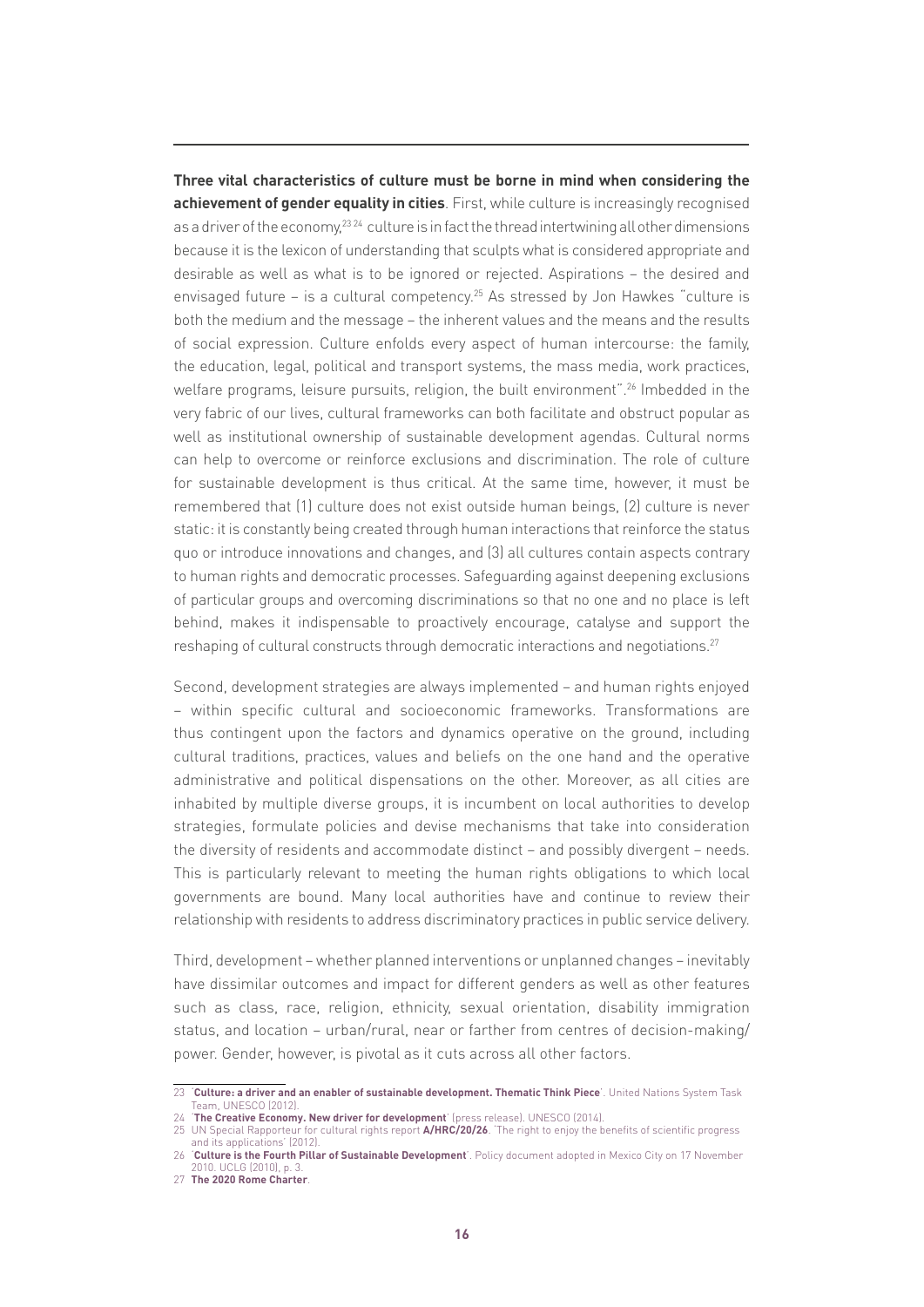### 1.2. Gender Equality & Women's Rights to the City

Concepts of gender are an inherent and deeply embedded element of all cultures because "All societies have to address three incontrovertible facts of life: birth, death and the existence of sexes. This means "all societies […] construct gender systems defining the roles, responsibilities and rights of girls/women and boys/men [… and] constructs of gender play a central role in people's self-definition as a social collectivity".28 Therefore, for development to both benefit everyone and be sustainable, development policies, strategies and initiatives must be rethought using a gender lens as gender permeates all aspects of life, including cityscapes and city life. As the lead expert of an urban 'Gendered Landscape' project, Mary Dellenbaugh-Losse, says, "I always knew that gender was everywhere but working in this project has really opened my eyes to things in a much more specific and detailed way: I can't unsee it!".<sup>29</sup> Even the most seemingly gender-neutral municipal decisions can have important gender-specific outcomes. For instance, the order in which streets are cleared of snow may appear gender neutral, but a gender-sensitive analysis of snow clearing in Karlsloga, Sweden, unearthed critical gender-differentiated impact due to the order in which streets were cleaned. Priority was given to thoroughfares, then main streets and small streets and pavements cleared last. As more women walk than men, they use pavements more, so were more likely to fall, injure themselves and require hospitalization. The revision of the policy following this gendered analysis enabled savings in municipal health costs.<sup>30</sup> So while Hawkes correctly asserts that "What is good for the economy is not necessarily good for society", what is good for society can be good for the economy and the municipality as a whole.

Cities and municipalities are pivotal for gender equality. Cultural processes are always sites for contesting – and contested – meanings and values, jostling for acceptance in an ever-changing world, $31$  and nowhere is this more evident than in our urban environments. Cities play a dynamic role through planned interventions, the multiplication of choices, and opportunities for unplanned encounters and engagements in public spaces. In many ways, cities are like social synapses of humanity: receiving and transmitting a multitude of signals, in which local authorities and governments that govern public spaces for human interaction, engagement, and creativity, including discussions and debates, play a decisive role. Municipal decisions and actions can be a fulcrum for altering the lexicon of cultural understanding to be more gender equal. It is encouraging that the Council of the European Union incorporates gender equality as one of the five priorities of the Work Plan for Culture 2019-2022,<sup>32</sup> in line with the

<sup>28</sup> Farida Shaheed, 'Citizenship and the Nuanced Belonging of Women', in Scratching the Surface: Democracy, Traditions, Gender, Jennifer Bennett, ed. (Lahore, Heinrich Böll Foundation, 2007).

<sup>29</sup> Gendered Landscape Lead Expert Mary Dellenbaugh-Losse. '**[Pushing boundaries and doing the impossible](https://urbact.eu/pushing-boundaries-and-doing-impossible)**'. URBACT. Access Action Planning Network.

<sup>30</sup> '**[Sustainable Gender Equality. A film about gender mainstreaming in practice](https://www.youtube.com/watch?v=udSjBbGwJEg)**'. See also the video '**[What is Gender](https://www.bing.com/videos/search?q=video+gender+responsive+budgetting+UN+Women&view=detail&mid=B028BABEC14CCBF0869CB028BABEC14CCBF0869C&FORM=VIRE)  [Responsive Budgeting](https://www.bing.com/videos/search?q=video+gender+responsive+budgetting+UN+Women&view=detail&mid=B028BABEC14CCBF0869CB028BABEC14CCBF0869C&FORM=VIRE)**'.

<sup>31</sup> See **[A/HRC/14/36](https://undocs.org/en/A/HRC/14/36)** 'Mapping cultural rights: nature, issues and challenges' (2010). 32 **[Draft Council conclusions on the Work Plan for Culture 2019-2022](https://data.consilium.europa.eu/doc/document/ST-13948-2018-INIT/en/pdf)** (2018).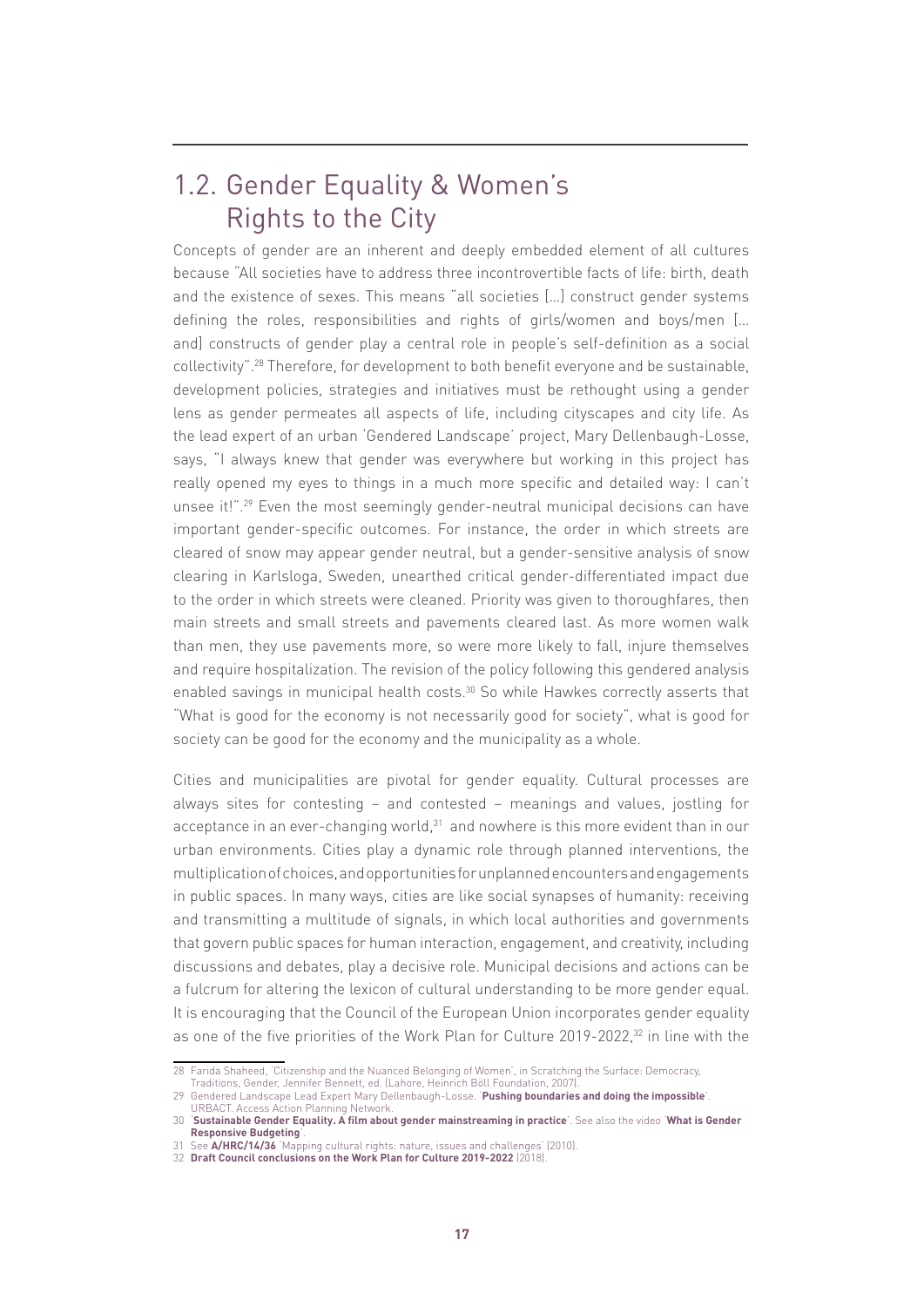Gender Equality Strategy 2020-202533 of the European Commission, which adopts a dual approach of gender mainstreaming and intersectionality in all policy areas, and therefore encompasses the culture and creative sectors.

Gender equality has progressed in all parts of the world thanks to a multitude of efforts since the adoption of the 1995 Beijing Declaration and Platform for Action, and Agenda 2030 and the SDGs in 2015. Still, the 2020 COVID-19 crisis has vividly surfaced the extent to which inequalities and exclusions persist. The pandemic also exacerbated pre-existing gender inequalities and problems: domestic violence spiralled; more women were retrenched as they are concentrated in poorly paid, less secure jobs– often in the informal markets; women were at higher risk of contracting the disease as they constitute the bulk of the lower ranks of health service providers; women's socially sanctioned care and nurturing duties multiplied as they assumed responsibility for caring for the ill, children and the elderly – tasks that prevented many women from returning to paid jobs; the digital gender gap meant fewer women and girls were able to access online resources and cultural events in the digital sphere. This differentiated impact stems from deeply embedded culturally determined social constructs of gender roles coupled with the lower priority accorded females (and nonbinary genders), evident for example, in the hugely reduced access to reproductive health services impacting pregnant and lactating women during this period, or the shutdown of essential services such as shelters and prevention centres. Hence, political **leaders of UCLG**, such as the Mayors of Bogota and Barcelona, **reject a return to the unacceptable pre-pandemic "normality"** and **advocate a new way of conceiving of care and its centrality for development, cities and local public services**, and stress that "local government responses should focus not only on immediately curbing the effects of the pandemic on gender equality, but rather on a system change approach to address pre-existing issues".34

In the last few years, gender has been present on the agenda thanks to civil society […]. Main infrastructures have strategic plans in which they project a gender perspective as a goal. But, especially during COVID times, gender has disappeared in the recovery plans.

> Anna Villarroya, cultural policy expert, Compendium of Cultural Policies and Trends

<sup>33</sup> '**[A Union of Equality: Gender Equality Strategy 2020-2025. COM/2020/152 final](https://ec.europa.eu/info/policies/justice-and-fundamental-rights/gender-equality/gender-equality-strategy_en)**'. European Commission (2020, March 5).

<sup>34</sup> '**[UCLG Decalogue for the post COVID-19 Era](https://www.uclg.org/sites/default/files/decalogue_for_the_post_covid-19_era.pdf)**. An opportunity to take responsibility towards future generations' and '**[The Live Learning Experience Knowledge Hub](https://www.beyondtheoutbreak.uclg.org/womens-leadership)**. Women's leadership. Critical for rethinking the future in the post COVID-19 era'. See also **[Towards a Global Feminist Municipal Movement](https://women.uclg.org/sites/default/files/2021-03/Report_ Towards a global feminist municiapl movement.pdf)**'.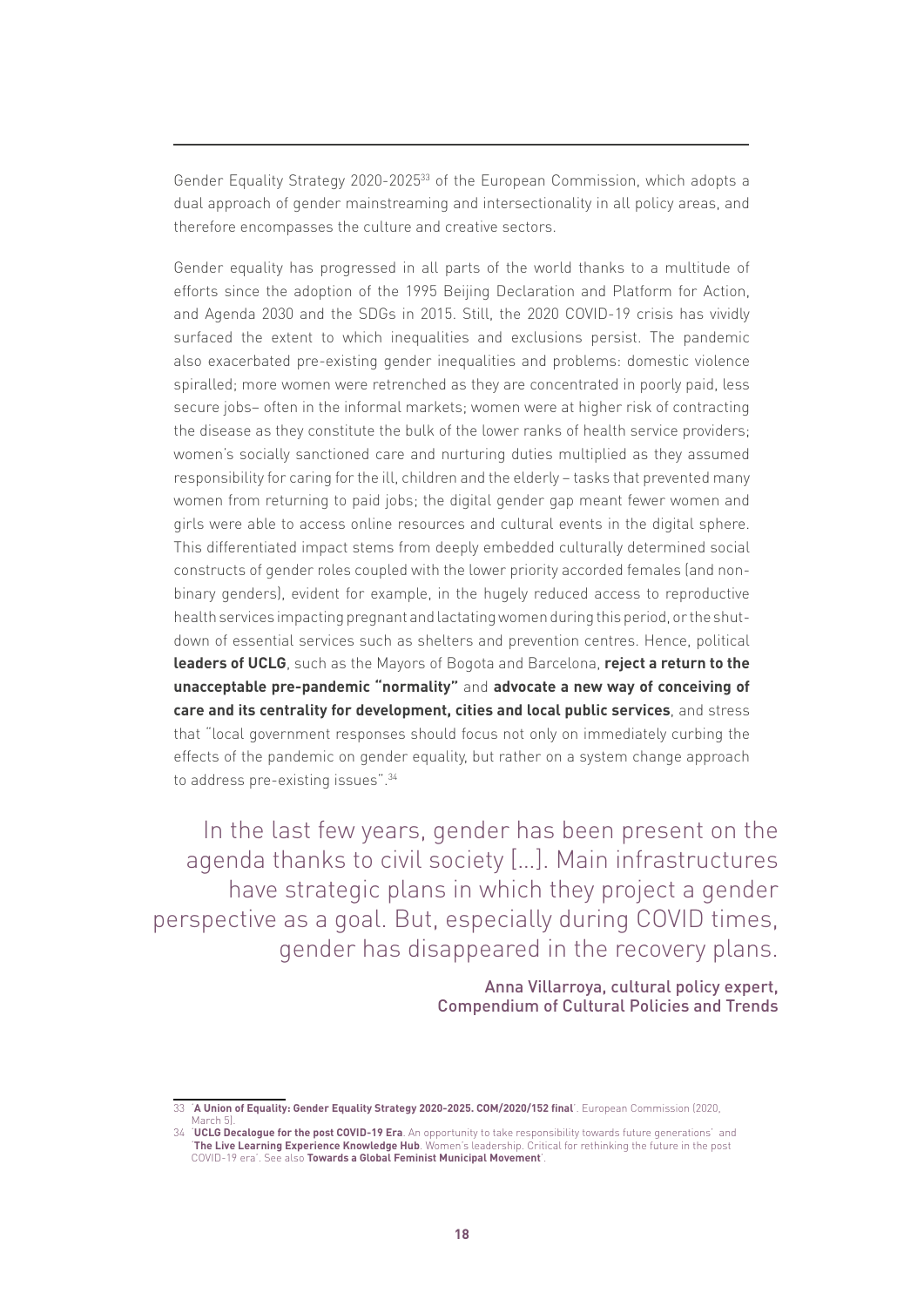The UCLG **Feminist Municipal Movement** links gender equality with its call for **Women's Right to the City**<sup>35</sup> as "a powerful idea" that is "relatively new and complex, since it encompasses all rights — civil, political, economic, social, cultural and environmental" as expressed in the 'Transformative Commitment of cities and territories to Generation Equality<sup>'.36</sup> The right to the city also represents a powerful call in favour of renewing the role of bottom-up practices in urban development and city life. Therefore, as recalled by many local authorities in the right to the city movement, it is essential to foster dialogue between social movements and government institutions; $37$  between local government and bottom-up feminist mobilization at the local level.

Local authorities govern public spaces for human interaction and engagement, creativity and contestation for most of the world's population. The vitality of making municipal policies, spaces and structures gender inclusive and responsive in all aspects cannot be overstated; the 2019 Mexico City – Barcelona – Montreal Declaration on Women's Right to the City, championed within the UCLG Committee on Social Inclusion, Participatory Democracy and Human Rights, can only be realised by proactively redesigning municipal planning and interventions to increase opportunities for all, cocreating local policies with attention to public spaces, care, safety, representation and equality.38 Planning the city from a gender approach is "to think and build cities for the whole of society in its diversity and complexity" and transform cities into territories of equality of opportunities.39 As Siphelele Ngobese, researcher of the South Africa Cities Network says, "the wellbeing of spaces impact on our lives" making it essential "to consider how and what the built environment enables so all can reap the benefits of living in urban cities […]. The unequal distribution of care work and use of time among the population becomes evident in cities; women and girls experience cities differently [from men and boys], including in their access to public and cultural services and their participation in the cultural life of communities. As drivers of sustainable development, cities need integrated spaces and integrated economies that allow everyone to play a role and allow everybody to participate and benefit".<sup>40</sup> As stated by UCLG, to achieve sustainable development and leave no one and no place behind, "**it is critical to guarantee that cities, metropolitan spaces, urban and rural areas are accessible**  and equally enjoyable for women and girls as they are for men and boys,<sup>"41</sup> as well as persons of non-binary identities.

**Every city elaborates narratives of who it is** because all "places and territories are social constructs […] reflecting the history, identity, and values of the populations

<sup>35</sup> '**[Cities for Women, Sustainable Cities. The Right to the City, for Women](https://www.uclg.org/en/media/news/cities-women-sustainable-cities-right-city-women)**', UCLG, 2019, March 7 (press release).

<sup>36</sup> '**[A Global Feminist Municipal Movement - The Transformative Commitment of Cities and Territories to Generation](https://www.uclg-cglu.org/sites/default/files/the_transformative_commitment_of_cities_and_territories_to_generation_equality.pdf)  [Equality](https://www.uclg-cglu.org/sites/default/files/the_transformative_commitment_of_cities_and_territories_to_generation_equality.pdf)**<sup>'</sup> (p. 6)

<sup>37</sup> '**[Final Declaration of the First World Summit of Local Governments for the Right to the City. Saint-Denis and](https://www.uclg-cisdp.org/sites/default/files/documents/files/2021-06/Final_declaration_Summit_Saint_Denis_5.pdf)  [Aubervilliers](https://www.uclg-cisdp.org/sites/default/files/documents/files/2021-06/Final_declaration_Summit_Saint_Denis_5.pdf)**' (2012). 38 '**[Co-creating Local Policies for Women Rights](https://uclg-cisdp.org/sites/default/files/Report Women Iztapalapa_0.pdf)**'. Special session in the framework of the Iztapalapa's IOPD

Conference organised by the Committee on Social Inclusion, Participatory Democracy and Human Rights of UCLG. 39 '**[A Global Feminist Municipal Movement - The Transformative Commitment of Cities and Territories to Generation](https://www.uclg-cglu.org/sites/default/files/the_transformative_commitment_of_cities_and_territories_to_generation_equality.pdf)** 

**[Equality](https://www.uclg-cglu.org/sites/default/files/the_transformative_commitment_of_cities_and_territories_to_generation_equality.pdf)**' (p. 55). 40 '**[Gender equality in city planner](https://www.bing.com/videos/search?q=gender+equality+cities&docid=608054055101231011&mid=6FFED6366E18B9648C286FFED6366E18B9648C28&view=detail&FORM=VIRE)**'. GBV Epidemic (2021, February 17).

<sup>41</sup> UCLG Manifesto on '**[The Future of Equality: Beyond Beijing+25](https://www.uclg-cglu.org/sites/default/files/manifesto_en_gender.pdf)**. Statement from the UCLG World Congress to the

<sup>64</sup>th session of the UN Commission on the Status of Women (CSW64) on Beijing+25 and Agenda 2030' (2019).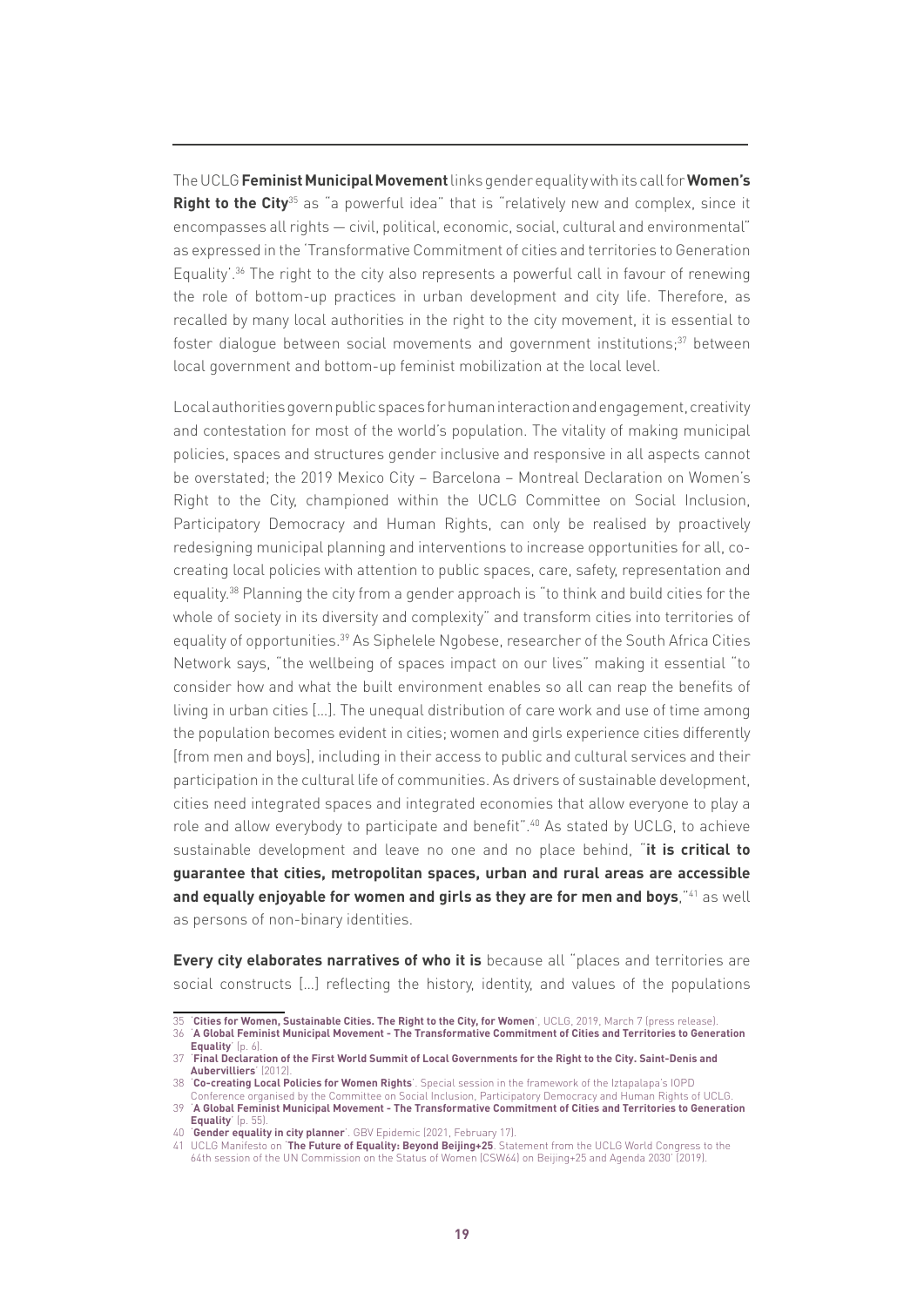that inhabit them".42 A lexicon of meanings is conveyed in a multitude of ways: in physical landscapes through the names assigned to streets, plazas, buildings etc., in who is reflected (and who is not) in monuments, statues, and public portraits; whose stories and voices are showcased in public events (parades, festivals etc.), and reflected in local museums, socio-cultural venues and centres, guidebooks and school educational materials. It is evident in the way public space (with all its multiple elements) is designed, in who has centre stage in cultural events, celebrations or commemorations, playgrounds, sports venues, radio and television programmes – and whether public spaces are equally accessible to all at all times of the day and night. The Gwangju Guiding Principles for a Human Rights City<sup>43</sup> (2014) stress the role of participation and rights-based narratives to better reflect cities diversity to foster residents' emancipation: "A human rights city is an open and participatory process where all actors are engaged in the decision-making and implementation process to improve quality of life in the urban context". These **city narratives reflect societal inclusions and exclusions**; they are rarely gender inclusive and commonly also exclude other marginalised groups.

Equally important as changing the gender composition of decision-making structures in local governments and local cultural institutions, is changing the narrative(s) of the city itself. As Ana Falu, Executive Director, CISCSA and UCLG UBUNTU Advisor states, "**cities are planned with very androcentric models and patterns, at different levels**; public policies are thought from an androcentric point of view. **We need different tools**  and approaches, and one is culture<sup>".44</sup> Making Women's Rights to the City a reality demands a rewriting of these narratives and an altering of policies and institutions governing public spaces. A new lexicon of the city can emerge by reshaping all cultural expressions of who the city is and who it is for through the active participation of all towards a truly sustainable and meaningful development. Women, girls and persons of non-binary identities in all their diversity must be supported to participate in cultural life, to shape the city's multi-faceted identity; local authorities must adopt robust multi-faceted measures to eliminate all forms of gender discrimination and harmful practices.

### 1.3. Cultural interventions to change gender narratives

There is a host of reasons for including a cultural intervention approach to local government initiatives to make cities more gender-equal democratic landscapes. Boosting the number of women in administrative structures, decision-making forums and economic planning is essential, but may not suffice by itself. As pointed out by

<sup>42</sup> **[Agenda 21 for Culture](https://www.agenda21culture.net/documents/agenda-21-for-culture)** (2004).

<sup>43</sup> '**[Gwangju Guiding Principles for a Human Rights City \(Gwangju Principles\)](https://www.uclg-cisdp.org/sites/default/files/documents/files/2021-06/Gwangju Guiding Principles for Human Rights City.pdf)**'. Adopted at the 2014 World Human

Rights Cities Forum. Gwangju, Republic of Korea. UCLG (2014, May 17).

<sup>44</sup> Interview with Ana Falu, Executive Director, CISCSA and UCLG UBUNTU Advisor.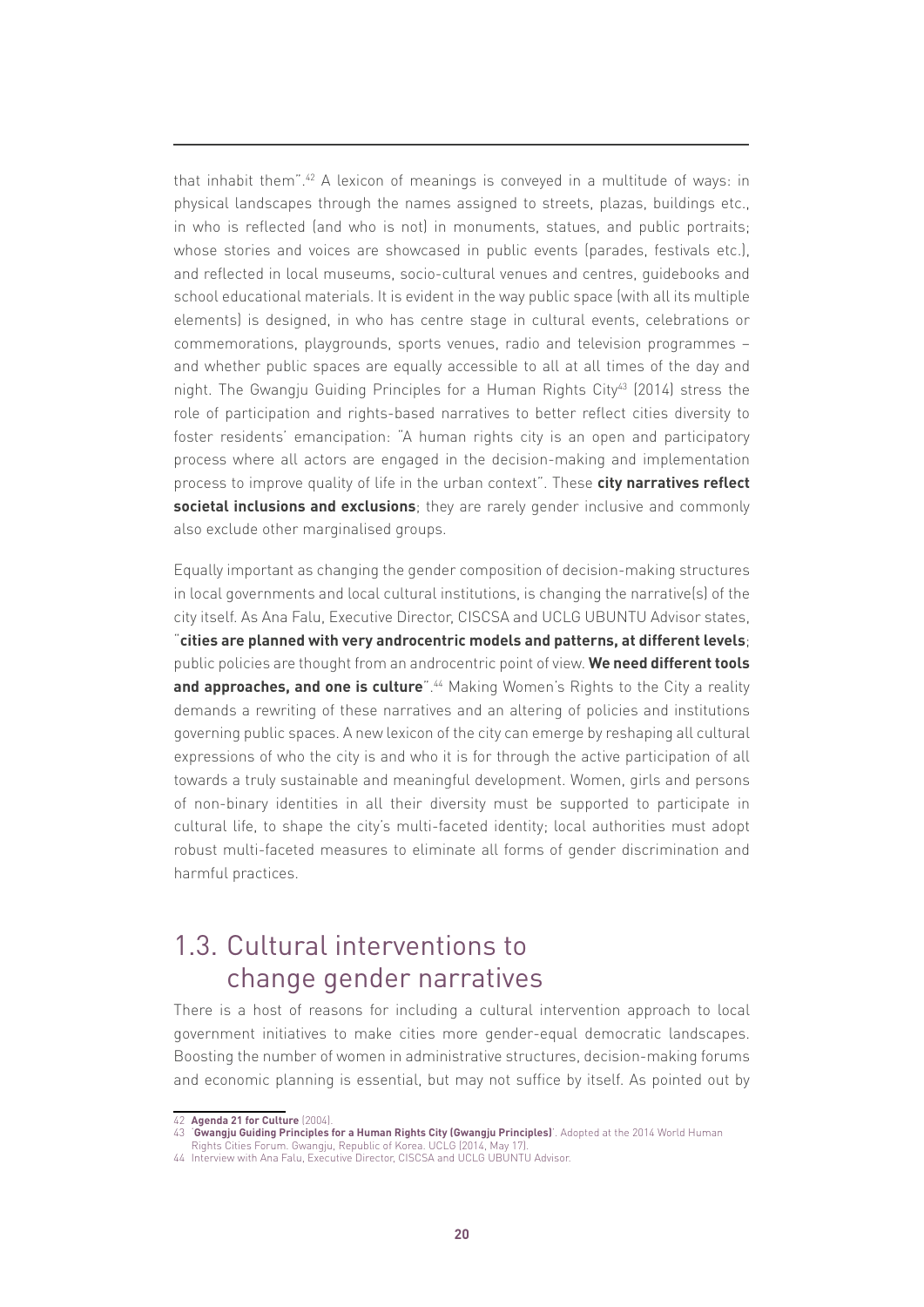Beit Jala, Palestine, merely ensuring women's presence in political structures is essential but insufficient to alter the deeply entrenched cultural parameters that govern gender relations. The sentiment is echoed by Bernadia Tjandradewi, Secretary General of the UCLG regional section for Asia Pacific (UCLG-ASPAC), who notes that even when quotas exist and are filled, women may not be ready; when elected they struggle because they "don't have good capacity for being mayors, understanding administrative issues, being good leaders".

Cultural interventions also have physical and mental health dividends. They enable reaching the marginalized, reinforce resilience and provide new ways of changing thinking. Arts interventions have proven efficacy in promoting better health and reducing healthcare costs. As evidenced by WHO research, they promote physical and mental health but "remain an under-tapped resource that need to be harnessed effectively".45 The cultural nature of such initiatives ensures relevancy for persons from diverse cultural backgrounds, opening important avenues through which to engage minority or hard-to-reach groups, who may be at higher risk of poor health and therefore generate higher health-care costs. Across the globe, music interventions have improved the mental and physical health of diverse groups, including women survivors of violence, young mothers, the differently abled, abandoned children and adolescents, communities living in extreme poverty, and migrants, helping to build self-esteem, agency and resilience.<sup>46</sup> Collaborative theatre processes have sculpted new social spaces as processes that contribute to participatory justice in decisionmaking, meaning-making and solidarity building across societal spheres.47 Worldwide, cultural heritage institutions are actively catalysing a revision of gender perceptions and relations.48 As public service bodies with expertise in how information is collected, presented and used, libraries<sup>49</sup> and museums have a particular role in transforming narratives of gender and exclusions in support of the realisation of rights for everyone without exception, a new "shared knowledge".<sup>50</sup>

Finally, the COVID-19 pandemic that exposed gender inequalities simultaneously highlighted the vitality of cultural interactions for well-being and ability to cope with crisis – visible in the responses to impromptu concerts or street performances from balconies or the street or on-line connections and networks. People's eagerness, indeed need, to express themselves artistically, enjoy the creativity of others and reconnect socially, underscores our need as human beings for cultural interaction. Because places and territories are social constructs, the pandemic is an opportunity to **reshape the lexicon of meanings in urban spaces**, for it is the cultural lexicon

<sup>45</sup> '**[The Health Evidence Network \(HEN\) synthesis report](https://apps.who.int/iris/bitstream/handle/10665/329834/9789289054553-eng.pdf)**' mapping global academic literature, referencing over 900 publications, incl. 200 reviews & over 3000 further studies.

<sup>46</sup> '**[Music as a Global Resource: Solutions for Cultural, Social, Health, Educational, Environmental, and Economic](https://www.musicasaglobalresource.org/2020compendium)  [Issues](https://www.musicasaglobalresource.org/2020compendium)**' (Bartleet, B-L., Hesser, B., 2020).

<sup>47</sup> See for example, **[Empatheatre](https://www.empatheatre.com/)**.

<sup>48</sup> See ICOMOS' report: '**[Heritage and the Sustainable Development Goals. Policy guidance for heritage and](https://www.icomos.org/images/DOCUMENTS/Secretariat/2021/SDG/ICOMOS_SDGs_Policy_Guidance_2021.pdf)  [development actors](https://www.icomos.org/images/DOCUMENTS/Secretariat/2021/SDG/ICOMOS_SDGs_Policy_Guidance_2021.pdf)**' (2021).

<sup>49</sup> See IFLA's report: '**[Libraries Delivering Gender Equality. How Libraries Feature in National Reports on the Beijing](https://www.ifla.org/publications/node/92944)  [Declaration](https://www.ifla.org/publications/node/92944)**' (2020).

<sup>50</sup> '**[Culture 21 Actions](http://agenda21culture.net/sites/default/files/files/culture21-actions/c21_015_en.pdf)**' (UCLG, 2015).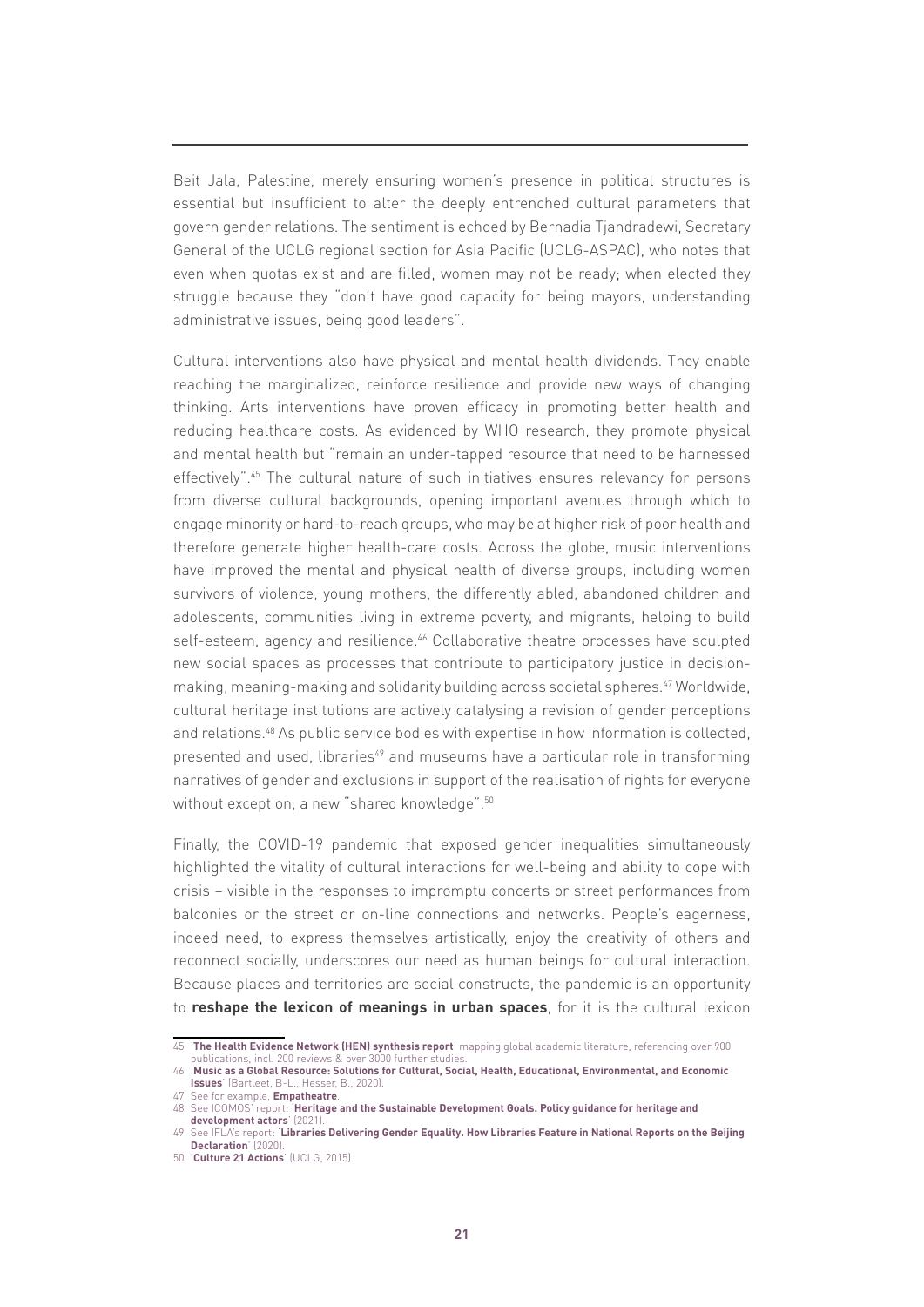that undergirds the normative standards we adhere to and the values we promote. As stated by Gonzalo Carámbula, former Director of the Department of Culture at the Municipality of Montevideo, "the **state's relationship with culture can be understood as a 'hexahedron in motion'** that **features ideological, political, economic, institutional and especially gendered problems – a dimension usually absent** in theoretical texts and local indicators on **public cultural management**." Consequently, gender mainstreaming policies in culture is critical, despite resistance inherent in the status quo.<sup>51</sup>

> You can't change people's minds from a top-down approach – with men as much as with women – and I think arts is the way to do it. This space can create change.

Yvette Hardie, theatre director, producer, educator and advocate

<sup>51</sup> '**[Cultural policies with a perspective on gender equality: Montevideo going forward in its cultural shift](https://obs.agenda21culture.net/en/good-practices/cultural-policies-perspective-gender-equality-montevideo-going-forward-its-cultural)**'. Good practice available at the 'OBS' database of good practices on culture and sustainable cities of the UCLG Culture Committee.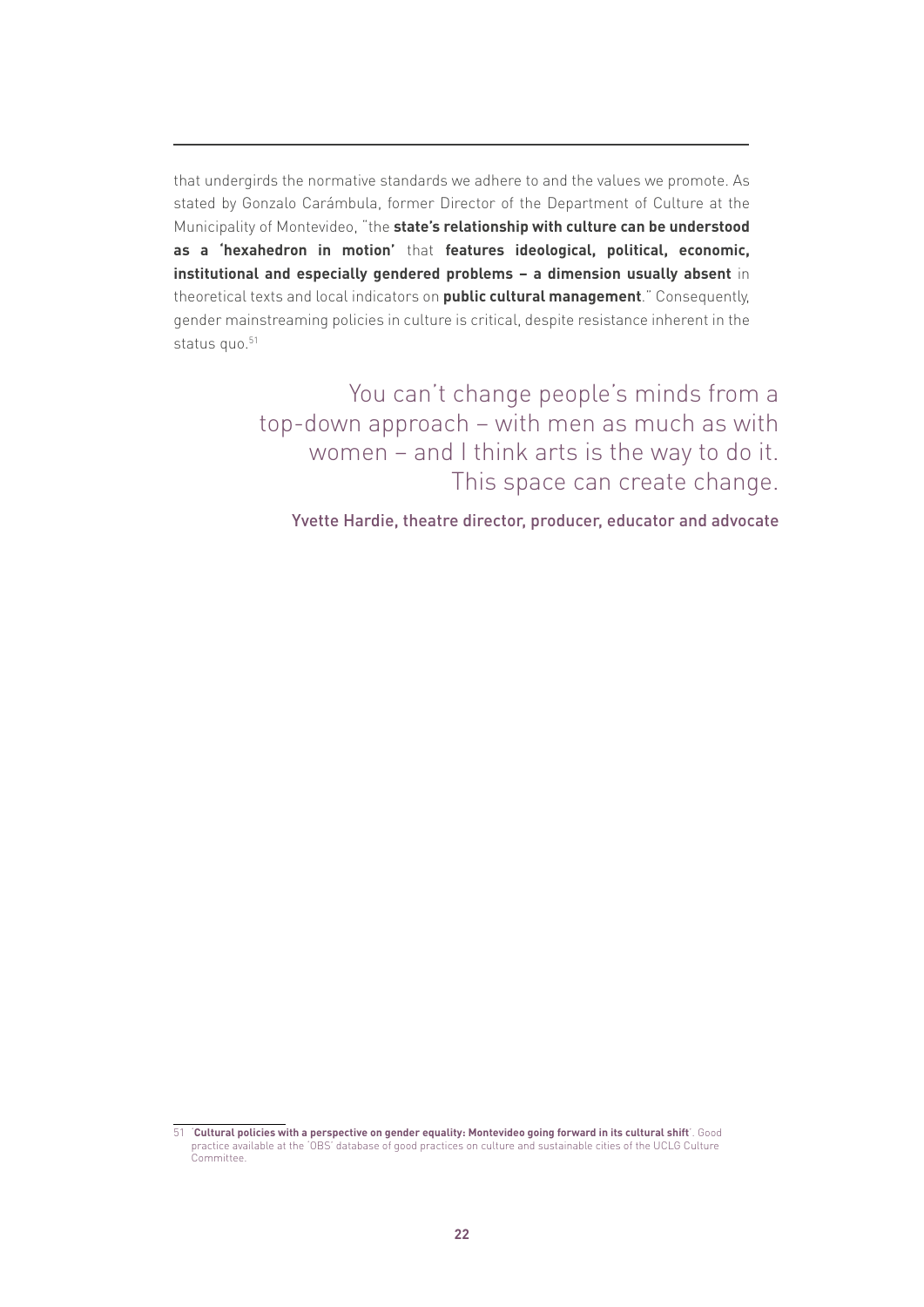# 2. Gender-responsive cities and urban cultural narratives

## 2.1. Actions promoting gender equality narratives

Women's rights to the city can only be realised for all women through a **comprehensive reshaping of urban gender roles and lexicons. Around the world, some cities, local and regional authorities have undertaken an impressive array of actions to refashion** structures, systems and urban cultural lexicons to reshape the entire cityscape. Others have undertaken specific actions to leverage change; some have focused on ensuring the inclusion of particular groups of residents such as migrants, ethnic and religious minorities, those living with disabilities and the LGBTQI+ communities; yet others have acted to overturn toxic masculinities and encourage new masculinities through helplines, services and radio programmes but also through theatre, performances and new bedtime stories.

Initiatives have selected cultural practices with particular symbolic significance to catalyse new definitions of "gender-appropriate" roles and practices through public signifiers. These vary significantly. For example, **Taipei**, introduced women as musicians and deacons in Confucius Temple ceremonies – tasks hitherto exclusively reserved for men –quietly changing norms through religio-cultural practices. Less quietly, **Montevideo** (Uruguay) eliminated queens and crowns in its popular iconic carnivals, initially meeting significant resistance.

Many municipalities have promoted women's economic well-being, including in cultural sector activities, providing opportunities and spaces for women to meet, learn skills, crafts and trade. For example, the city of **Jeonju** (Korea) is revitalising traditional cultural activities and involving women in its sustainable development efforts. **Xi'an** (People's Republic of China) has built culture platforms for women and celebrates outstanding women in public events such as 'Advanced Collective of Women's Achievement Model in Urban and Rural Areas'.<sup>52</sup> Cultural platforms include safe spaces for women provided by the Xi'an Municipal Women's Federation for family activities, including Tiktok competitions, and a renovated home for women and children in the Industrial Park of Old Steel Factory (Han Senzhai Subdistrict) that offer women opportunities to congregate and participate in basic and development services. The **Konya** Metropolitan Municipality (Turkey) too provides spaces and opportunities for women through free certified courses at Family Art and education centres (ASEM),

<sup>52</sup> Other events include 'Excellent Women in the New Era', 'Women Pace-setter Individual', 'Women Pace-setter Collective', 'Women's Achievement Model' and 'Civilization Heroine'.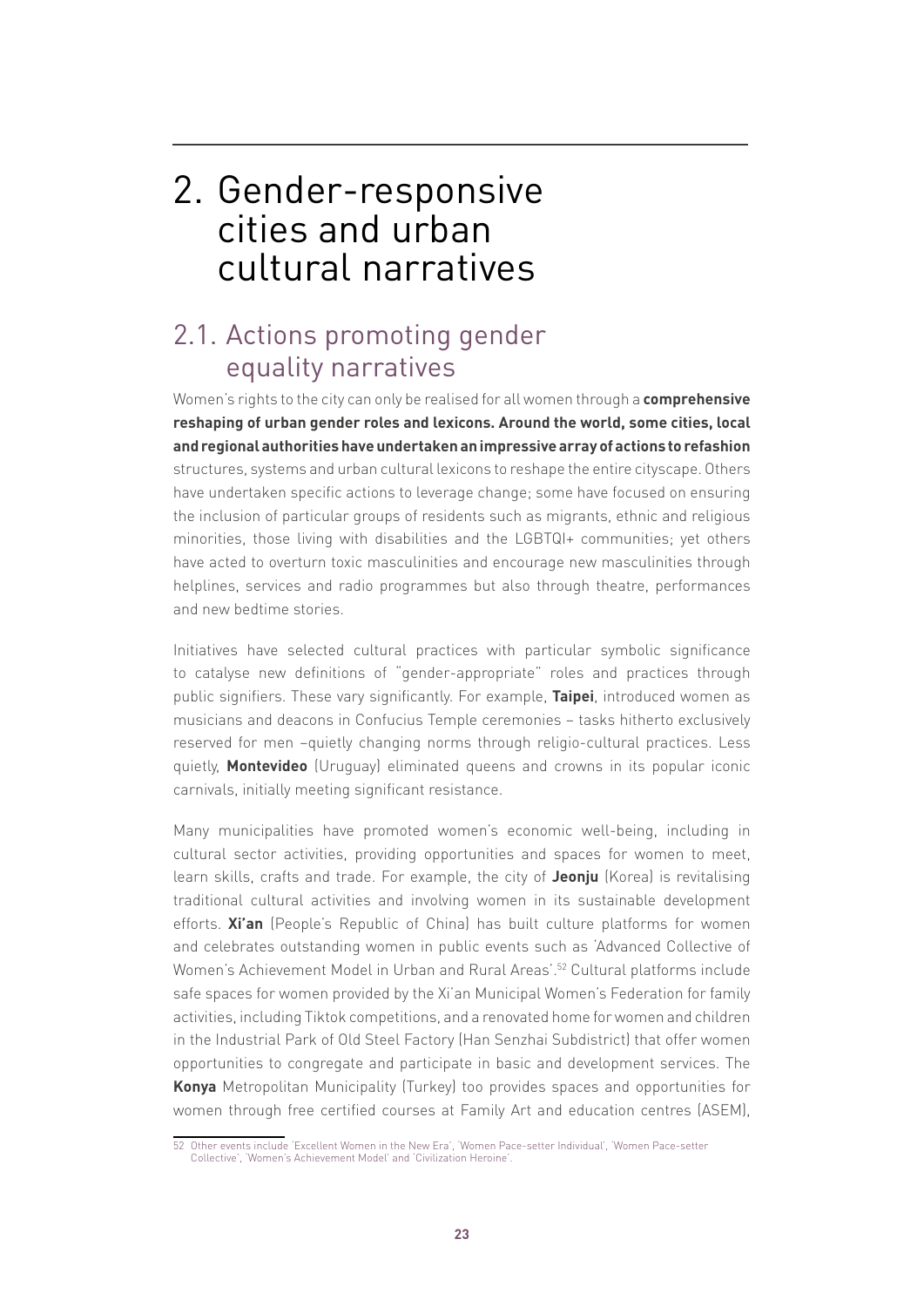KOMEK Courses and Sports centres. Childcare and game rooms are provided to ease women's participation.

Beyond celebrating particular women on specific days and women-only events, local and regional governments are **making visible women's contributions to cities and territories** in various ways: from including women and persons of non-binary identities in city's statues, street names and visual imagery, to promoting women's stories (herstory) in public events, festivals, museums, libraries and community centres as well as promotional information and city tours. **Women's creativity, perspective and voices** are being promoted in various other ways too: municipal libraries collect fictional and non-fictional feminist writings, as well as other materials, such as posters of women's movements, and disseminate these in various ways, including specially organised events and linkages with schools. Considerable initiatives project women's voices in cultural and creative sectors through womenexclusive competitions and events or adopting a gender lens in selection criteria. Populating public narratives with female and non-binary perspectives encompasses innovations such as gender-focused cartoon competitions and the refashioning of traditional folktales.

Actions for more g**ender equitable use of public spaces** encompass: scheduling timings for women, giving them priority in usage of parks, gyms and other public locations or arranging childcare. Numerous efforts seek to **make public spaces and events more comfortable and safer f**or women and other marginalised groups. In the rich diversity of actions leveraging change, certain factors stand out for yielding especially advantageous dividends, that are especially effective as part of integral and systematic interventions involving diverse policy areas.

### 2.2 Essential ingredients for gender-equal sustainable cities

**Institutional arrangements are critical levers of change.** A gender equality department – or otherwise empowered municipal entity – at the centre of decisionmaking with sufficient budgetary allocation with the explicit aim to alter gender constructs and narratives is essential. Mainstreaming the rights-based approach in local policy-making and municipal administration is a powerful lever to advance this agenda. Increasing women's presence in economic or social activities within the existing development paradigm may be a useful way to address women's practical needs, but do not address women's strategic need for a system change and a new cultural lexicon. For example, while women's economic empowerment is absolutely crucial, remunerative work by itself may not spark gender transformative processes because, for example, the money earned may be insufficient to alter intra-family gender dynamics or women may not have control over their earnings. To be transformative,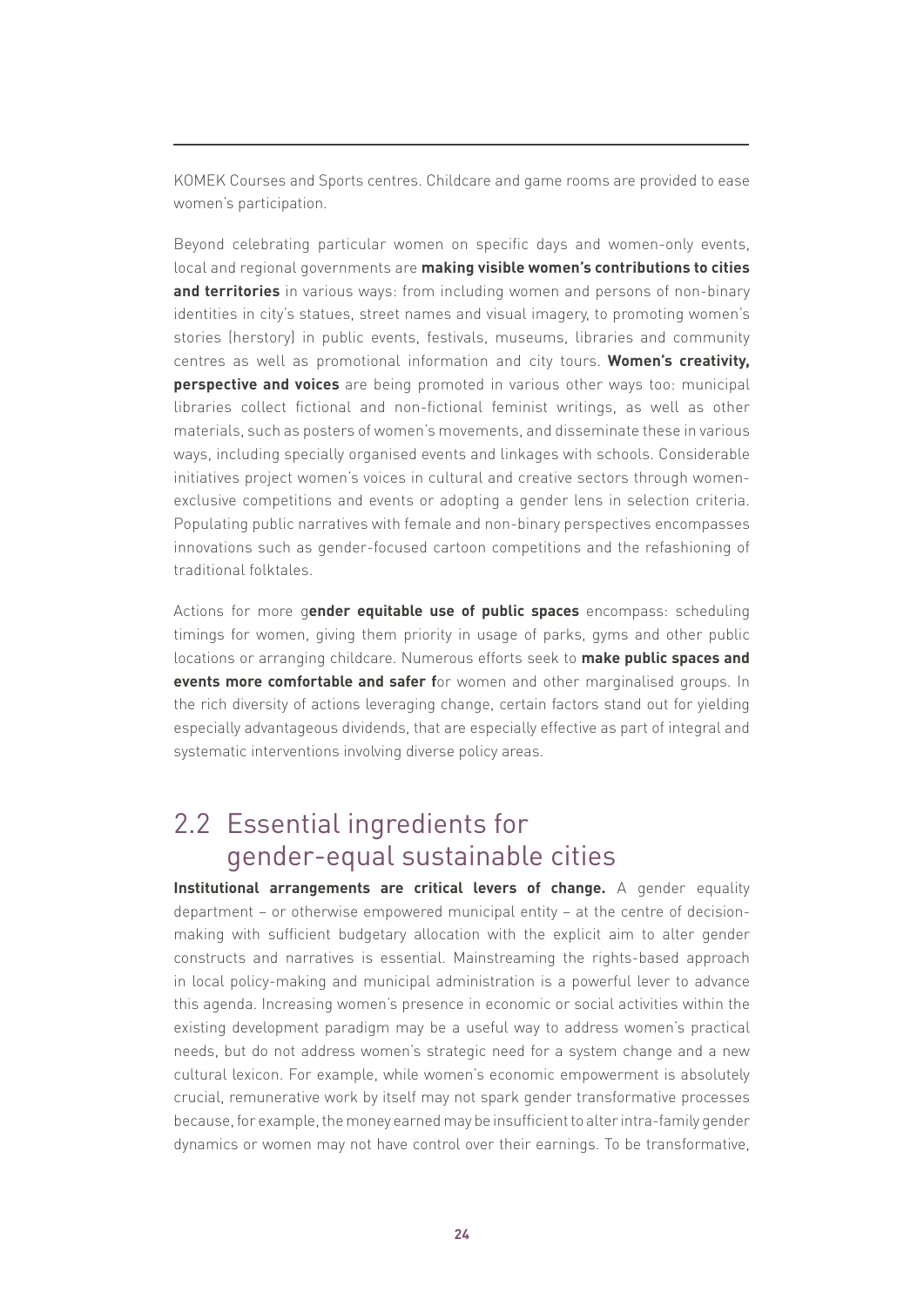income-generating activities for women must be based on an understanding of existing gender dynamics and be planned in ways that strive to alter such dynamics and be accompanied by gender-equality discourses.

In the cultural arena, effectiveness significantly improves when (1) feminists occupy decision-making seats and (2) strong interlinkages exist between gender equality and cultural decision-making processes and institutions. Gender equality champions within key institutions have been able to both use and create new opportunities for change.

Networking with other government and civil society organisations allows us to reach citizens who would not respond to a cultural call. Our role as civil servants is to be close to citizens, to be in permanent conversation with them. The head of government goes out every day to walk around different parts of the city. All ministers and secretaries do that.

#### Luciana Blasco, Director Vice Secretary of Cultural Policies, Autonomous City of Buenos Aires

**An open-door policy** undergirds many of the most successful initiatives promoting gender equal cities. This operates in two ways: First, top officials proactively engage with citizens and representatives of specific communities, and encourage people to approach them with ideas or problems and have made the necessary institutional arrangements for this. Second, high ranking officials – mayors, ministers, heads of departments or entities – themselves go to the people: engaging communities, in particular those who are marginalised or more vulnerable. Such arrangements and interactions help to overcome a too-frequent gap between policy-makers and residents; they have symbolic value that shows the city cares; and practical dividends as there is greater ownership of initiatives. Open-door policies, especially at the cultural level, are key to fostering change to more caring societies with greater social cohesion and a high sense of belonging and ownership of change among citizens.

I had to leave my desk and reach out to all the officials and civil servants, so that everyone would recognize my face. That took me my whole first year in government. But it is a very feasible recommendation. The civil servants are the ones who remain... Even if the office sucks you to the desk, and it may seem like a very silly recommendation, you have to get out of the desk. This works, it is effective.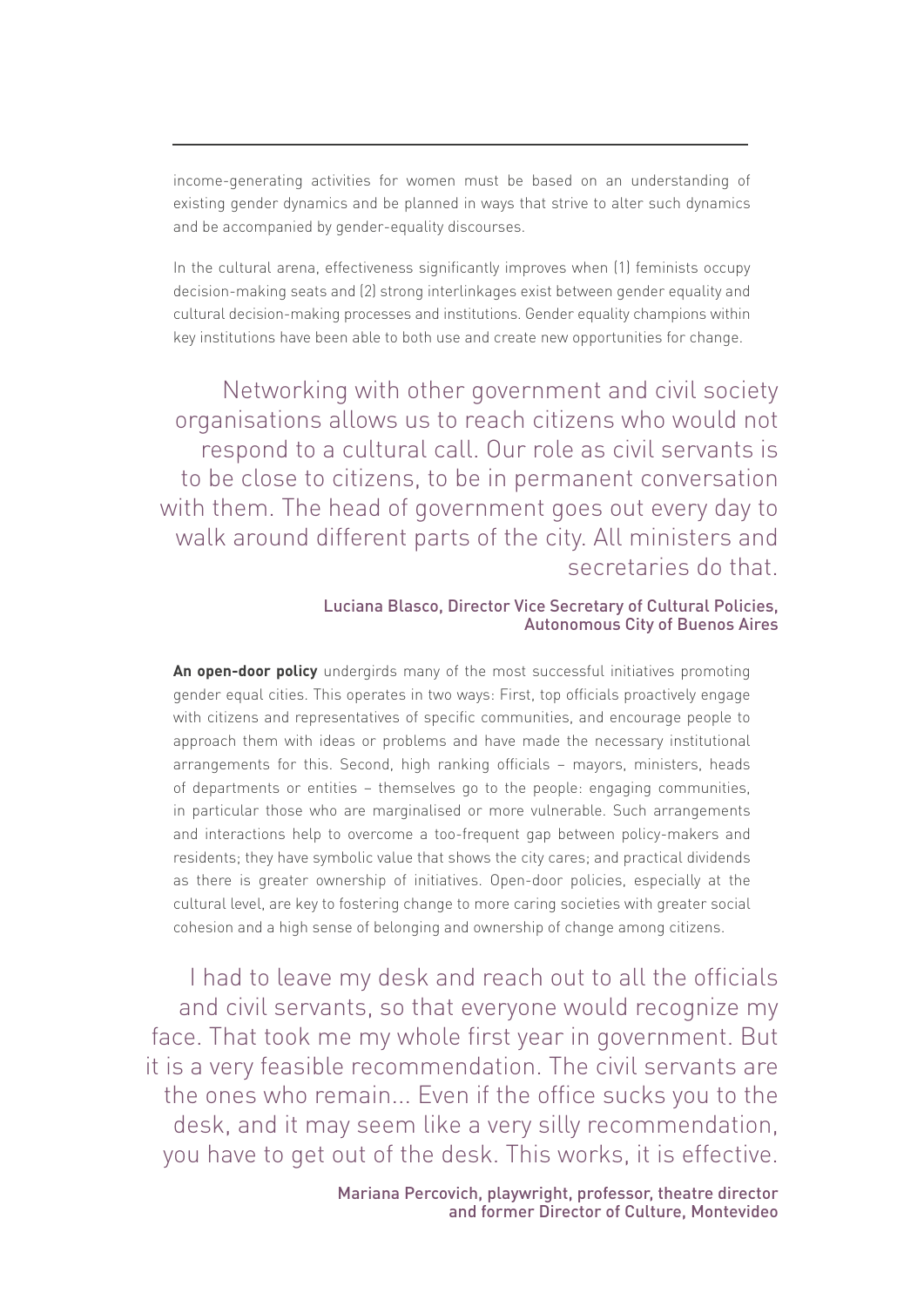**Multi-faceted collaboration enhances success** – be it amongst government departments/institutions, or collaborating with academic institutions and/or civil society groups. Involving gender specialists, alongside cultural actors, in the planning, execution and evaluations processes is essential as they can help pinpoint issues needing attention and suggestion ways forward. Collaborations with academic institutions and experts are particularly important for gathering evidence and analysis.

**Documentation and data analysis strengthen measures** in numerous ways. A simple first step is mapping the current situation. In the cultural field, this has ranged from counting women's presence in cultural events, awards and institutions, to the presence of women's voices in museums, libraries and educational curricula and materials, to reviewing the names of public spaces – streets, buildings monuments and who is celebrated in public events in parades, theatre, art and music festivals etc. – to a gender analysis of who uses public spaces, including parks and athletic establishment and facilities. Evidence-based policy decisions help to overcome the general absence of women, girls and persons of non-binary identities in the city's cultural landscape – as well as the invisibility of particular segments of city residents. Research – often in collaboration with universities and other academic institutions especially university gender studies departments/centres – has brought forth the historical and contemporary contributions of women to the city or territory. Academics have the technical capacity for rigorous research and analysis and provide new insights and ideas. Such documentation is vital for, while the availability of data on culture is improving, disaggregation by sex remains rare.<sup>53</sup> Documentation and research then translate into new narratives and new initiatives for various audiences in multiple ways, making for a more gender-equal and all-inclusive cityscape.

**The processes adopted for catalysing change are as vital as the actual actions.** Pivotal to sustainable community-owned change is identifying issues through consultations with concerned citizens before considering possible solutions.54 **Broad consultative processes** engaging different communities in the city – women and other marginalized/intersectional discrimination – not only help to pinpoint the most appropriate actions and strategies, but ensure community ownership of initiatives proposed and implemented by local authorities. The participation of communities in the planning, implementation and assessments processes is stressed in literature<sup>55</sup> as well as experts interviewed for which quidelines have been developed.<sup>56</sup>

Women's organisations are important voices to be included in consultations and collaborations. Women's organisations/associations who work at the grassroots with

<sup>53</sup> See '**[Measuring Women's Contribution to Culture](http://uis.unesco.org/en/news/measuring-womens-contribution-culture)**' (press release). Institute for Statistics, UNESCO (2014, December 2).

<sup>54</sup> **[TAKSO](https://www.takso-outcomes.com/)** is an outcomes planning platform developed by the Culture Development Network in Australia, which is being used in a variety of state and local authorities and cultural organisations to address the needs of each community. Organisations identify the outcomes needed to address goals, including gender equality. This participatory tool helps to understand to what extent the outcome has been achieved for the activity participants.

<sup>55</sup> See the **[Intercultural Cities Programme](https://www.coe.int/en/web/interculturalcities/home)** (ICC).

<sup>56</sup> See '**[The intercultural city step by step. A practical guide for applying the urban model of intercultural inclusion.](https://rm.coe.int/CoERMPublicCommonSearchServices/DisplayDCTMContent?documentId=090000168048da42)  [Revised edition.](https://rm.coe.int/CoERMPublicCommonSearchServices/DisplayDCTMContent?documentId=090000168048da42)**' Council of Europe (2021).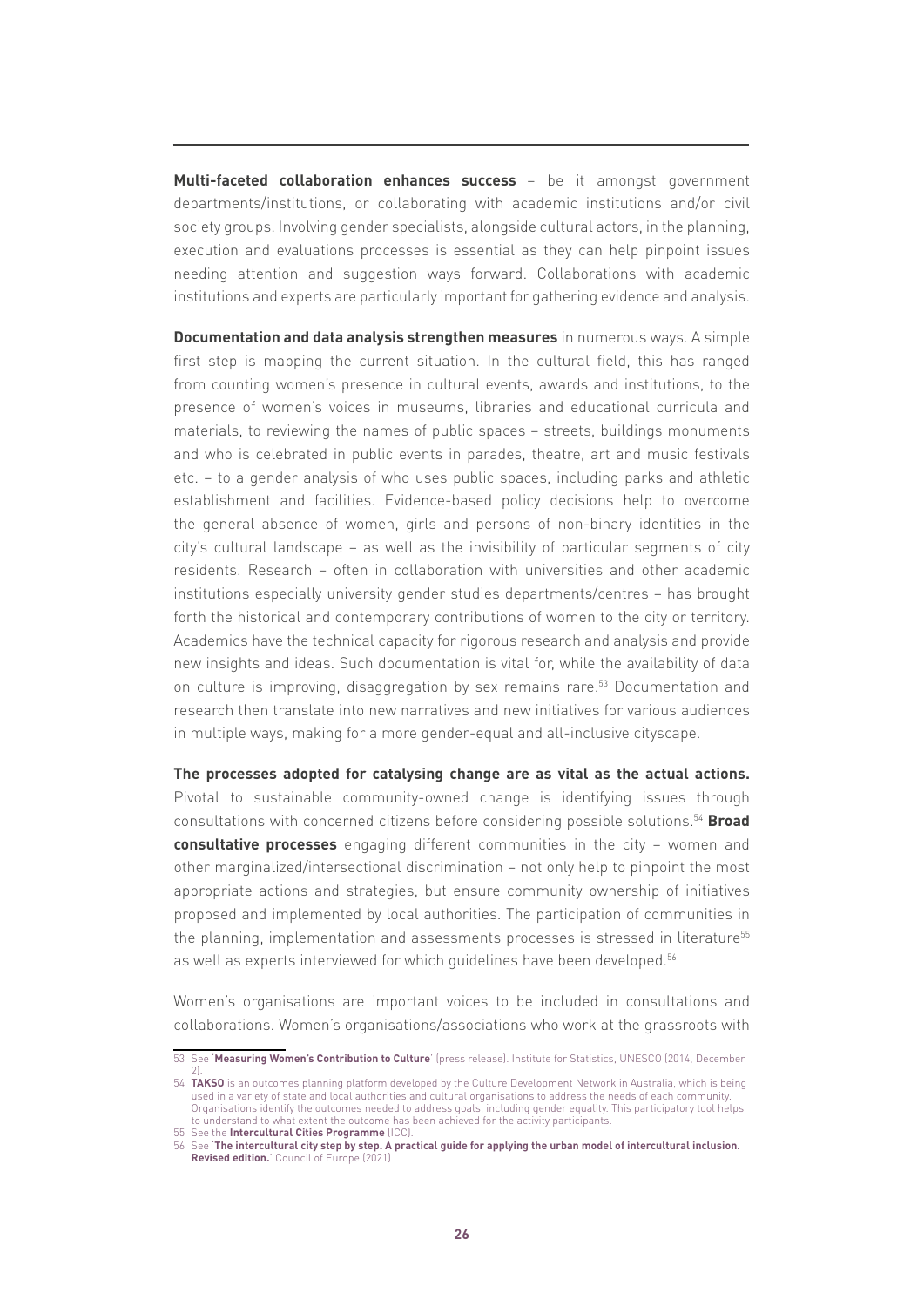women from diverse communities are often well-attuned to both the issues confronting women and to what may work best for them. Feminist associations in particular can be an important source of support for gender equality political municipal actors and local authorities. they have been critical to unearthing women's historical contributions. Academics, activists and those engaged in cultural and creative endeavours can bring new insights for innovative approaches.

### 2.3 Challenges

Change is never accomplished without challenges and altering deeply embedded cultural notions of gender can be especially difficult. These need to be acknowledged, confronted and addressed. Many challenges are context-specific and require contextspecific responses. Gender inequalities and discrimination are universal, but the cultural parameters, dynamics and elasticity of gender-normative rules differ tremendously from one place to another. Political systems vary as do administrative structures.

In some countries, in the past [local and regional governments (LRGs)] mayors were considered as kings, but this is changing, although we do not see 100% change [...]. So maybe women don't go to local facilities for these reasons [of behaviors and attitudes]. If we manage to convey the idea that the aim of LRGs is to serve people, that could improve.

### Bernadia Tjandradewi, Secretary General of UCLG-ASPAC

Overturning culturally embedded gender norms and harmful practices can be more challenging in some places; certain practices may be more resistant to change than others – in some societies, taboos may impede even broaching certain topics. Ingrained beliefs underpinning practices require long-term interventions through, for instance, the educational system, but as stressed by experts and activists alike this may be hard<sup>57</sup> if teachers are "stuck in old paradigms" and resist new curricula which they feel is "culturally alien".58

Similarly, there may be significant dissonance between the values formally expressed in constitutions and policy documents on the one hand, and people's traditional culture paradigms on the other. Hence, traditional male leaders may be "regarded

<sup>57</sup> Interview with Bernadia Tjandradewi, Secretary General of UCLG-ASPAC.

<sup>58</sup> Interview with Yvette Hardie, theatre director, producer, educator and advocate.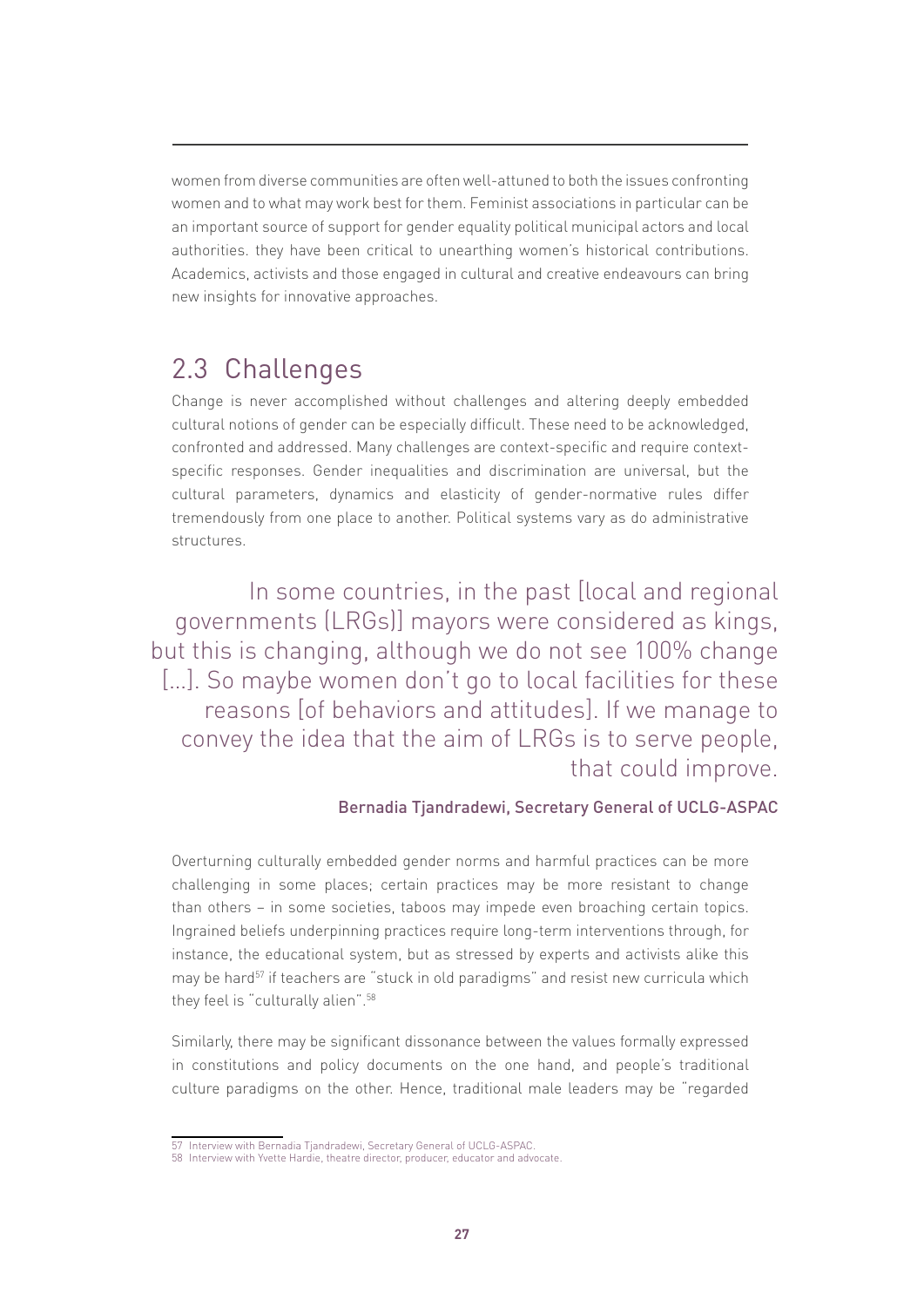as the custodians of the city" even when they occupy no official posts,<sup>59</sup> especially where democratic processes are more recent and less robust. Conversely, those in key decision-making posts, such as mayors, may still be viewed more like "kings" than civil servants accountable to citizens.<sup>60</sup>

Discrimination, built on sociocultural norms, pervade all stages of public life. Our constituency is ready to address this controversial side of culture […] with creative initiatives that can acknowledge the danger of monolithic thinking and lead to change and evolution, boosting culture both as an enabler and a driver of development. Positive transformation requires fully acknowledging cultural aspects, practices and agents as substantial elements of sustainable development, and the rights of women and girls are central to this aim.

#### Emilia Saiz, Secretary General of UCLG

Initiatives seeking change must bear these in mind. To overcome such hurdles, it is essential "to bring these two things together, finding a new space. That can only be done at a local level," as pointed out by Yvette Hardie, theatre director, producer, educator and advocate. Sometimes however, a **very strong and cross-cutting "shock policy"** ('política de choque') might be the answer, as asserted by Mariana Percovich, playwright, professor, theatre director, and former Director of Culture, Montevideo. Promoting common values and criteria for advancement can be especially challenging for large cities where a multiplicity of voices and cultures coexist. Ultimately, "culture, creation and heritage must simultaneously be involved in actions and initiatives relating to territories, social, educational, environmental and equality issues."61

An important **common challenge** relates to government structures that are typically organized into sectors operating in a vertical manner, ill-suited to address issues of gender that cut across all sectors. Furthermore, the culture sector itself may operate under separate authorities responsible for specific aspects. Theatres, exhibition halls, museums, and libraries, as well as public spaces such as parks, tend to operate under distinct authorities and, for instance, national and international festivals may fall under the tourism authority, while smaller localised cultural events are the responsibility of the cultural department/authority. This can lead to segmented decision-making in which only a fragmented picture is available with any given institution, undermining

<sup>59</sup> Interview with Lisa Sidambe, Programme Director on Global Affairs at Nhimbe Trust.

<sup>60</sup> Interview with Bernadia Tjandradewi, Secretary General of UCLG-ASPAC.

<sup>61</sup> Submission to this report from Marc Villarubias, independent advisor, former Director for Cultural Cooperation, Lyon.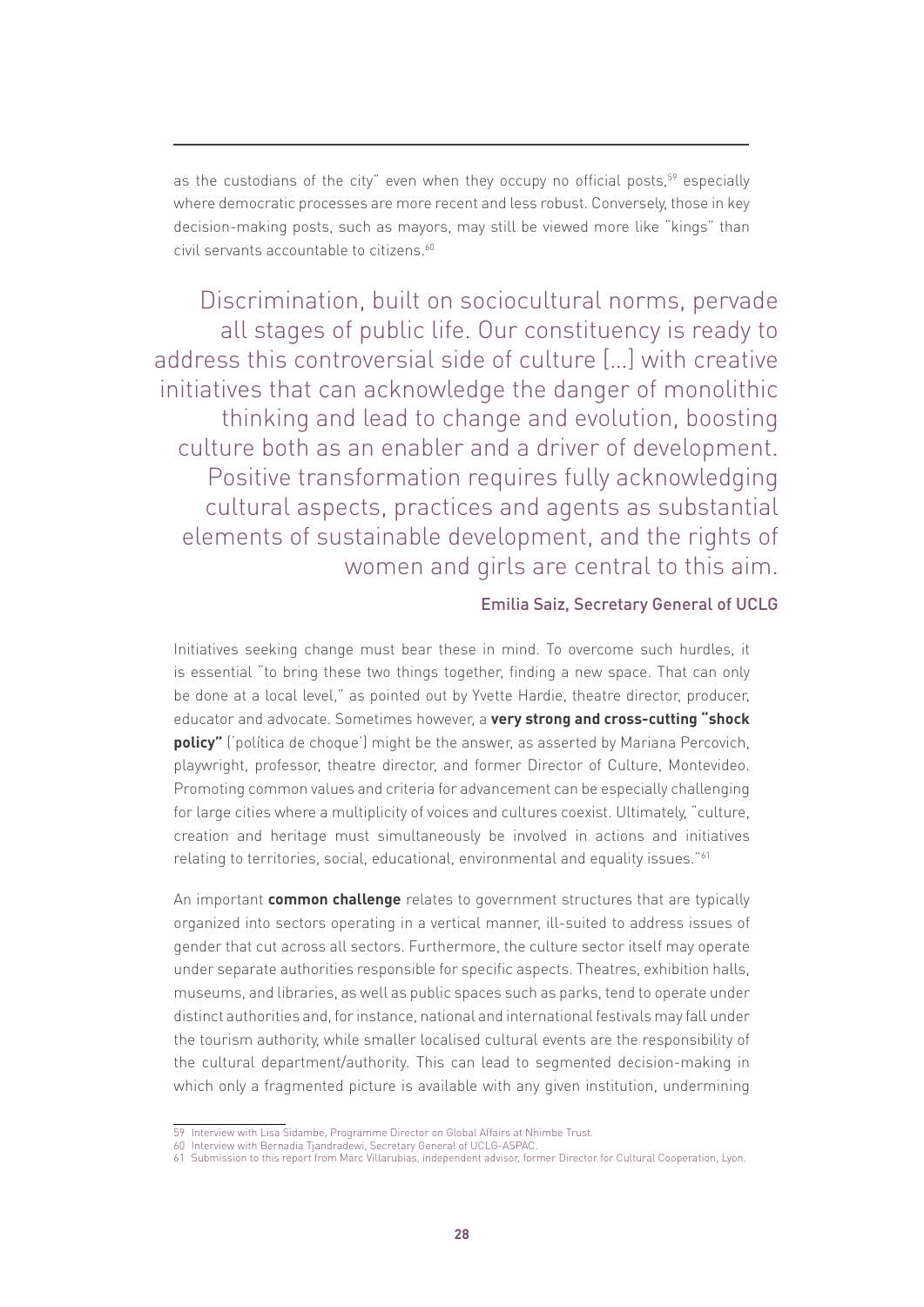the effectiveness of planning, execution and review. Policies and authorities are context specific and sometimes the provincial/state policy may be stronger than the local policy or authority; synergies have to be crafted according the specifics of context.

Additionally, public cultural bodies may have difficulties demonstrating the vitality of a comprehensive and coherent approach to gender which takes into account multiple factors such as the need to:

- Create and sustain safe cultural spaces free of violence;
- Have human resources aware of and committed to a culture of gender equality and respect for diversity;
- Hold inclusive dialogues with communities;
- Initiate concrete actions that make visible the contributions of women and persons of non-binary identities to the cultural life of the city.

Interventions that seek to ensure **the cultural rights of all may meet resistance from established cultural actors and institutions** because these may be considered to be diverting resources from professionals in the field. Such dynamics require careful negotiations.

In any event, **cultural interventions** alone never suffice. These must accompany other measures to make women's right to the city a reality, such as improved street lighting, public transport and care system, helplines, educational and economic opportunities for women. A separate issue to consider in the cultural and all other fields is the vitality of digital connectivity in today's world, especially for younger people – an importance further underscored by the pandemic. This makes it imperative to acknowledge and address the disparities of access due to gender and other factors through an intersectional approach.

Finally, while a political environment supportive of transversal deep-seated change may not always be available, city authorities have been able to bring about incremental changes through their actions and these provide important lessons for better more effective planning of dynamic gender-equal sustainable cities, as do some civil society initiatives.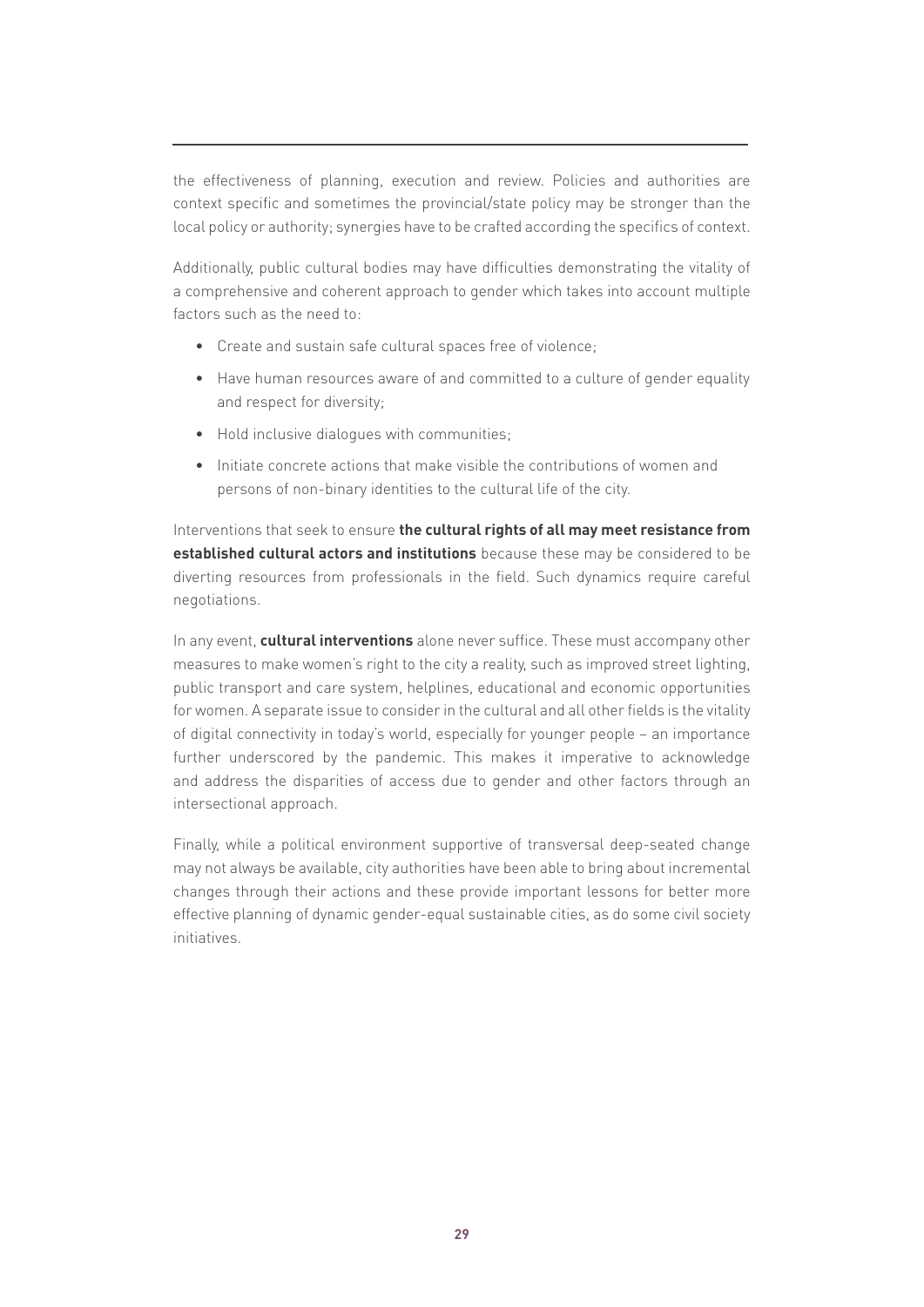# 3. Gender-equality initiatives in cities and territories

**MONTEVIDEO, URUGUAY** ― The Municipality adopted **gender equality plans as cross-sectorial strategic plans in 2002 that "emphasis[e] the cultural components while generating transformative gender-based policies as part of the Municipality's policy and strategic guidelines"**. 62 The gender budget is separate from and in addition to other culture-related budgets around which policies have also been amended to promote gender equality. Actions encompass appropriate institutional arrangements, robust budgets, data collection, collaboration of different departments, people's participation, feedback mechanisms, and proactive engagement of universities, CSOs, and communities. In 2015, a **lead role was assumed by the Department of Culture**, that enjoys one of the three top budgets and a large staff, in defining goals and budgetary allocations. To its existing responsibilities for cultural infrastructure (ensembles, theatres, museums, and libraries) and artistic activities, the department added initiatives to bolster **inclusive democratic processes and the full enjoyment of the cultural rights** of citizenship, the **appropriation of public space**, and the **coexistence and development of local identities and community culture**. The aim is "not just positive actions seeking modifications to transform some types of needs and differential interests" but an integrated approach that achieve "real social change".<sup>63</sup>

The **institutional framework was strengthened** by a qualified equality team composed of officials from all policy areas, a programme-defined crosscutting gender-equality budget, incorporating a gender perspective in institutional management and, importantly, training and awareness-raising workshops for civil servants so they could become gender-equality advocates. Mechanisms and procedures have been established to mainstream human rights and gender mainstreaming in **five-year Gender Equality Plans** with specific, measurable, and standardised objectives being implemented by the Department's 49 branches. The Department of Culture's **Gender Team** promotes and monitors cross-over gender approaches in collaboration with **Municipal Equality Teams** and **Neighbourhood Committees. Regular meetings** are held with professional arts groups, CSOs and the Universidad de la República; plans and implementation are also discussed with cultural groups receiving public funding. **A Gender Observatory formulates relevant gender parity indicators** for established arts centres (National Theatre, Orchestras), arts training schools, cinema, Juan Carlos Onetti Literary Award, and Programme for Strengthening the Arts.

<sup>62</sup> '**[Cultural policies with a perspective on gender equality: Montevideo going forward in its cultural shift](https://obs.agenda21culture.net/en/good-practices/cultural-policies-perspective-gender-equality-montevideo-going-forward-its-cultural)**'. Good practice available at the 'OBS' database of good practices on culture and sustainable cities of the UCLG Culture

Committee.

<sup>63</sup> Ibid.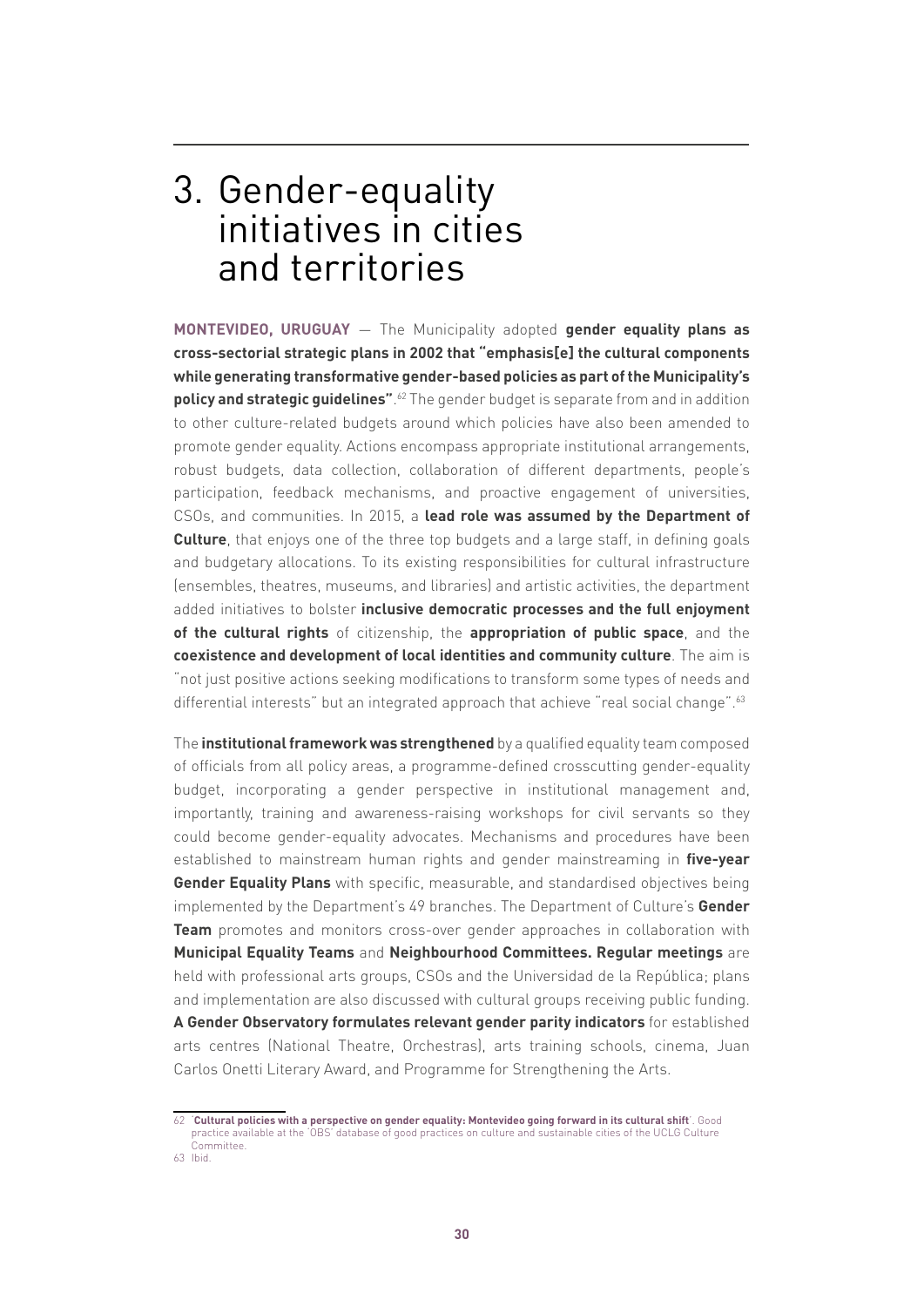**Regulatory frameworks have been altered**; gender equality clauses are included in calls and contests. The iconic Reinas del Carnaval ('Carnival Queens') competitive event was renamed Figuras del Carnaval ('Carnival Personalities') in 2017 and regulations revised so that women over 18, transsexual and women living with disabilities could participate. New regulations safeguard against gender stereotyping in the Carnaval de las Promesas ('Carnival of Promises') involving children and teenagers.

A **series of talks and conferences** highlighted gender inequality in the field of film and theatre production and direction; the report of a conference on gender mainstreaming in theatre recommended measures to be taken by both public and private theatres.

In the **design and definition of operational budgets**, the **Department of Culture prioritises decentralization**. Seeking to guarantee cultural rights of all with a human rights approach, Equality Plans and revised governance structures proactively bring cultural events to peripheral neighbourhoods and support residents to occupy main stages. The aim is "**to tear down symbolic walls between [citizens] and to build positive ties connecting the population with the rest of the city**".64 For example, as a space for community life, the **SACUDE Civic Centre of Municipality D** has transformed a neighbourhood with a young population confronting enormous problems: dropouts, drug use, and adolescent pregnancies. Residents were provided access to performances staged on Montevideo's cultural scene: trips to museums, cinemas, dance, and theatre, paths to the beach, parks, and plazas, as well as close interaction with quality artists were organised; a free travel pass on public transit during the summer and school holidays enabled mobility. Many artistic and cultural events were brought to the city outskirts in SACUDE: from cinema, theatre, and dance, to symphony, philharmonic performances and photography exhibits. This was complemented by workshops for youth in diverse cultural disciplines and sports but also training for unemployed youth.

The policies have enabled **many female artists to have platforms and resources; groups of community women to gain access to spaces they did not enjoy previously for mutual support, strategizing and promoting ideas**. Transsexual women and women survivors of violence have been supported as authors of cultural meaning-making, sometimes in a larger percentage than professional artists. Engaging various actors at different levels has catalysed new ways of thinking about gender issues that some residents and organisations had initially resisted, and today, empowered neighbourhood groups are promoting cultural changes. The challenge has been **sectors with greater privileges and professional visibility resisting the support to popular culture**.

**IZMIR, TURKEY** — Awarded the title of 'Women Friendly City' by the United Nations in 2010, the Municipality believes that **gender equality is essential not only for women but for all members of a society to celebrate an equal and fair life**, for which

<sup>64</sup> Ibid.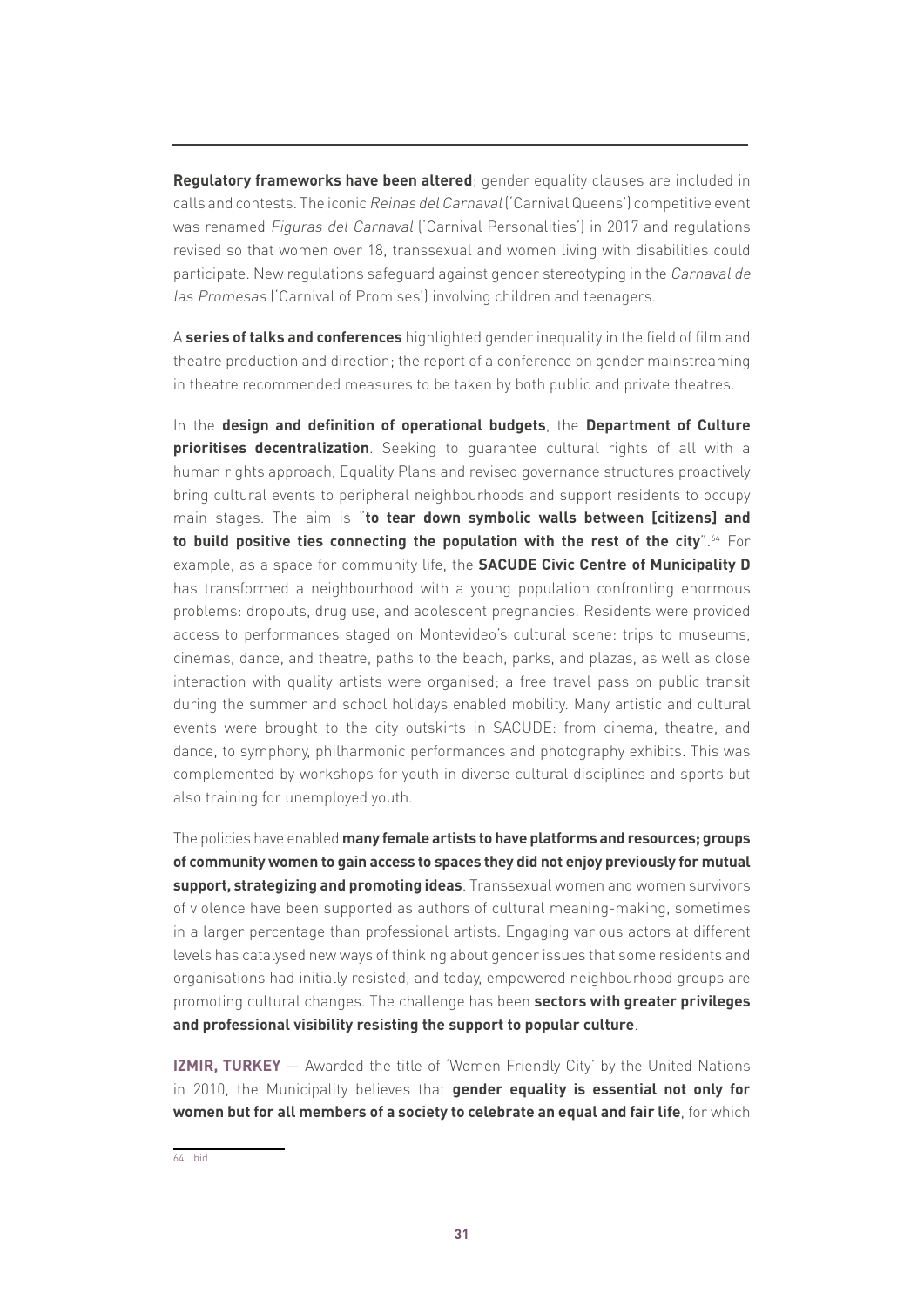multi-facetted interconnected actions include cooperation with non-governmental organizations and professional chambers. **Administrative measures** to ensure the presence of women and non-binary identity persons in decision-making bodies include a **Gender Equality Commission** in 2006 and a **Local Equality Action Plan** created by the Izmir Metropolitan Municipality. The **Directorate of Women's Affairs**, established under the Social Projects Department in 2012, coordinates the services in all administrative units and other subsidiaries for gender equality promotes **public memory of women in the city**.

A multitude of actions **project women in public narratives**. The **Gender Equality Cartoon Contest 2021**, an international open call, mobilised 549 cartoonists from 62 countries submitting 1,672 artworks around the gendered dimensions of Environment, Power and Decision-making, the Economy, Poverty, and Education as well as 'Violence against Women', 'Women's Rights' and 'Empowering Young Girls'. Awarded works were exhibited in Izmir and other Turkish cities. A new award, **Star of Izmir**, will be granted to people and entities carrying out women's empowerment activities and social responsibility projects.

Konak Municipality established the **Women's Museum Izmir** in 2014. The first women's museum in Turkey has a section dedicated to the women's movement and holds gender-related exhibitions and drama activities. The City Council has approved another women's museum to showcase historical representations of women from different backgrounds, illustrate and raise awareness of women's rights movements. Activities will include creating **a network with national and international women's museums** through congresses, workshops, training courses, joint and collaborative projects. **A book commemorating women's struggle** in Izmir aims to inspire future generations: The Story of Forty Years from Her Voice (Izmir Women's Movement after 1980) documents the experiences of different women including all women's organizations in Izmir: associations, foundations, platforms, coordination units and initiatives. **Women's Urban Memory Walks** integrate women's perspective and narrations in the city's history, highlighting places of significance to the women's movement in Izmir that started in the 1800s with the first recorded women's protest against "bread price rise" in 1828.

To **change the gender narrative**, the Municipal Council of the Izmir Metropolitan Municipality recently ratified the decision for the **Men's and Masculinity Studies in Society and Culture**. The initiative aims to transform the perception of "masculinity" in socio-cultural spheres through city-wide staff training courses and practices and workshops to generate discussion around patriarchy and gender-based power relations in culture. Equally important and unusual is the Tell me, Izmir! project seeking to **eliminate patriarchal narratives from fairy tales** and transform these into egalitarian narrations.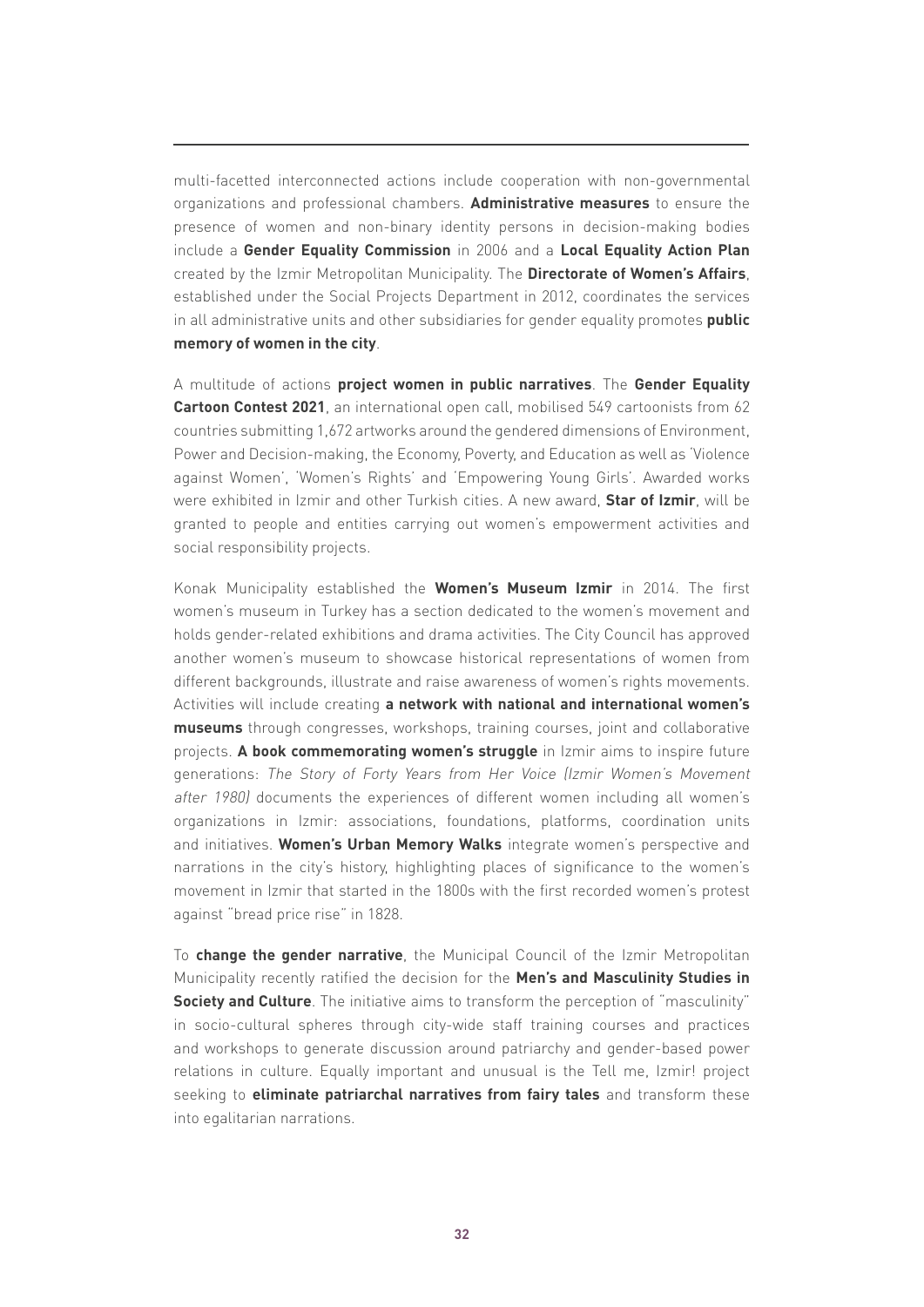A number of actions **ensure public spaces that promote women's voices and encourage women's participation in culture creation**. Women Making Films in their Neighbourhoods provides an opportunity to unveil social problems and formulate neighbourhood solutions from women's perspectives. Simultaneously, it creates spaces for women to express themselves through cinema, and to acquire a profession in the field of cinema. Woman Meets City Life supports women with limited access to urban resources to engage with the city culturally, and develop their sense of self and belonging – benefiting approximately 19,000 women to date. Women's Affairs Integrated Service Centres provide women with psychological, legal and social services. Workshops, training and activities aim to empower women, support their participation in social and cultural life, and strengthen employment. Similar centres are planned in all Izmir's provinces. The Impact of Culture and Tradition on Women's Life project addresses gender codes and enable the transformation of cultural and traditional roles through workshops. It will also ensure intercultural interactions at local, national and international levels, host national and international conferences. A new initiative consists of **monthly forums in thirty districts of Izmir** to support women to develop social, cultural, artistic, legal and political projects. Forums will also serve as a common platform to discuss the problems faced in all aspects of life.

**BUENOS AIRES, ARGENTINA** — In 2015, the city that doubles its population during the day and is home to significant social movements including women's movements and transfeminisms, made its goal "a more humane and egalitarian city"<sup>65</sup> to be achieved through a process of cultural transformation. The eradication of gender inequalities is a central and cross-cutting objective aligned with the perspective of feminist and transfeminist movements. With a motto of "proximity", the government accompanies and supports grassroots developments and initiatives for transformation. Civil servants are required to be close to and in permanent conversation with citizens; the head of government, ministers and secretaries all walk around different parts of the city every day. This, coupled with a vast cultural infrastructure, collaboration with different ministries, and a very thorough engagement with the network of organisations throughout the territorial remit of the Ministry of Culture ensures the government is cognisant of the interests of the diverse communities and segments of city dwellers.

All cultural institutions proactively issue open calls inviting communities to become a part of cultural spaces; networking with other government sectors and CSOs reaches citizens unlikely to respond to calls. **The Ministry of Culture plays a central role** in making issues visible and carries out actions of high symbolic value through its different administrative units (theatres, libraries, etc.), including in public spaces and in collaboration with civil society cultural actors. To gauge the effectiveness of the many mechanisms established to build links with communities, citizen participation indicators have been created using digital tools.

<sup>65</sup> Quotes refer to the submission from Buenos Aires to the report, unless otherwise specified.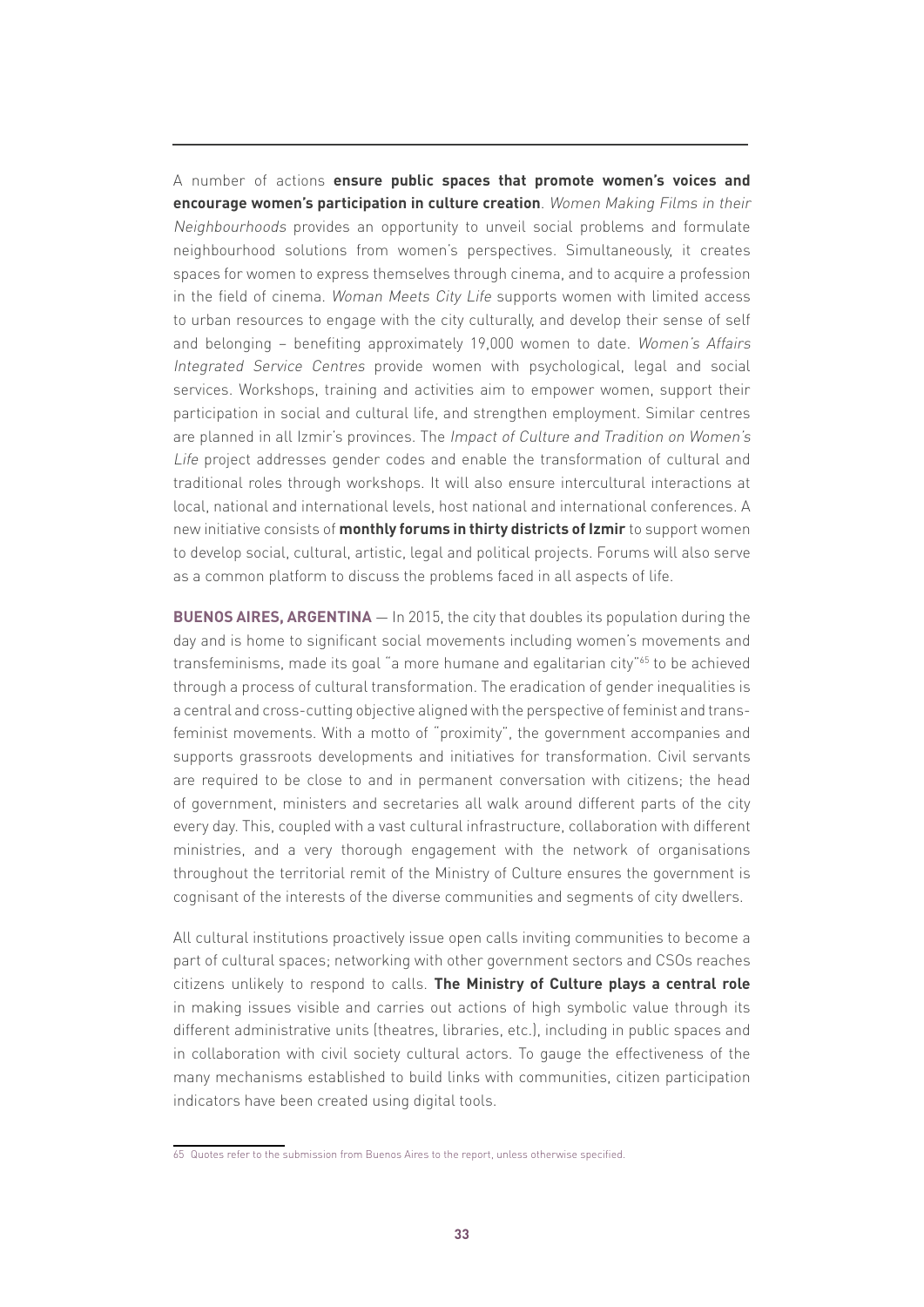The Ministry of Culture and local cultural agencies have the unique task of building and disseminating the desired cultural values to guide citizens' practices. For this, Buenos Aires provides spaces, infrastructure, opportunities and tools to "learn, reflect, build and deconstruct the vital meanings of their journeys, associated with their configuration as holistic and complex people in their diversity." Cultural management is designed to provide communities with resources so that each person can build a better place to live from an informed, critical and sensitive point of view.

**Commitment to gender equality** has translated into local laws and the city's adherence to national laws that protect and expand the rights of women and the LGTBQI+ community; a gender-based violence hotline which responds to more than 60,000 calls annually and the '**Agenda for the Equal Rights of Women and Diversities**'. The Agenda generates cultural actions that make women and dissidents visible as active participants in artistic fields, in thinking and culture as a whole. Gender parity and the representation of women and the LGTBQI+ communities as leaders are promoted through a participatory and collaborative approach that includes creating networks, with calls and specific campaigns amplifying their voices. The Agenda's Gender Training Plan ensures that the Culture Ministry's team is aware of, committed to and strengthened as a promoter of a culture that eradicates inequalities and discrimination based on gender and sexual orientation: an annual and transversal training programme builds capacity and understanding of gender issues (roles and stereotypes, gender violence, sexual diversity, inclusive communication, and new masculinities) of all the Ministry's strategic teams: from Communication to Human Resources and Administrative Teams, Teaching and Educational Coordination to Management and Public Attention. To ensure that all its spaces are free of genderbased violence for workers, the artistic and cultural ecosystem, and audiences, the Ministry of Culture developed a Protocol in 2019 applicable to the entire working environment.<sup>66</sup> The guide was the outcome of a process of reflection across all areas of the Ministry, taking into account the multiple specific realities in which teams work and the dynamic characteristics of the actions implemented by the Ministry for and with the community.

The Ministry of Culture deploys an impressive array of actions to make visible the gender perspective, working strategically under a solid work plan connecting the various departments of the Ministry of Culture with actions, projects and public policies that all have common goals. For example, to ensure historiography recognizes women as the makers of the tangible and intangible heritage of Buenos Aires, audiovisual pieces produced under the Mujeres Detrás del Casco ('Women Behind the Old Town') initiative showcase the stories of women who give life to the historical city centre of the capital. Similarly, audio guides to the historic centre relate women's contributions to the city.

<sup>66</sup> Based on the general guidelines of Law 6083 and its Annex Protocol of Action - Law No. 6.083, in force since 2019.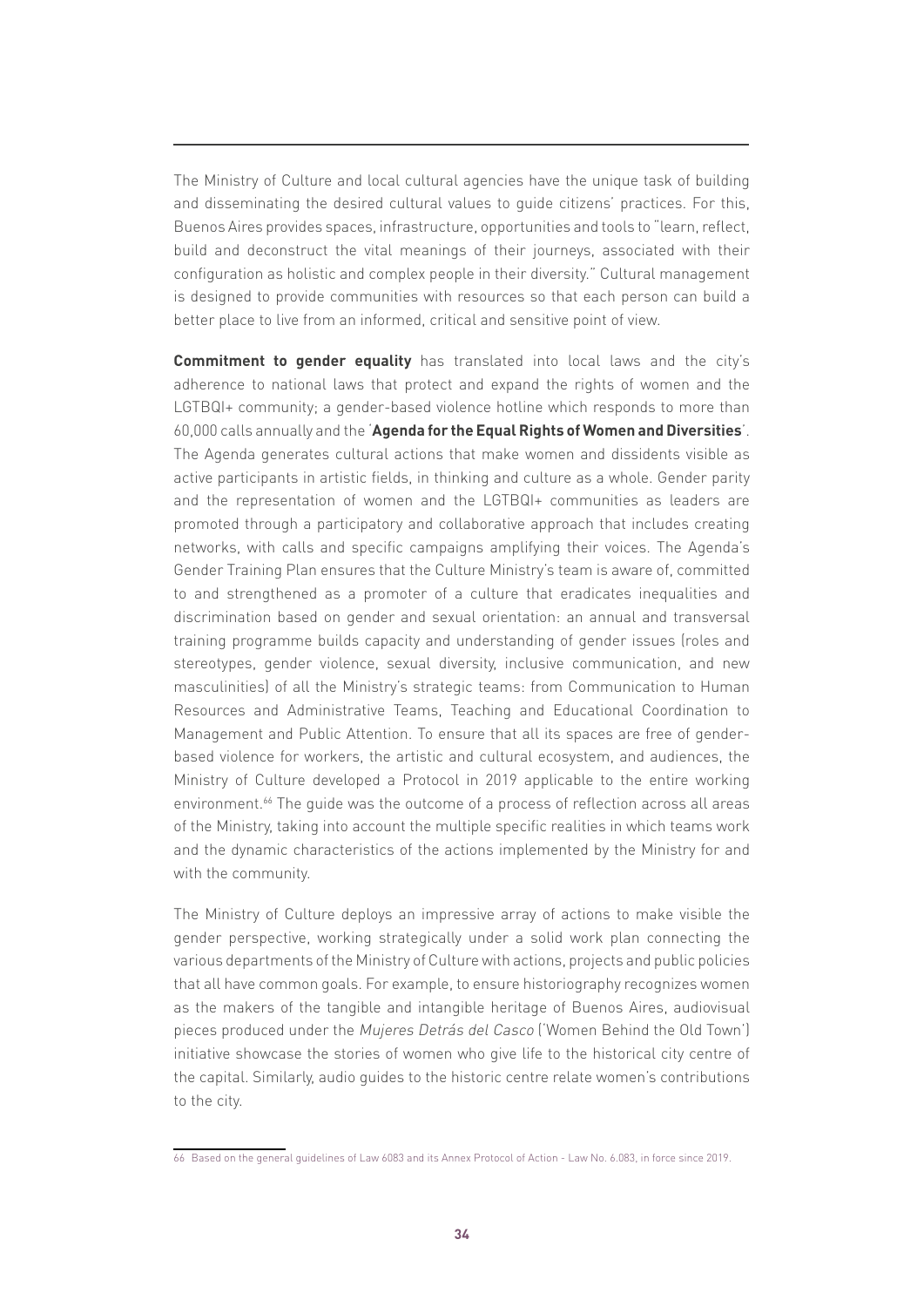The **Centro Cultural Recoleta** (Recoleta Cultural Centre) run by women, disseminates women's diverse experiences and struggles in campaigns such as Mujeres Acá y Ahora ('Women here and now'). In 2021, Acá estamos Nosotras ('Here we are: the women') showcased different journeys to March 8th. 50 virtual conversations brought together more than 1,000 women of different ages from different parts of the country to collectively reflect on the current feminist struggles. Cycles of workshops, talks, recitals and visual exhibitions highlighted the multiple diverse voices of the feminist movement around crucial debates.

To promote **visibility and an acknowledgement of women in the cultural field**, outstanding women musicians performed symphonic and chamber concerts in the 113th anniversary of the Teatro Colón, interpreting pieces written by great female composers – many of whom have been systematically invisibilised, or published works under male pseudonyms, or were simply considered minor creators. Likewise, baroque music performed by an ensemble of the country's most renowned women musicians demonstrated the virtuosity of female composers. In the audiovisual field, the latest edition of the National Festival Women and Film showcases more than 40 films by women filmmakers. Support of Impulso Cultural, Mecenazgo and BA Audiovisual ensured this could be enjoyed on the Ministry of Culture's virtually platform, Vivamos Cultura.

Additionally, funding institutions for the artistic and cultural sector, such as the Metropolitan Fund for Culture, Arts and Sciences, give special consideration to proposals presented by women and/or dissidents, or that promote gender equality. The Instituto Superior de Arte del Teatro Colón will conduct a series of virtual master classes, many linked to gender issues such as the class, Boquitas pintadas. A brief history of uranists, inverts and transvestites through opera, that traces the chronology of rebellion against imposed gender and sexual normativity in the history of opera.

**Masculinities are also being addressed**. A writing competition by the theatre company, Complejo Teatral Buenos Aires, for example, encourages adolescents and young men identifying as male to express their life journeys: 'Retratos de masculinidades' ('Portraits of Masculinities'). Winning texts will be used as dramaturgy and represented in some stage format.

**BARCELONA, CATALONIA, SPAIN** - Committed to eliminating inequalities as a principle of social and political justice $67$  and recognising that gender differences are enriching, the City Councillor's Office for Feminism and LGBTI Affairs incorporates a gender perspective across all areas: culture, economy, sport, health care, employment, participation, international relations, etc. Likewise, the City Council's Gendermainstreaming Department ensures that gender equality is a central goal of the entire City Council, municipal areas and districts. The municipality works closely with

<sup>67</sup> Barcelona City Council. '**[Women and feminism. Commitment to gender equity](https://ajuntament.barcelona.cat/dones/en/commitment-gender-equity)**'.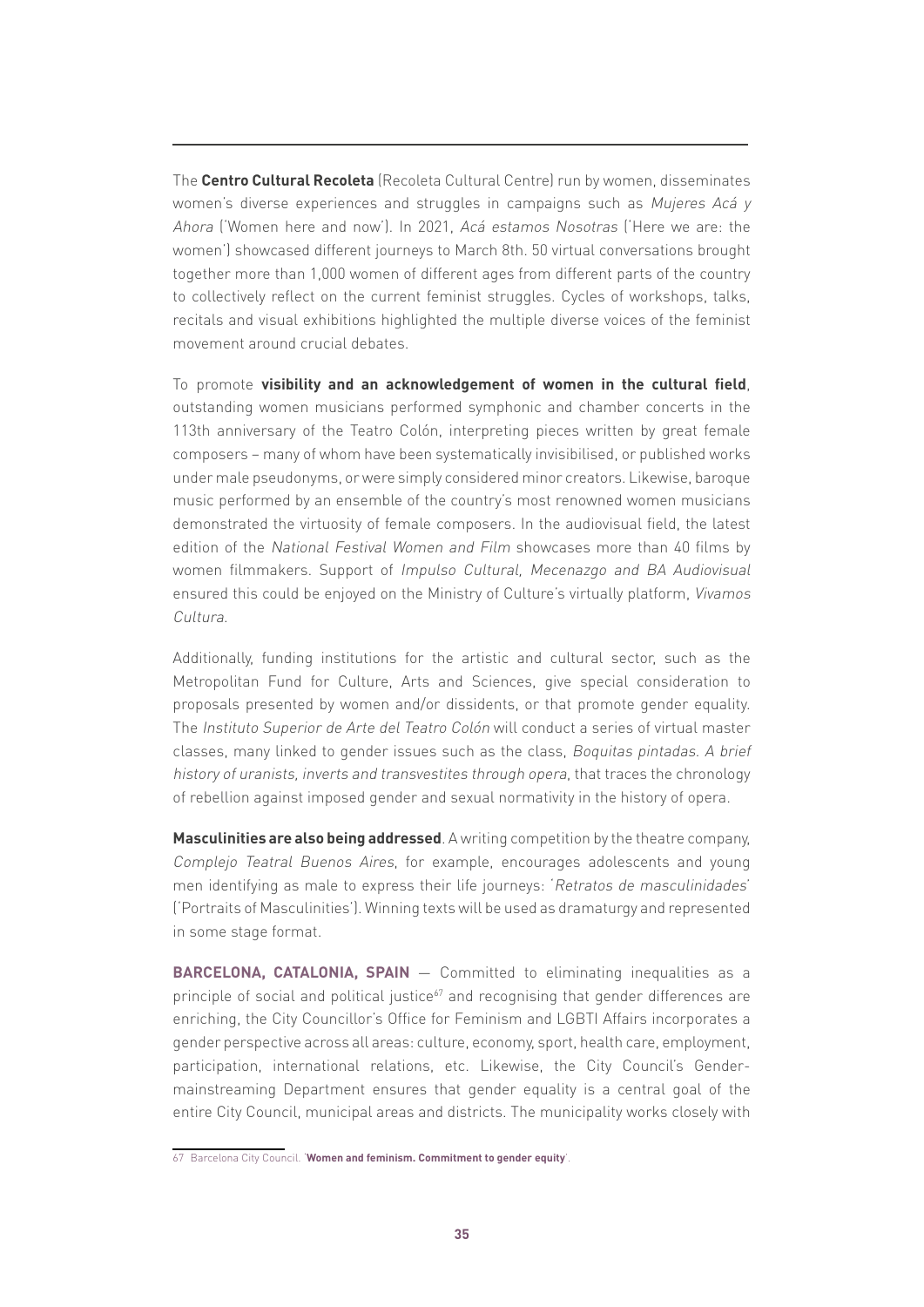feminist organisations and entities to address the full range of gender issues: from prevention and a variety of facilitative services for survivors of gender-based violence and LGBTI-phobia to encouraging the political and social participation of women and LGBTI people and providing them legal, psychological and community support tools. To bring the City Council closer to civil society, a working group of civil society experts, 'Culture and Gender', was created in 2019 by The Institute of Culture of Barcelona (ICUB) in collaboration with the Gender-mainstreaming Department as part of the Cultura Viva ('Living Culture') programme to diagnose the current situation with a gender lens and has recently present an action plan: 'Culture and feminism: Measures to advance in the mainstreaming of the feminist perspective in culture in Barcelona'.<sup>68</sup>

New more equitable concepts of gender are encouraged. **La Bonne: Annual Young Creators Award** stimulates the construction of fairer more equitable gender roles in short films to trigger the **collective imaginary as a tool for transformation**. Women under 36 years of age create and produce audio-visual short films on the feminist topic announced for the year. The city offers **resources and services for men wishing to rethink their masculinity**; promotes the democratisation of care work; works with all the city's sports, commercial, leisure businesses, neighbourhood and district festival organisers, and education promoters, to make these safe environments for women, girls and LGBTI people. Programmes promote gender equality in schools.<sup>69</sup>

Community interaction is facilitated by municipal civic centres (many now run by CSOs) that offer different cultural activities, spaces for groups to meet and take courses on literature, music and also spaces to rehearse and present artistic products – a number promoting gender equality. Created in the early 20th century, La Bonne<sup>70</sup> is a space for meeting, exchanging ideas and creating feminist cultural projects. It has a multidisciplinary approach encompassing various fields: audio-visual, performance, performing arts, living arts, research, feminist thought as well as various feminist and anti-racist initiatives. In the **Sagrada Família neighbourhood**, gender mainstreaming is led by the Sagrada Família Civic Centre, a community networking and information hub that engages the public in cultural programming: shows, exhibitions, film cycles, concerts, etc., offers courses and workshops, spaces and support for creative and other projects specialising in gender and equality. The Sagrada Família Josep M. Ainaud de Lasarte Library houses has a special collection on feminism, LGTBI issues and queer theory as well as general materials.

In April 2021, Barcelona launched a new Right to Culture Plan, **Fem Cultura** ('We Make Culture'), promoting cultural rights through new public policies. Elaborated in collaboration with UCLG Culture Committee, the plan has a healthy budget for nine policies – one being fostering **equal participation in the cultural domain** in terms of

<sup>68</sup> See the report (in Catalan): '**[Informe: Cultura i feminismes Mesures per avançar en la introducció de la perspectiva](https://www.barcelona.cat/culturaviva/sites/default/files/2021-04/Informe Cultura i feminismes.pdf) [feminista a l'àmbit de la cultura a Barcelona](https://www.barcelona.cat/culturaviva/sites/default/files/2021-04/Informe Cultura i feminismes.pdf)**'.

<sup>69</sup> **[Feminism and sexual and gender diversity. Area of Social Rights, Global Justice, Feminism and LGTBI Affairs](https://ajuntament.barcelona.cat/feminismes-lgtbi/en/about-us/strategy/gender-perspective)**, Barcelona City Council.

<sup>70</sup> Previously the "Francesca Bonnemaison Women's Culture Centre".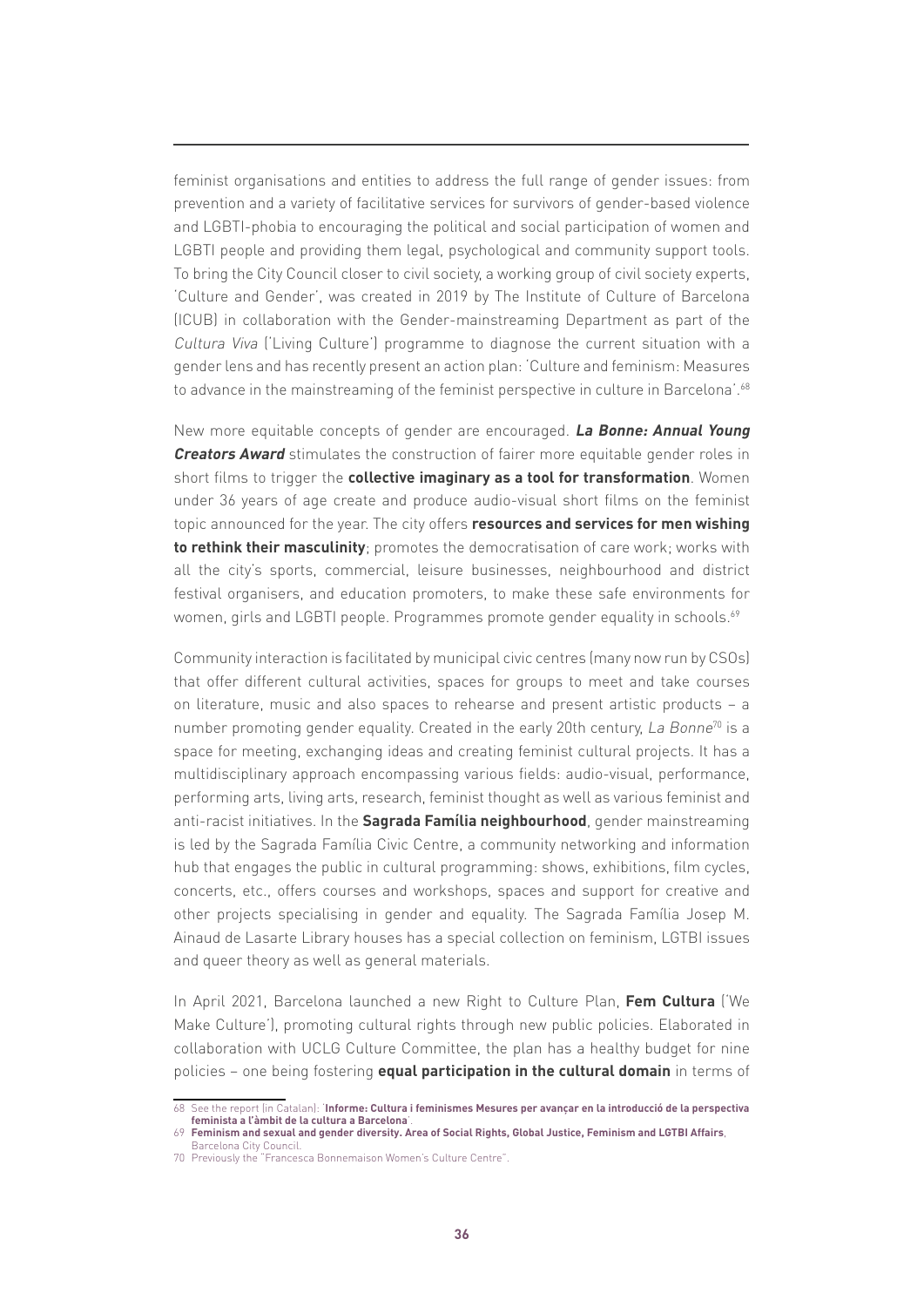**gender and other identities**. The goal is to overcome gender disparities in the city's cultural world, achieve a balanced presence of women in decision-making, ensure parity in cultural programmes, avoid sexist and androcentric gender stereotypes in programming and communication and apply an intersectional perspective to account for other factors of inequality such as class, origin, race, etc. The city's cultural policies developed by the ICUB, associated projects and organisations will all be planned, managed, executed and evaluated from a feminist perspective; actions designed by the ICUB Department of Strategic Projects, the Councillor's Office for Feminism and LGTBI Affairs and its Directorate of Gender Services and Time Policies.

Numerous **administrative measures** include expanded indicators for cultural usage and public management to generate gender-disaggregated data for all centres under the City Council. This exhaustive analysis of the city's reality will facilitate the interpretation, evaluation and design of new cultural policies. A mandatory training of municipal personnel and the staff of cultural institutions, consortiums and facilities will ensure the feminist perspective is supported by gender-sensitive internal staff at the ICUB, associated facilities and bodies; it will also be applied to internal promotions, especially for executive positions. A Gender Mainstreaming Unit in ICUB will ensure the effective implementation of protocols for applying a gender perspective in all municipal actions. The Unit and a new Gender Commission in the Culture Council, the main participatory body of the cultural sector and Barcelona's citizens in Culture, will establish a specific evaluation system to assess grants, subsidies and financial aid, and make sure cultural budgets have a gender perspective. A gender perspective will be incorporated in all municipal educational activities and facilities as well as in all internal and external communications of the ICUB and associated facility, project or body according to the City Council's Inclusive Communication Guidelines. A protocol to combat sexual and gender harassment is being developed for all City Council and associated facilities, projects, programmes and festivals. Mandatory gender parity in all City Council-supported cultural programmes will guarantee the visibility of the creative work of women artists and professionals in public centres and festival programmes, including in outsourced services and consortium organisations of which the City Council is a member.

**UMEA, SWEDEN** ― Placing gender equality at the heart of the city, the '**Strategy for Gender Equality Work in Umeå Municipality**' has a comprehensive, integrated and sustainable approach. Continuous **monitoring of gender representation** in the city cultural scene and events identifies inequalities, underpinning new remedial actions. The **Gendered Landscape** initiative focuses on the whole city rather than specific resident groups to elicit an **integrated understanding of inclusion, gender equality and sustainable urban development** that highlights power structures and dynamics. 71he sole focus of Gendered Landscape is not gender parity but intensive gender equality

<sup>71</sup> '**[Gender equality at the heart of the city. A tour to an urban "gendered" landscape to raise awareness and promote](https://urbact.eu/gender-equality-heart-city)  [gender equality](https://urbact.eu/gender-equality-heart-city)**' (URBACT).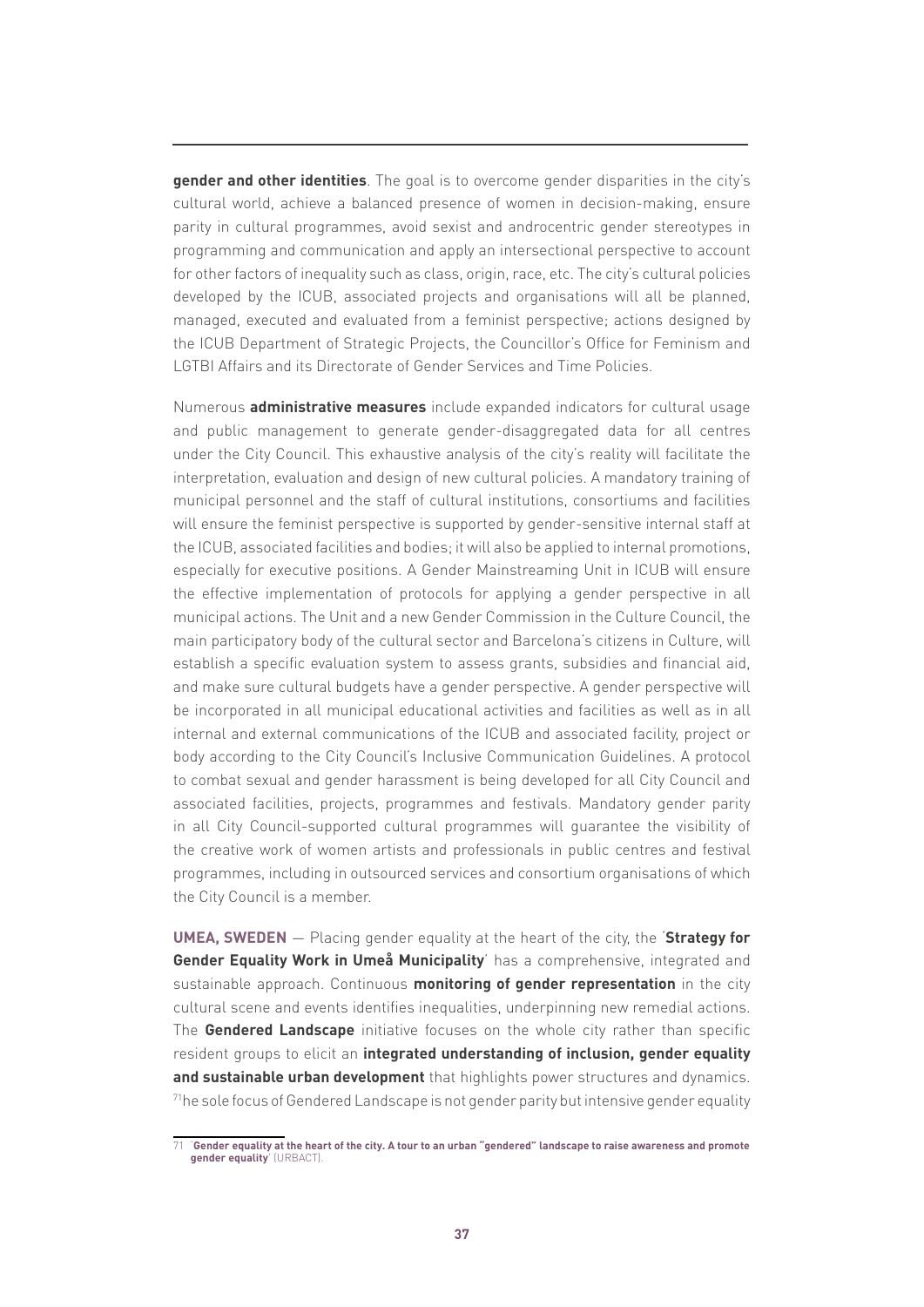work, and heightened awareness as well as increased women's stage presence in the city's eight biggest festivals – from 38.4 percent in 2013 to 45 percent in 2015. The **need for qualified staff** responsible for urban development within and outside the city administration is stressed. A key component is good cooperation between the Municipality and the Umeå University's Centre for Gender Studies. In 1999, research on the gendered use of public spaces led to a decision by the municipal board of leisure to divide practice hours of sports complexes according to which division soccer teams played in, regardless of gender. Consequently, the city's leading women's soccer team got to choose their practice hours before the leading men's team. This practice has been adopted by all municipal arenas.

In 2009, the Municipality introduced **guided bus tours with "gender glasses"** to raise awareness about the multi-faceted aspects of Umeå's gendered landscape, presenting both initiatives having improved gender equality and challenges. For instance, when passing in front of the biggest high school, visitors are informed about girls and boys making gender-typical choices in education; in front of the hospital, consequences of a gender segregated labour market. As the bus passes by parks, issues of security and safety in public spaces are shared. **Highlighting the constant interactions between public and private present in a city**, the tour includes places with work by CSOs and public works of art. Diverse stakeholders are engaged at stops, including different levels of government; the cooperation between local, regional and national level in working with gender equality is highlighted at the county administrative office. **Tours catalyse a better understanding of gendered power structures** in the city's context and the necessity of new initiatives and projects to transform cities.

As part of the Gendered Landscape, **Freezone**, a collaboration between different parts of the municipality and groups of girls in the city, built new knowledge about "what **young women deal with every day and the need for public spaces where nothing is expected of you**",<sup>72</sup> culminating in a new park in the city centre. Collaboration between the municipality, Umeå University and the Swedish immigrants-school created understanding of the **difference between being seen and feeling like an object or a subject in public spaces**, influenced by background, age, gender and disability. A review of city's planning process led to modifying the manner in which public forums are arranged to ensure that more inhabitants take part in the process.

Umeå opened the first **Women's History Museum** in Europe in 2014, when the city was entitled European Capital of Culture, showcasing women's historical roles and perspectives. The museum also offers activities and exhibitions on issues related to **gender, power, resistance and opportunities**. 73

**PARIS, FRANCE** ― The **city of Paris has made gender equality one of its political priorities**. In 2018, the Mayor of Paris, a woman, **called for extending this into the** 

<sup>72</sup> Ibid. 73 For more information about the museum visit its **[website](https://www.kvinnohistoriskt.se/)**.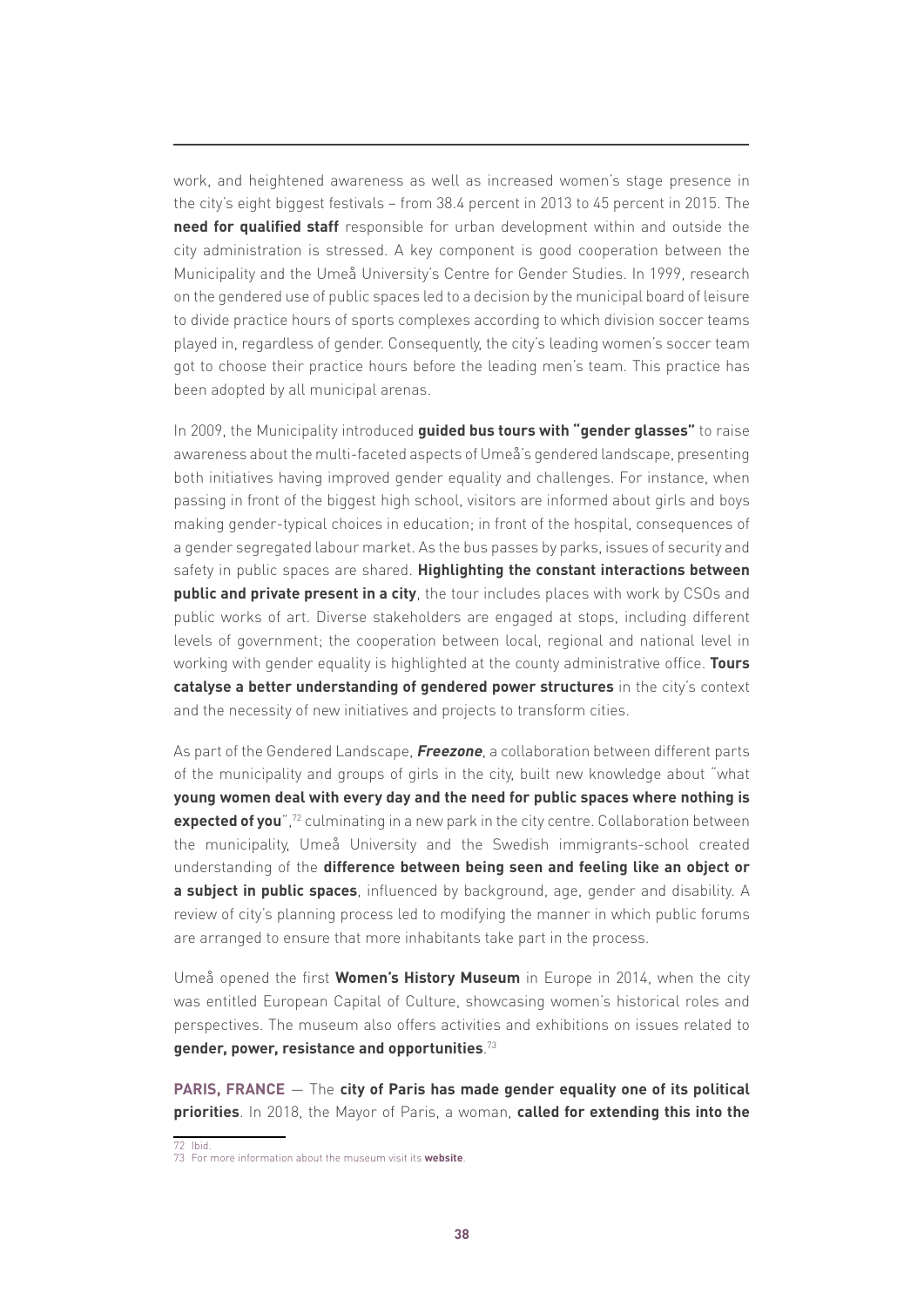**field of culture** and **an action plan was designed along four axes**: (1) eliminating gender stereotypes and promoting equality in public sector cultural undertakings, in particular public speaking and artistic assignments; (2) guaranteeing professional equality and access to managerial positions in the field of culture; (3) valuing and promoting the artistic creation of women. (4) enhancing and promoting the heritage and the presence of women in the history of the arts. Administrative measures include establishing **training courses for staff in the Cultural Affairs Department** on gender equality in culture, and the **proactive recruitment of women** for managerial positions in cultural establishments. As a result, in 2019 cultural establishments subsidized by the city of Paris now have 42 female directors and 56 male directors, and five are jointly directed by women and men.

To change concepts of gender normative roles, **non-stereotypical children's reading lists are published systematically** and the city promotes the purchase of such books by libraries. The Ministry of Culture's model to assess the gender equality processes in art educational establishments led to "le Pôle Supérieur d'Enseignement Artistique of Paris Boulogne-Billancourt (PSPBB)", a higher education establishment in Paris Boulogne-Billancourt, adopting an ethical charter for gender equality and the prevention of discrimination.

To **value and promote women's creative works**, the city proactively acquires women's works in the Contemporary Art Fund and in visual art project aid: in 2019, 44 percent of the acquired works were by women; in 2020, this was 56 percent and the jury for the acquisition commission consisted of an equal number of women and men. Several actions support **women's creativity and place in the world of music and theatre**. The Paris Chamber Orchestra campaign as a 'Promoter of Diversity' led to its being ranked the orchestra with the greatest emphasis on female artists in its programming for three consecutive years by SACEM (Society of Authors, Composers and Publishers of Music). The Paris Philharmonic launched an international Maestra competition for conductors and Elles ('She's') weekend. The Gaîté lyrique has been running workshops to **help women over 77 years old to discover digital cultures**, artificial intelligence and big-data with Au Bonheur des Dames. The Edit-a-thon Wikipedia Art + Feminist of ART + FEMINISM seeks to create or improve on Wikipedia as many pages as possible about women. The *Computer Girrls* exhibition promoted better knowledge and recognition of women in the history of computing and new technologies. The Loud and Proud Festival highlights gender, especially M/F equality. The Plateaux Sauvages of the 20th arrondissement devotes three **days of feminine creativity** through its l'Équipé·e ('Equipped Female/Male') festival. To **promote visibility**, the city is systematising names of women for cultural establishments/groups and developing public tributes to female personalities. In 2014, half the proposals submitted to the naming committee were of women; in 2019, 80 percent of those adopted concerned women.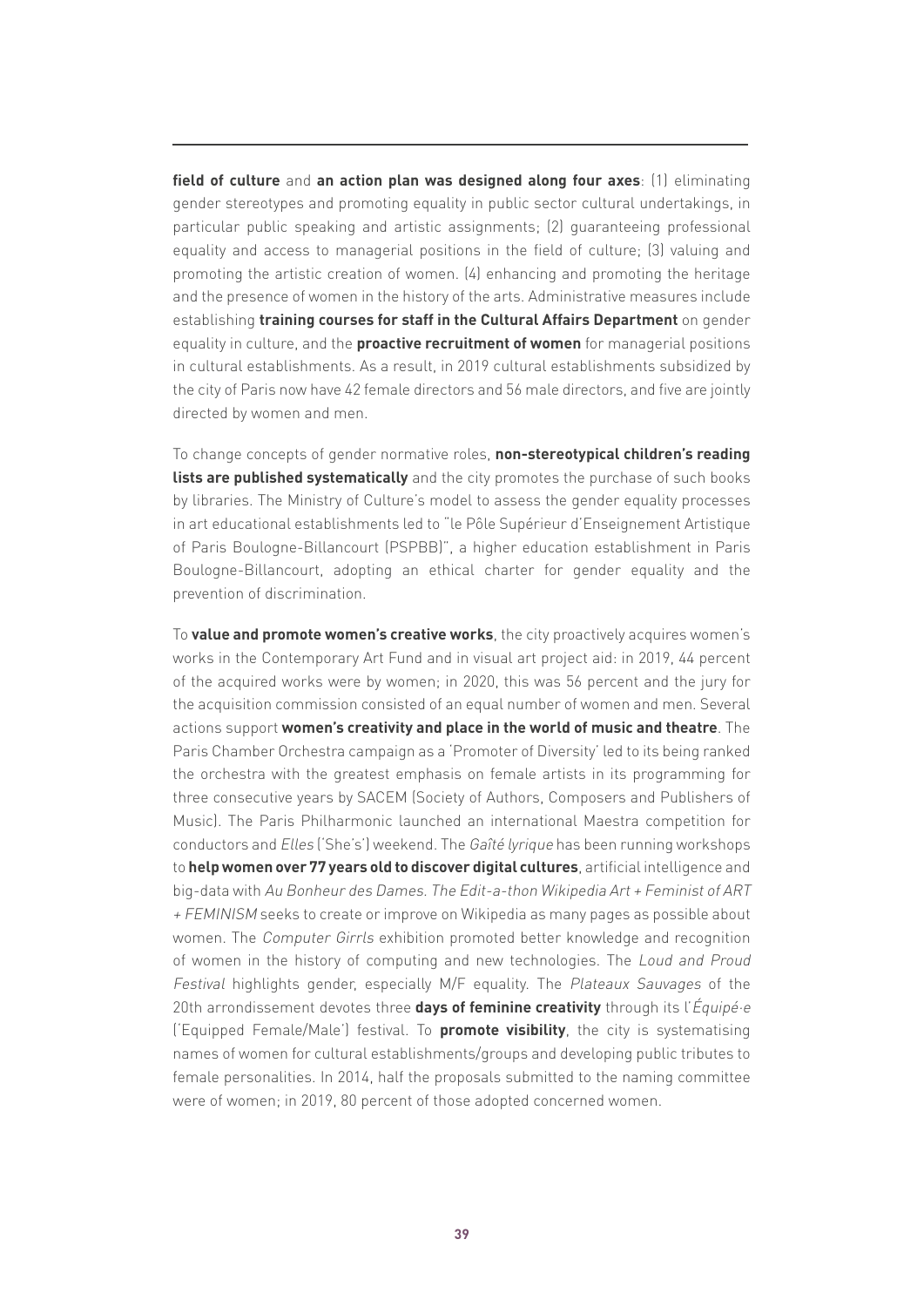Other initiatives include the recently started **Cité Audacieuse** ('Audacious City') as the **first place in France dedicated to promoting women's rights and gender equality** that houses 15 associations, provides spaces for collaboration and meetings and a café open to the public. To address violence against women the city developed "le violentomètre"74 ('the '**violentometer**') with the Paris Observatory for Violence Against Women – that helps young girls decipher the presence or threat of gender-based and sexual violence in their relationships. In the public domain, the city of Paris launched a campaign to help women re-appropriate public space including the **Gender and public space** quide that offers an egalitarian and mixed gender approach to urban policies.

The municipality **supports associations promoting gender equality** in the cultural field such as AWARE (Archives of Women Artists), Research and Exhibitions, that works to integrate women artists of the twentieth century in the history of Art, the Centre Simone de Beauvoir, that preserves and distributes audiovisual archives on the history of women, H/F Ile de France, that identifies gender inequalities in cultural circles, especially in performing arts, and the Rainbow Submarine, that runs the Chérie Chéris festival, and organises and promotes film festivals on gender issues.

**TAIPEI** – The **Gender Equality Office** of the Taipei City is acting to alter the cultural landscape to be more gender equal and inclusive through innovations in terms of **religio-cultural rituals**, by **encouraging participation** of women and girls in sports and science, and by promoting and financially supporting **LGBT rights and visibility**.

To break the notion of women being physically weak and impure (due to menstruation) and alter concepts of gender, the city is **gradually including women as musicians and deacons in Confucius Temple ceremonies**. For example, Taipei Hakka Yimin Festival **appointed a woman** as the principal consecration officer for the worship ceremony and included a female group to carry the sedan chair. Similarly, in **funerals, women are encouraged to hold the ceremonial "dou"** (a bamboo dipper) at the **front of the funeral procession** and women have started to be ranked in the obituary. Additionally, the decease's sexual orientation and will are respected for a more humane funeral ritual. The symbolic altering of cultural practices in public religious events challenges deep-seated normative concepts of gender, triggering new norms.

Taipei authorities **encourage women's participation in arts and culture, science and sports by providing subsidies for art creations and relevant activities around gender issues** as well as ethnic minorities and new migrants. An **award** for **Promoting Gender Equality in Sports** has been established and **women's sports team named** to encourage participation. **Science camps** have been **held for 20 consecutive years** to encourage female students, providing female tech-icons and scientists an opportunity to share learning experiences and ideas, and break through gender boundaries.

<sup>74</sup> Submission from Paris to this report.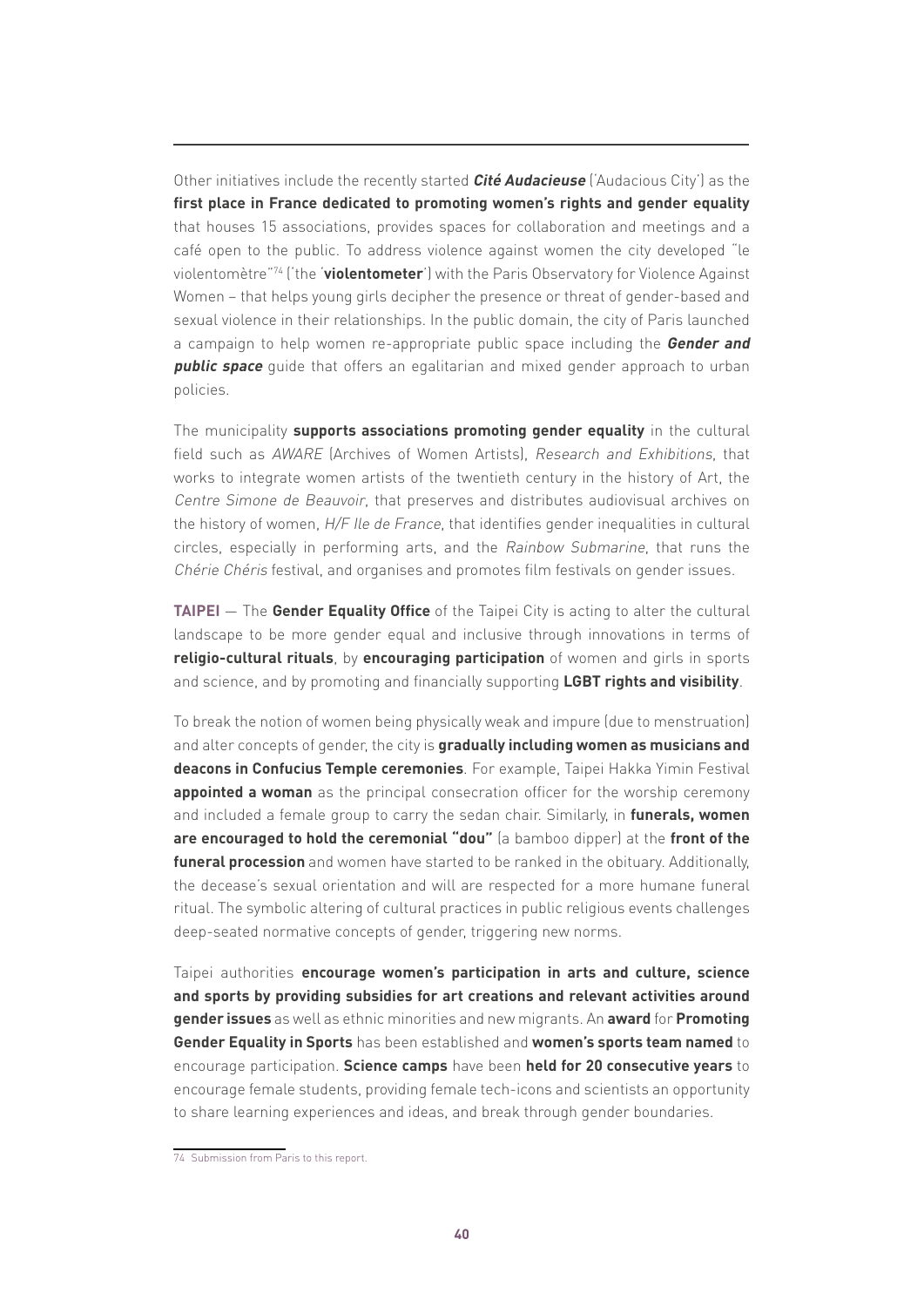A dedicated budget has supported the **Taipei LGBT Civil Rights Festival** for 21 years; three rainbow landmarks in Taipei City have been established and a **sightseeing bus tour**, Riding the Rainbow on a Trip, introduced in 2020. Other gender inclusive policies include **gender-friendly restrooms** and offering memorial certificates to foreign LGBT couples.

To **raise public awareness** around gender equality and diversity, the Taipei Pictorial carries occasional reports on promoting more equitable division of housework, cultural norms of worship, sports competition, and same-sex partners.

**MEXICO CITY, MEXICO** ― Overseen by Mexico City's Ministry of Culture, Mexico City too has one of most comprehensive approaches to gender and culture with a focus on substantive equality and violence prevention as provided for in law.<sup>75</sup> In 2021, the multi-facetted gender-sensitive cultural public policies were brought together in a new **Local Government Equality Program**, coordinated by the **Women's Secretariat of Mexico City**. Importantly, the **objectives and action plans were drafted by women participating in citizen forums**.

In the cultural arena, community-based activities encompass: activities in Book and Cinema Clubs, funding women artists' groups and gender-based community projects, and supporting public festivals such as the Festival Time of Women. **Schools and Cultural Centres** teach arts and crafts through non-formal educational activities with a gender perspective, **promoting content and expressions free of sexist stereotypes** in disciplines such as dance, painting, music, theatre, literature, community radio and photography. **Women's participation in history** is projected in myriad way: in museums, guided tours, museography, history contests, temporary exhibitions, conferences and workshops through the active participation and collaboration of a host of actors such as: National Museum of the Revolution, Museum of the Old Palace of the Town Hall, Museum of Mexico City, Museum Photo File, Museum of the Railways, Pantheon Museum of San Fernando, Agora Museum, Village Gallery and Historical Archive of Mexico City. A **gender perspective is incorporated in theatres, performing arts events and public squares**. Women musicians are promoted in the Mexico City Philharmonic Orchestra and Mexico City Typical Orchestra. In the film industry, festivals, calls and film cycles highlight women's work and there is a policy for gender equality for online radio and television.

**LYON, FRANCE** — The city of Lyon has a three-pronged approach to the emancipation of girls and women, their promotion and engagement in the public sphere and gender equality in culture: (1) working **within the city policy framework** in working-class neighbourhoods where a large part of the population is of foreign origin; (2) promoting women's **participation in the governance of projects** in these territories, in which gender equality is a priority objective, and (3) developing a **multisectoral municipal public policy for gender equality**.

<sup>75</sup> Articles 6 and 7 of the Law on Women's Access to a Life Free of Violence in Mexico City.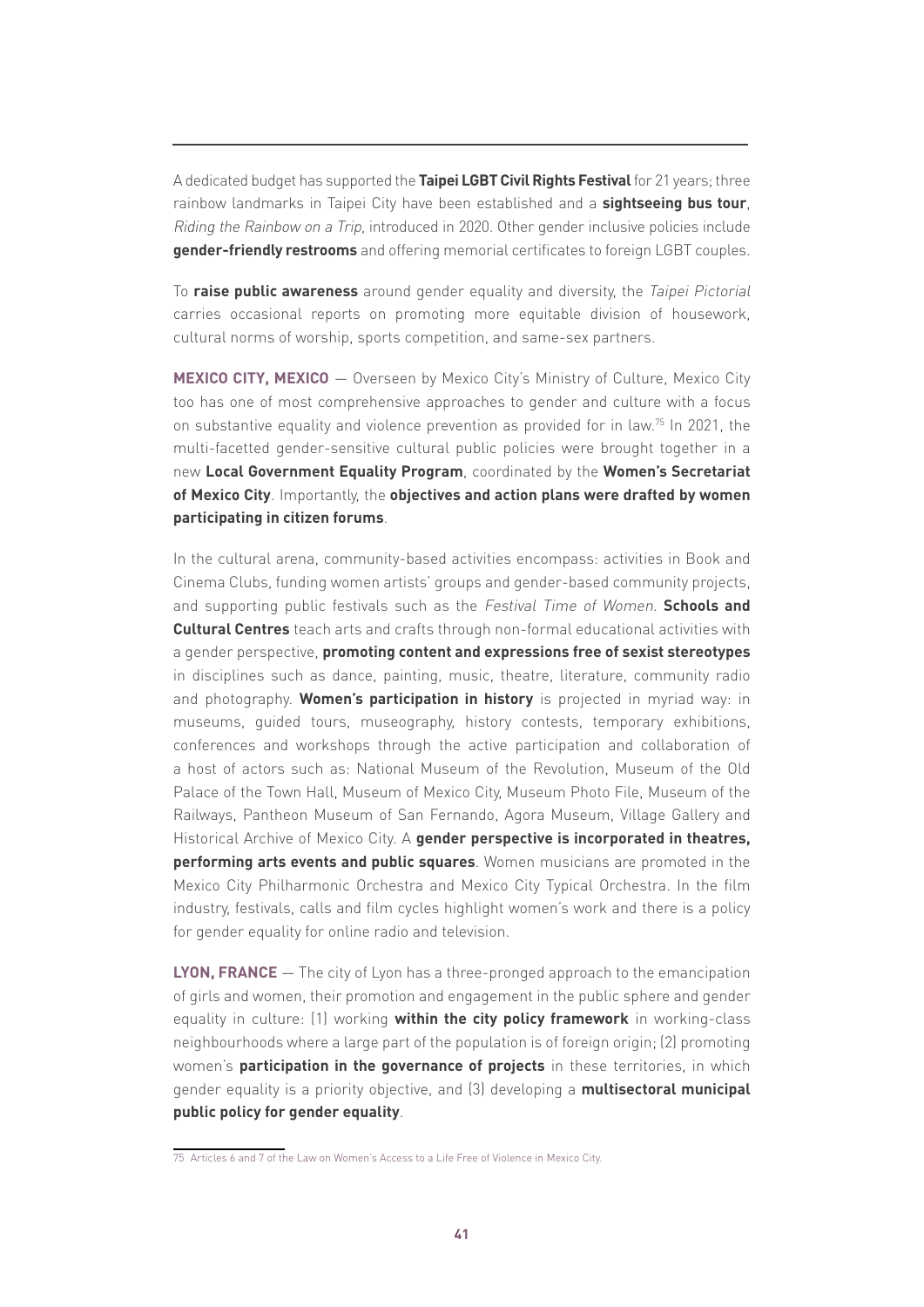In the first action plank, those involved in popular education such as the Maison des jeunes et de la culture, social and neighbourhood centres, use culture to empower young girls. Studies carried out in these neighbourhoods on the multifactorial discrimination of immigrant women are shared with all stakeholders and results translated into artistic creations by the Théâtre du Grabuge company. **Teams of women and men artists develop participatory projects**. For example, the Théâtre de Grabuge featured the words of community women in performances such as 'The Assembly of Women' and 'The Fireflies Assembly'. The company Le Lien Théâtre is developing important work to combat gender stereotypes and other forms of discrimination. Actions have promoted girls in the urban dance scene – hitherto a very male-dominated and masculinist environment. There are serious challenges to applying the concept of French secularism ("laïcité") in these neighbourhoods where interaction between girls and boys is regimented, leading to debates on whether activities should be run together for boys and girls or exclusively for girls.

For the second plank, the city engages **committed women and men cultural activists to promote gender equality** in culture. The H/F (M/F) movement in France was born in Lyon following nation-wide media reporting of widespread gender inequalities in cultural and artistic circles unveiled by Reine Prat's 'Yes, yes, women exist' initiative. The H/F association, now present in all regions of France, focuses on: (1) Documenting and disseminating the **metrics of inequality** in culture and raising awareness on these in cultural circles and beyond; (2) Lobbying local and national authorities for to make public funding for culture conditional on respect for gender equality; (3) Creating "cultural equality seasons"; (4) Denouncing untenable situations through media-publicised actions such as handing out 'red cards' to institutions and events considered in violation of gender equality; (5) Making women visible in public spaces, in particular around heritage such as "the heritage of mothers".

Under the third plank, diverse actions of the **multi-sectoral municipal gender equality policy include: establishing a gendered municipal budget, ensuring public communications exclude gender stereotyping** and discrimination; commissioning studies examining the gendered use of public spaces in order to underpin policy, such as the reorganisation of nursery and primary schoolyards that redistribute spaces in a gender balanced way. The 2**017-2022 Cultural Cooperation Charter**76 commits the 28 largest cultural establishments in the city's public service to gender equality, including by generating and making public **annual gender statistics in terms of human resources, programming and audiences**.

To promote women's visibility, **streets and buildings have been named for women**  and the new **concepts of matri-heritage** introduced. Collaborative initiatives, too, contribute to changing the cityscape, such as workshops leading to, for example, the municipal library's Where are the women? the Museum of Fine Arts (Beaux Arts)

<sup>76</sup> 'The sustainable City of Lyon and the fourth Charter of Cultural Cooperation'. Good practice available at the 'OBS' database of good practices on culture and sustainable cities of the UCLG Culture Committee.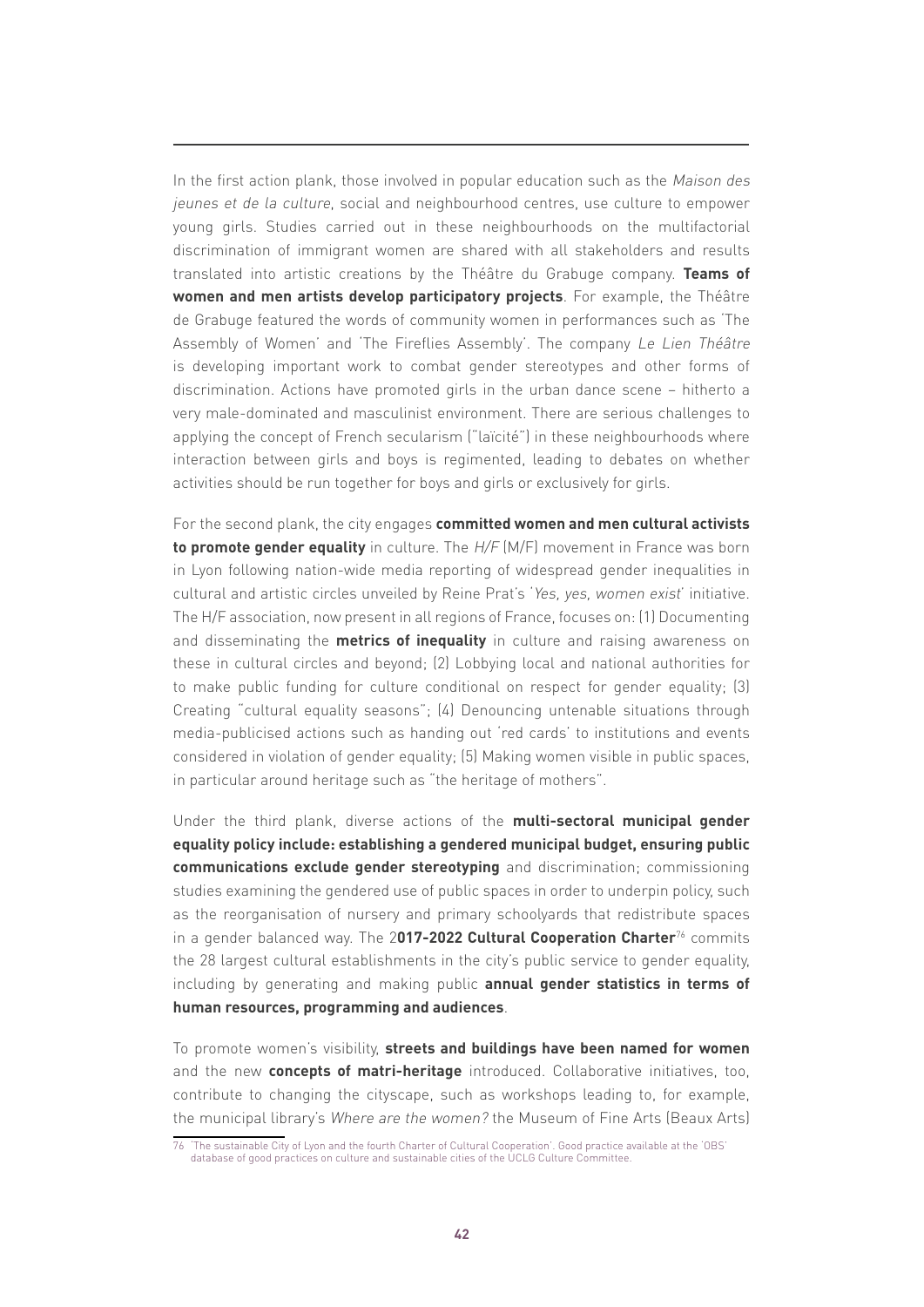Parcours femmes (Women's Journeys), and the **matri-heritage trail of the City History Museum**. The city is engaged in a more gender balanced programming of Nuits Sonores, so far, a very masculine electronic music scene.

Lyon has succeeded in mobilizing culture to empower girls and women, but, like Montevideo, it has confronted resistance from amongst established cultural circles.

**REGGIO EMILIA MUNICIPALITY, ITALY** — The municipality is strongly committed to **interweaving gender policies with cultural activities to instil a rights-based culture** that promotes equal opportunities. All cultural spaces in the city – whether publicly owned or managed by cultural associations – are encouraged to become at once spaces for art and actors for awareness raising. Towards this, the female City councillor in charge of cultural policies, territorial marketing, equal opportunities and Cities without Barriers initiative, launched an **overarching programme**. The **Culture won't stay at its place!** programme **promotes actions and collaborations between the city and its cultural spaces**, allowing for **knowledge opportunities to open up to wider publics**. The entire system of cultural activities has been co-designed with the territory addressing new targets and new topics. The Municipality **works closely with the women's shelter** run by the Nondasola association.

The **Municipal Equal Opportunities Department and Civic Museum Department jointly ran participatory processes involving all gender-related associations to produce a shared public art-piece** created by a renowned female artist. The artpiece is a wallpaper that serves as a permanent marker of the city, symbolizing its commitment to overturn hate, discrimination gender stereotypes and violence against women. The "Parole parole parole" ('More than words') wallpaper has been **installed in the city's general registry office, the local museums, women's shelter, the hospital and local cultural spaces**. The selected artist and Nondasola association are currently running training at the G. Chierici art high school so the art-piece wallpaper can be installed in the school's main hall with the full engagement of students and professors to promote understanding of its essential message.

**MALMÖ, SWEDEN** ― The **Commission for a Socially Sustainable Malmö** established by the city as an independent body, first focused on health inequities and sustainable development but quickly found that Malmö's vibrant cultural and voluntary sectors act as bonding cement. Acknowledging cultural rights as an integral part of human rights, in 2010, **Malmö ICORN-city**77 was initiated with the strong involvement of civil society as one of the first four shelter cities for persecuted artists, providing a safe haven for invited writers and subsequently also for musicians. The **first guest writer, a woman, suggested rereading history from a feminist perspective**, leading to the **100 years of immigrant women's life and work in Malmö**. This collaboration between the former ICORN guest writer, Feminist Dialog, Malmö Museums and researchers from

<sup>77</sup> **[International Cities of Refuge Network](https://www.icorn.org/)**.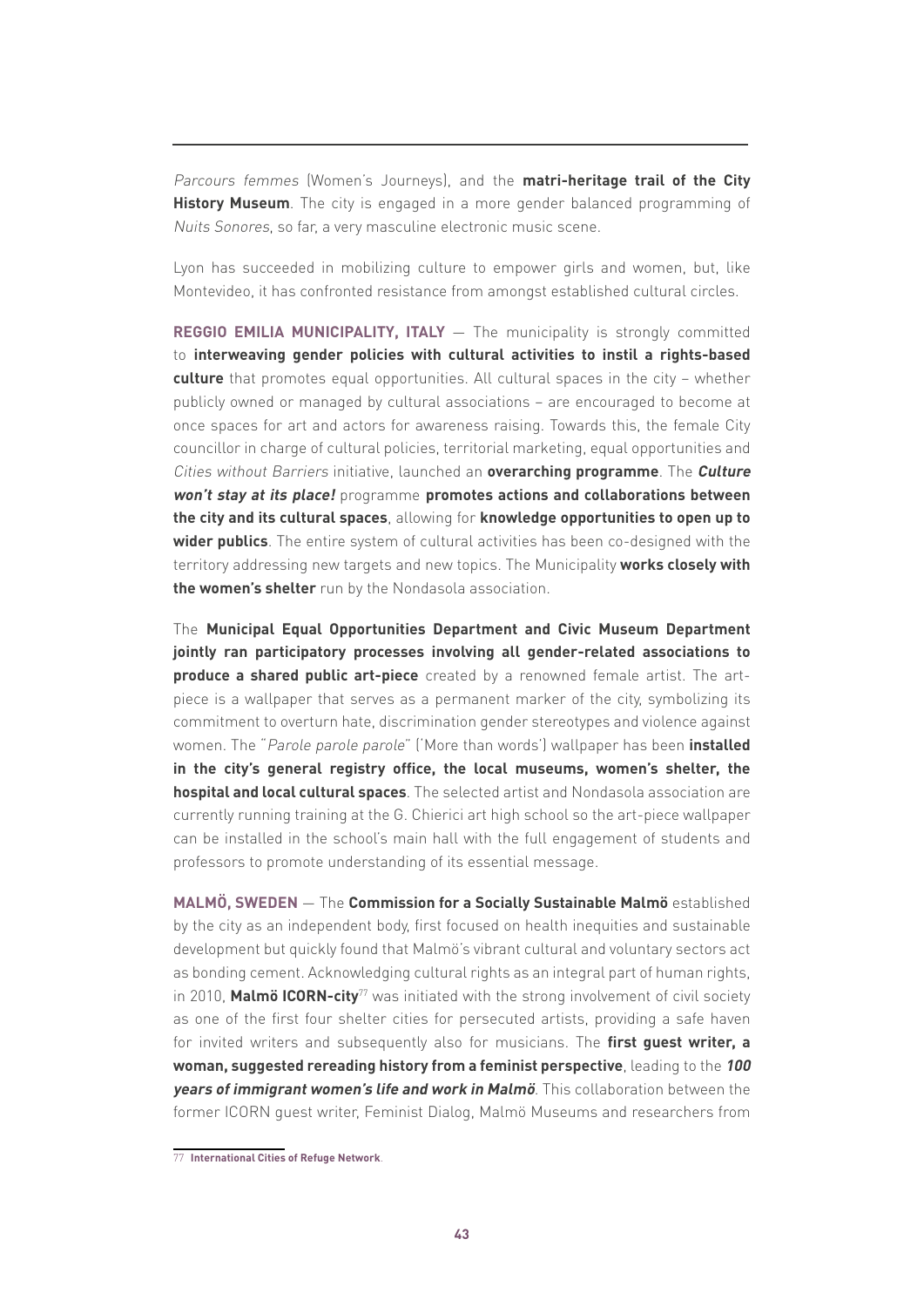Malmö University had significant **involvement of many women active in civil society**. The project enriches Malmö's history by adding an immigrant women's perspective; stories are preserved in the museum archives and collections for future generations.

In 2011, the Municipality assigned "Kulturuppdraget" ('**The Culture Assignment**') to the Institute for Sustainable Development '**to examine culture as the 4th dimension of sustainable urban development**' as a joint venture between the city and Malmö University. The same year the City Council adopted a **Development Plan for Gender Equality Integration** and **Gender Equality Strategy** aiming to open up institutions for all citizens with a holistic and critical view of normativity and inclusion, and to **create environments where artists may maintain sustainable collaborative initiatives**. This is complemented by **gender-training of museum staff**. One strain was "The Role of Culture in Achieving Gender Equality in Cities and Territories" initiative, that is **developing exhibitions at Malmö museums** such as around the shipping industry in the "Teknikens och Sjöfartens" ('Technology and Shipping').

On the 100th anniversary of universal and equal suffrage in Sweden, in 2021, Malmö Museums will **highlight historical women** connected to Malmö on the City's Instagram account; the magazine **Historiskan** will publish a post about a historical woman every week, using pictures come from the museums' collections.<sup>78</sup> In collaboration with young women residents interested in modest fashion, Malmö Museums are creating an exhibition exploring the city's contemporary fashion industry and that of the 19th and 20th centuries. In tandem, with the exhibition, Malmö Museums will collect new objects for its costume collection and carry out contemporary documentation.

**DUBLIN, IRELAND** — The City Council established Dublin's Culture Connects in 2016 to take forward the Agenda 21 for culture and the Sustainable Development Goals (SDGs).79 The **inclusion of culture as a core development objective across all of the Council's work** recognises culture's central role, and in 2018, the Dublin City Council Culture Company $80$  was created to run all cultural initiatives and buildings across the city. The company represents Dublin in ACCESS Culture for All and has formed a **local citizens' advisory group**, with which it explores new ideas around policies for cultural inclusion and an action plan.

Cultural projects with communities connect artists, groups, and villages with libraries, museums and creative places across Dublin City. **Universal access for citizens** ― **including all genders** ― **and community participation** is ensured in all programmes through pro-active engagement and outreach, facilitating groups, identifying barriers and supporting additional requirements for participation. All activities are financially supported by Dublin City Council to ensure equality of access and social inclusion that incorporates a definite gender-equality lens. First-time cultural **opportunities are** 

<sup>78</sup> Instagram account **[#kvinnorisamlingarna](https://www.instagram.com/explore/tags/kvinnorisamlingarna/)**.

<sup>79</sup> '**[Dublin Culture Connects](https://obs.agenda21culture.net/en/good-practices/dublins-culture-connects)**'. Good practice available at the 'OBS' database of good practices on culture and

sustainable cities of the UCLG Culture Committee.

<sup>80</sup> **[Dublin City Council Culture Company](https://www.dublincitycouncilculturecompany.ie/)**.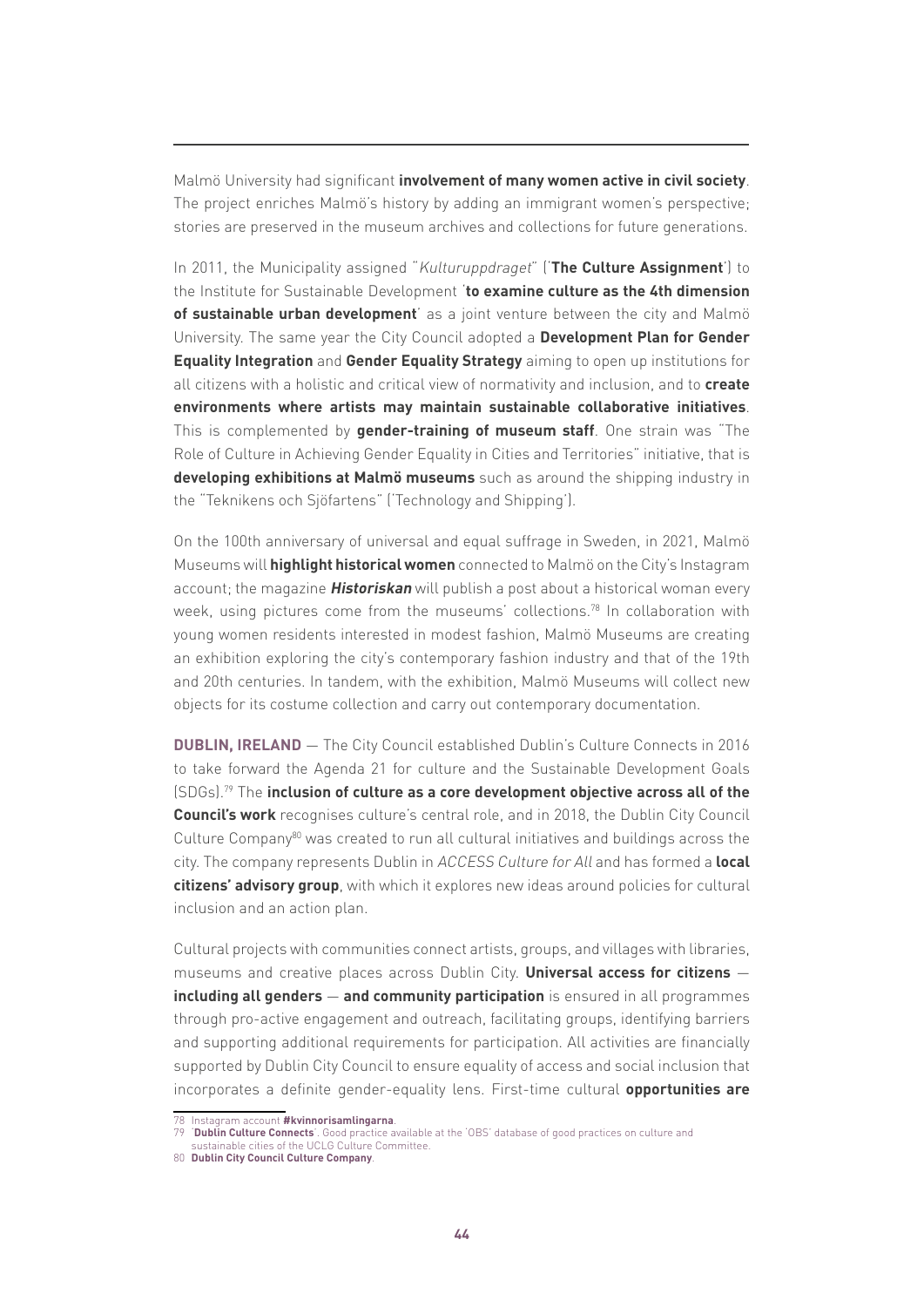### **created for communities previously left out of cultural activities** as a fundamental way to **shaping a sustainable cultural ecosystem**.

With the National Neighbourhood programme,<sup>81</sup> the Dublin City Council Culture Company undertakes year-round activities for people to see and make culture in their own locations with people they know. New experiences, explorations, and connections are the foundation for people to build creativity into their everyday lives. In particular, gender-equal elements encompass a Culture Club, consisting of a series of hosted talks and tours that introduce and encourage people to connect with the cultural spaces of the city. A gender perspective ensures that women's voices are present in cultural places, including in museums that showcase women's movements and participation as well as in the 14 Henrietta Street guided tour that shares stories of specific houses and streets as part of the story of Dublin and her citizens.

Other initiatives that can change the dominant narrative include: OurCityOurBooks. ie,82 an interactive process of an expanding **virtual bookshelf** of writings that have shaped and represent the lives, families, and culture of the city's people, supported by a website and programme connecting communities of readers with the books that have shaped the lives of Dubliners. Tea & Chats consist of year-round informal conversations with groups of people to elicit their **thoughts and ideas about the city and culture**: what the city and specific community mean and **how culture can help to connect everyone**. Conversations also take place in Richmond Barracks, a building of historical importance in Inchicore owned by the Dublin City Council and run by the Dublin City Council Culture Company. This has been converted into a library, garden, cafe and space for Culture Connects, a year-round programme of cultural activities celebrating the experiences and interests of local communities and people. A new addition in 2019 is Creative Residency at King's Inns, to encourage artists and organisations to think bigger and expand horizons, informed by the city's people and places in new ways, such as, **exploring the theme of art and law.** A future theme could be gender equality and inclusiveness.

**VAUDREUIL-DORION, QUÉBEC, CANADA** ― This **small city** of 37,000 initiated a creative cultural community project, **Je Suis** ('I Am'), to encourage residents and reinvent their community by actively participating. The aim was ensuring people's **participation in creative and cultural activities to enable residents to become true cultural actors and citizens in their city**; express their feelings; gather together; get to know each other and learn to respect each other's differences feel part of a living environment shared and nurtured by everyone. The **local cultural policy was revised** according to the frame of reference supplied by **Quebec's Agenda 21 for culture**; actions were preceded by a year's consultations and coordination amongst different departments. The university was asked to **help develop Quebec's first regional cultural mediation task force** for innovation, providing tools, training, and support. **Encounters with** 

**[The National Neighbourhood](https://www.dublincitycouncilculturecompany.ie/what-we-do/programmes/the-national-neighbourhood)'**. Dublin City Council Culture Company.

<sup>82</sup> **[OurCityOurBooks.ie](https://www.ourcityourbooks.ie/)**.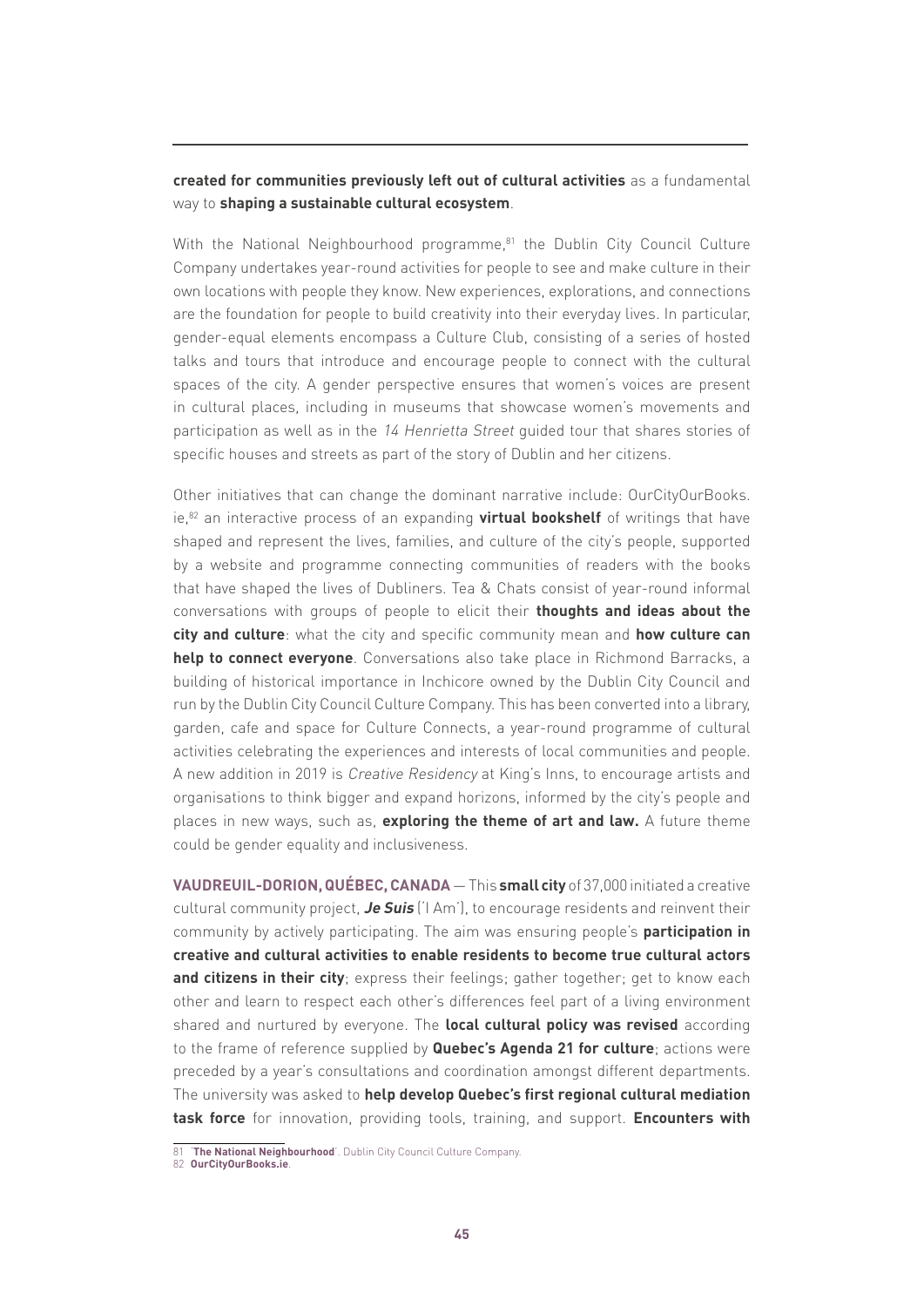**artists are encouraged resulting in collaborative collective creations of paintings, sculptures, choreographies, plays, poems, etc**. Actions help break the isolation of people with limitations and allows professional **artists and cultural actors** to break away from the prejudices that separate them from their community.

**Cultural freedom is at the heart of the program**, creating participative activities that transform into major festive events. **All public spaces are used in 600 annual activities wherever the citizens live or spend time** (streets, schools, parks, clinics, stores, nursing homes, etc.) in order to **produce creative spaces for diversity** where differences can lead to the enhancement of individuals and the community. "**The citizen becomes a true cultural player, providing the perfect atmosphere of conviviality and exchange.**"83

**VICTORIA, SEYCHELLES** ― The Seychelles Constitution "recognizes the right of every person to take part in cultural life and to profess, promote, enjoy and protect the cultural and customary values of the Seychellois people". <sup>84</sup> The Ministry responsible for culture has overall responsibility for implementing the government's cultural policy. The 2004 Seychelles **cultural policy was revised** to fully address **gender inequality in culture**  in 2020 following consultations with various stakeholders including the local Gender Unit. The policy, that awaits cabinet approval, aims to create a **cultural environment conducive to the participation of all**; systematically collect **sex-disaggregated national data** related to culture; enhance the gender balance in artistic and cultural public offerings, develop and implement gender-responsive policies and strategies in culture; ensure gender balance at senior management levels in the cultural sector; address the cultural norms, practices, beliefs and portrait of gender relations in media that causes gender inequality and encourage more men to take up a career in the field of culture.

**TERRASSA, CATALONIA, SPAIN** ― The Terrassa City Council has developed a **Gender Perspective Style Book ― a set of guidelines for events in public space**, introducing **new regulations to comply with gender equality** ― as part of the **Pilot Cities Europe programme**. The initiative was catalysed by the **City Council's belief of public spaces as venues for democratic expression of citizenship** and that "citizens have the right and duty to use it in a way that is equitable for all".<sup>85</sup> To be approved in July 2021, the new regulations promote gender (and other) inclusivity such as: making authorisation for cultural, sports and leisure events in public spaces conditional on showing how a gender perspective is **integrated both within their institution and in the proposed activity**. Institutions will have to state whether they have a protocol to prevent and act against sexual harassment – those who do not will have to sign the **City Council Protocol** and ensure its application during the activity. The Guidelines

<sup>83</sup> '**[Vaudreuil-Dorion: JE SUIS… / Reconstructing a community through cultural mediation](http://obs.agenda21culture.net/en/good-practices/vaudreuil-dorion-je-suis-reconstructing-community-through-cultural-mediation)**'. Good practice available at the OBS database of good practices of the UCLG Culture Committee.

<sup>84</sup> Submission from Victoria to this report.

<sup>85</sup> See the '**[Terrassa Pilot City programme](https://www.agenda21culture.net/our-cities/terrassa)**' promoted by the UCLG Culture Committee.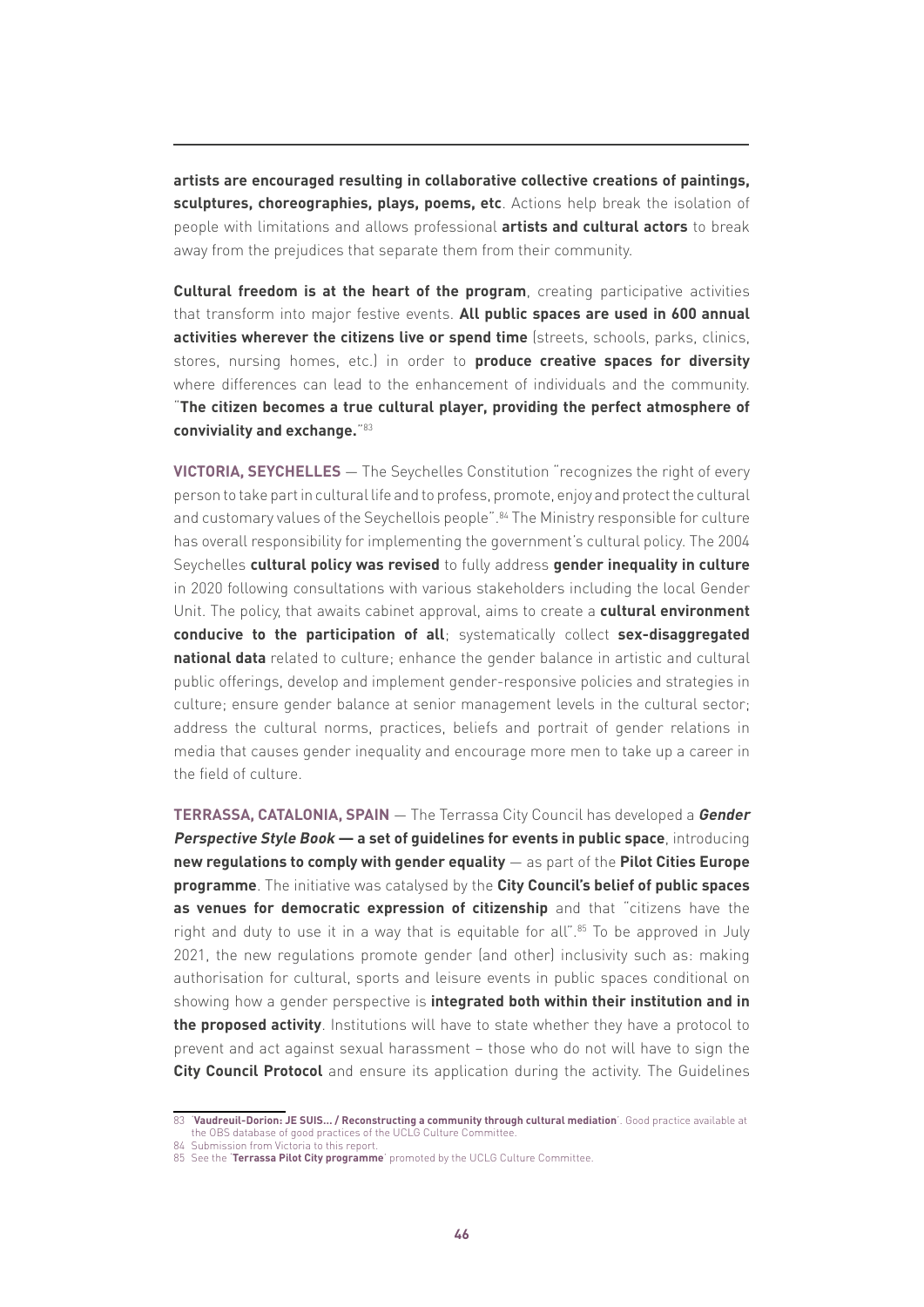were developed with the participation of many people including gender experts and civil society groups working with culture at the grassroots. Implementation will enable Terrassa to document practices and gender equality in the cultural domain and public spaces which will underpin future cultural policies. Initially, the idea was to present the guidelines to cultural organisations and to provide training courses on gender perspective so that they can apply the rules in their cultural practice. Now it is **not only Culture, but other policy areas are working in this document with consensus**.

### 3.1. Cultural Activism Beyond Municipal Boundaries

**WOW Festivals** ― The **WOW (Women of the World) Foundation**, launched in 2010 by Jude Kelly, former Artistic Director of Southbank Centre, London, is a female-led civil society organization that believes a gender equal world is desirable, possible and urgently required. **WOW showcases the power of arts and culture in creating dialogue on socially relevant issues to challenge and overturn attitudes towards gender inequality**. WOW festivals, events and other actions celebrate women and girls, take a frank look at the obstacles they face and discuss solutions for change, also engaging men, boys and persons of non-binary identities. Starting in London, WOW has become a movement with homes everywhere: from Beijing to Karachi and Kathmandu; from Brisbane to Rio's favelas, from Baltimore Territory women at WOW Katherine. To date, there have been over 80 festivals and events across six continents, reaching more than two million people.<sup>86</sup>

In partnership with women and organisations across the world, WOW organisers in each location ensure the content is created by the local community for the local community. Each festival is different but every WOW Festival has a WOW Marketplace, an Under 10s Feminist Corner, WOW Speed Mentoring, performance, talks and debates, and WOW Bites. WOW has a strong and expanding digital presence.

In May 2016, **Karachi**, Pakistan became the first South Asian city to host a full-scale WOW Festival as a partnership of the WOW Foundation and the British Council, local female curators and a host of CSOs and financial partners. WOW Karachi 2016 and 2017 brought together exceptional and inspiring women from across South Asia to celebrate women's achievements, discuss significant gender issues, and amplify Pakistani women's voices – from leading female cultural professionals to politicians, community leaders, artists, journalists, activists and entrepreneurs. WOW Karachi forged new partnerships to support creative people to collaborate and experiment with new ideas, building sustainable ways of working and knowledge sharing. The vast array of festival activities included: workshops on pursuing a path to success in the arts and financial literacy; talks and panel discussions topics encompassed

<sup>86</sup> The **[WOW Podcast](https://thewowfoundation.com/about-wow/the-wow-podcast)** (WOW Women of the World).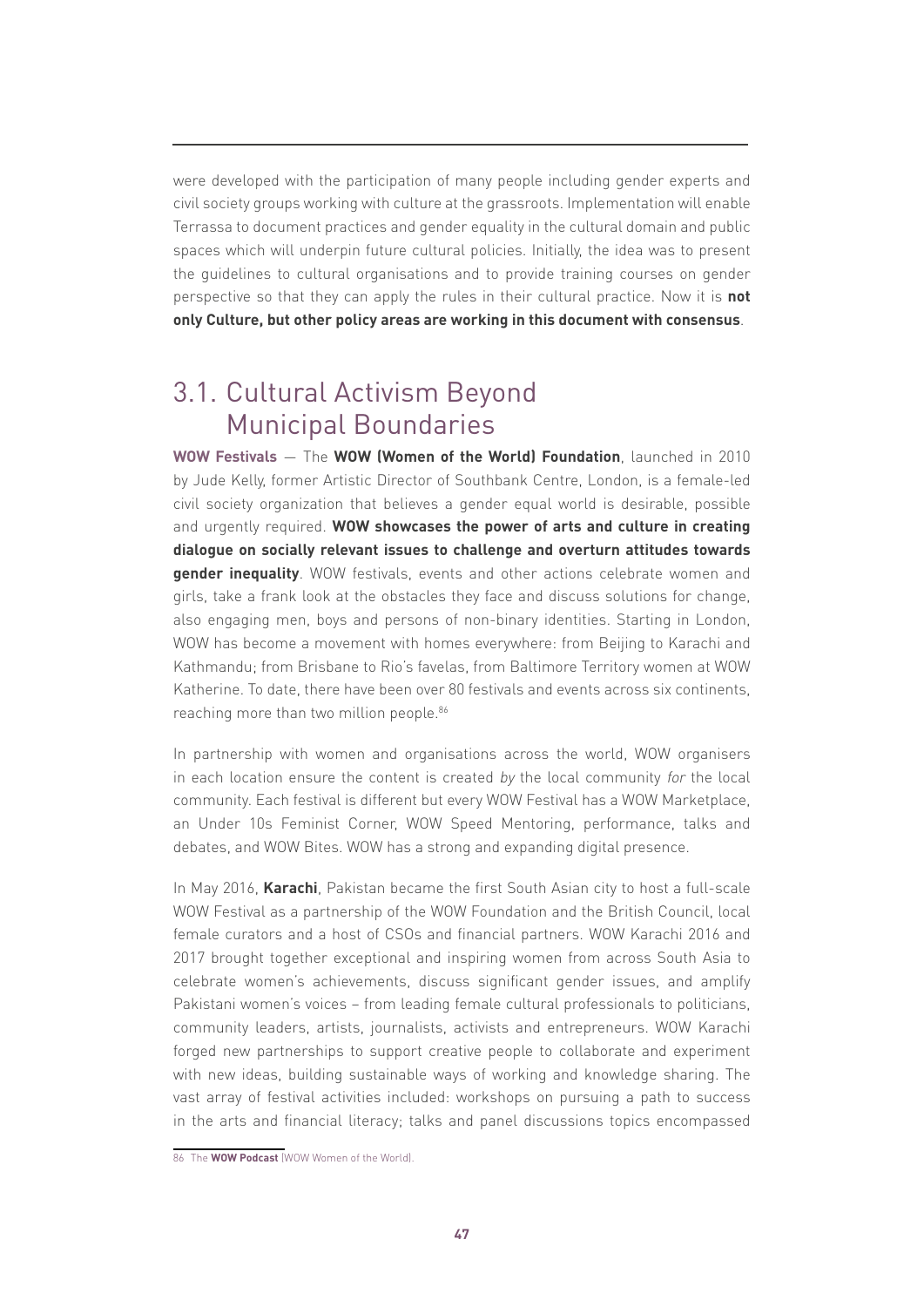identity, self-worth, and women in science and the media; performances showcased dances, storytelling and music; interactive sessions for **children explored gender roles**; speed mentoring sessions; short stories "bites" on a wide range of subjects including gender-based violence and heritage preservation, and screening of films exploring gender issues. WOW Karachi 2017 involved 376 artists, a physical audience of 2200 and reached over 6 million people digitally.<sup>87</sup>

Festivals are preceded by **'Think-ins' engaging local communities** to develop meaningful and more representative programming around themes such as **women's roles in cultural sustainability, environmental sustainability, heritage practices, and celebration of women's intersectionality**. Post event assessment with both male and female attendees showed that gender perceptions had been challenged, with attitudes shifting towards greater appreciation and valuing of women and girls as well as increased support for their rights. In 2018, over 300 local community representatives participated in the WOW Think-in. South Asia WOW Festivals led to the British Council's Creating Heroines project, an international collaborative project bringing together female artists, graphic novelists and illustrators.

**ALTAVOZ PROJECT** ― Implemented by the EUNIC cluster in Bolivia in 2019-2020, Altavoz sought to **promote and reflect on gender equality as a human right**, including respect for sexual diversity, from the perspective of art and culture. As recalled in the 4th UCLG Culture Summit held in Izmir and online on 9-11 September 2021, the project, supported by the EU Delegation in Bolivia, made possible an **unprecedented articulation around innovative critical thinking**, triggering deep reflections on gender issues and empowering the Bolivian artistic-cultural sector. Project phases included: (1) a census and analytical mapping of 203 cultural, artistic and social actors dedicated to the promotion and defense of gender equality and diversity in Bolivia; (2) the Altavoz National Encounter in La Paz, a participatory, horizontal and transdisciplinary space where 45 **cultural actors were mentored to develop projects focused on gender equality and sexual diversities**, and (3) 9 emerging projects implemented by local actors in cities of Bolivia: Cobija, Cochacamba, La Paz, Potosí, Oruro, Santa Cruz, Sucre, Tarija and Trinidad. One example is "Open Voice" in Cochabamba, an artistic and communicational campaign aimed at producing audiovisual pieces with puppets, music videos and plays, in order to inform and raise awareness on the **growth of violence rates, especially during the COVID-19 lockdowns** in Bolivia, towards women and towards the LGBTI + population.

**THE EXHIBIT "DIALOGUES FOR EQUITY"** ― in Belo Horizonte, Brazil, offers a **free program of performances, films and debates on gender topics and the daily challenges and struggles of women** from different backgrounds and stories. "Dialogues for Equity" has been created in accordance with the Belo Horizonte

<sup>87</sup> '**[WOW - Women of the World Karachi](https://obs.agenda21culture.net/en/good-practices/wow-women-world-karachi)**. Good practice available at the OBS database of good practices of the UCLG Culture Committee.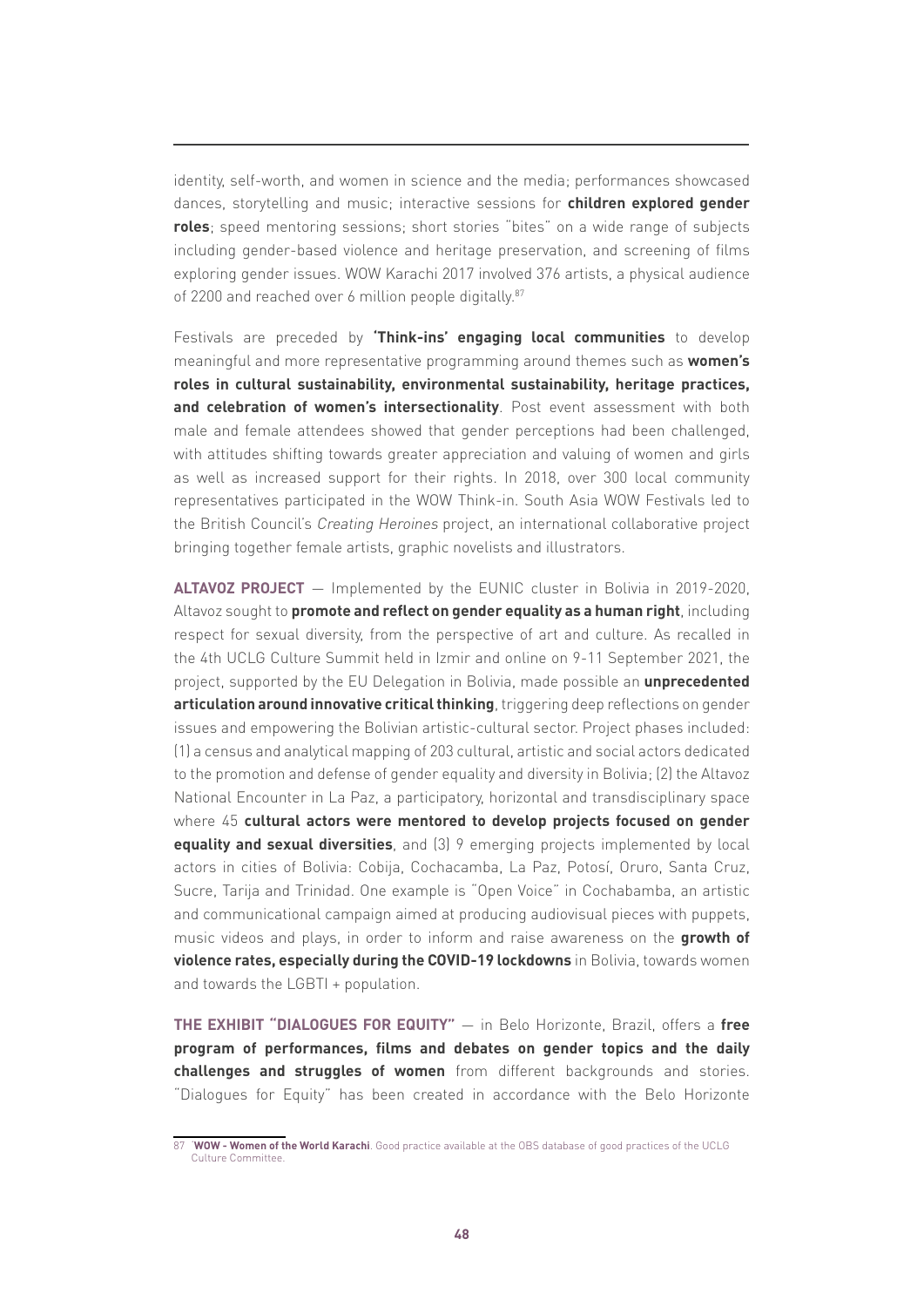Municipal Gender Equity Plan (2019). The initiative aims at contributing to the promotion of women's rights, adding efforts to the construction of female political participation, empowerment, inclusion and citizenship. The project is promoted through the Municipal Secretariat of Culture (SMC), the Municipal Foundation of Culture (FMC) and the Municipal Secretariat of Social Assistance, Food Security and Citizenship (SMASAC), in partnership with the Centre for Interchange and Cultural Reference, within the Municipal Circuit of Culture programme.

### 3.2. Responding to Specific Issues or Situations

**DURBAN, KWAZULU-NATAL, SOUTH AFRICA** ― To highlight migrant women's specific experiences and perspectives and their **vitality in the creation of responsive and inclusive policy frameworks** in Durban, the Migration and the Inclusive City initiative of the Cities Alliance –a collaboration between the Democratic Program, African Solidarity Network and Urban Futures Centre at Durban University of Technology – produced Last Country, a new type of theatre by **[Empatheatre](https://www.empatheatre.com/)**. 88 Based in South Africa, Empatheatre sculpts **new social spaces as amphitheatres for reflexive deep listening and empathy around issues of public concern**, that contribute to participatory justice in decision-making, meaning making and solidarity building across societal spheres. It runs courses for anyone interested in using theatre to address social justice concerns and those interested in exploring theatricalizing as a way of making accessible the results of academic research.

This novel theatre-making methodology involves close **collaboration and solidarity between artists, academic researchers and responsive citizens** as a way of publicly interrogating the way we think about things, democratising the way in which knowledge is surfaced and co-created. Starting with extensive action-based research in which co-participants and key partners identify a pressing central question through active listening to diverse people, the script is first validated through a performance before participants and partners, then rolled out to **strategic audiences of different levels of agency, power and privilege** in relation to the issue. The audience is invited from amongst those **who hold diverse, even conflicting, views** on the issue presented in the play. Post-play facilitated dialogues with the audience then enable further reflexivity on the issue. Performances have been held in jails and football stadiums, streets, homeless shelters, rehab centres and aquariums on issues communities identify as being of critical concern – from street violence to gentrification and public housing.

For the Last Country, 30 oral histories were triangulated with interviews and dialogue sessions in the city and a network of partners developed to inform an **inclusive cityled response to migration** in Durban. The project built a multi-tiered educational and

<sup>88</sup> See also the video '**[Empatheatre \(Short documentary\)](https://www.youtube.com/watch?v=vioKkGqnL8Q&t=63s)**'.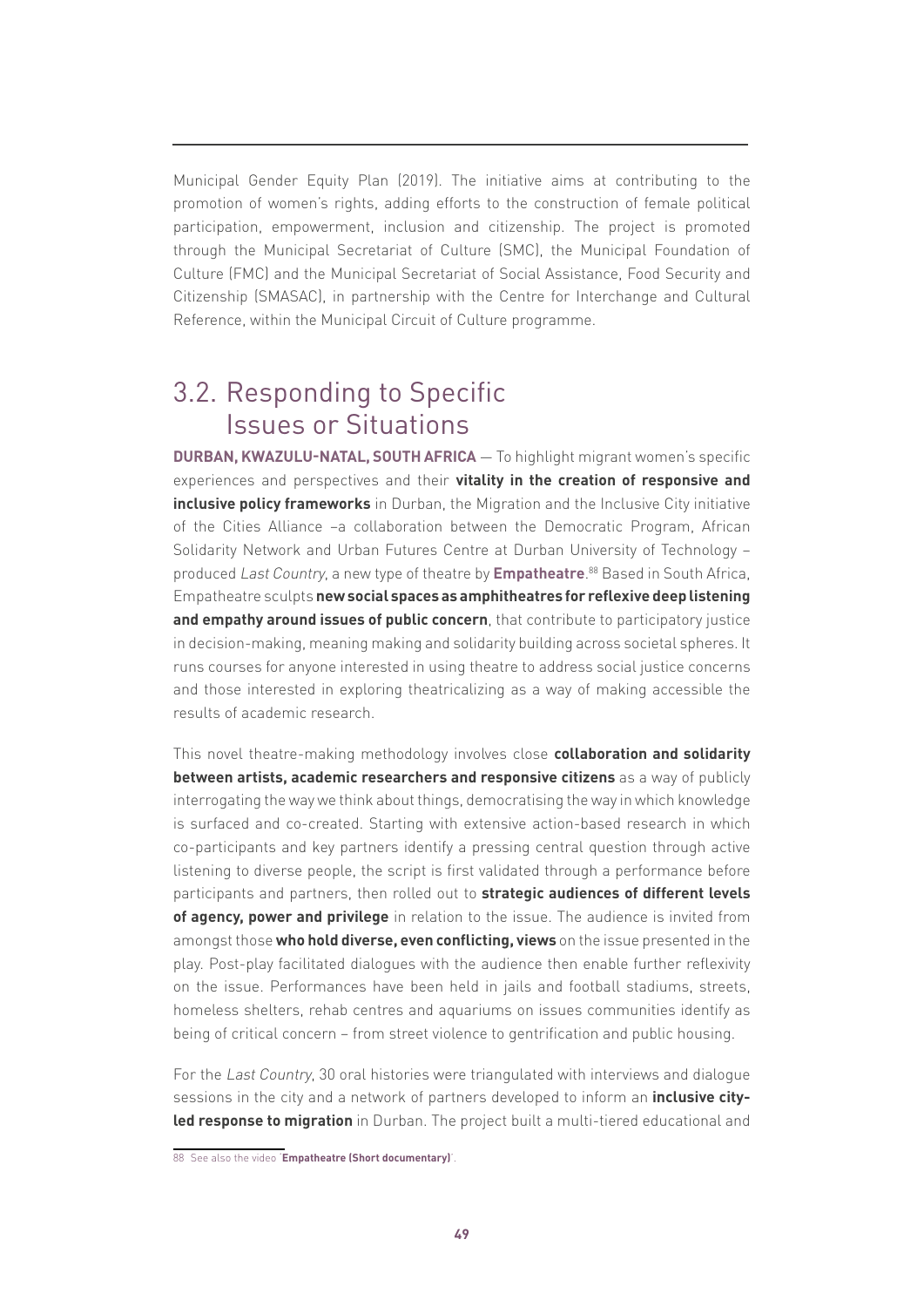awareness strategy from the research including radio shows and theatre. Last Country went on to tour the province of KwaZulu-Natal for 3 years, playing to audiences in **community halls for municipal and local government officials** as well as hostels, theatres, schools, universities.

**PUEBLA, MEXICO** ― **58 state municipalities of Puebla decreed a Gender Alert and restricted recreational public spaces** to address rising violence against women that was heightening insecurity, risk and social fragmentation, but left a gap in people's cultural lives. Therefore, to **guarantee the cultural rights of girls, boys and adolescents, the 'Secretaría de Cultura'** introduced the Children's Cultural Development Program, in which **gender equality and inclusion is fundamental**. Hand in hand with artists and specialized workshops, activities promote safe spaces for the **participation and empowerment of girls and adolescents**. Enabling **creativity** and **self-expression**, actions aim to eliminate the causes of gender oppression and thereby contribute to the eradication of violence against women through two specific initiatives: (a) Collaboration with the **Feminist Festival for Girls**, on International Day of the Girl Child, creates spaces for feminist reflection between girls and women, generating dialogues, popular artistic creations and construction of new knowledge. These feed into proposals for actions that impact and transform the current reality; (b) In tandem, a **Podcast for girls and adolescents** will invite **various artists and specialists** to create content that recognises and promotes girls and female adolescents as protagonists of cultural experiences.

**PORT HARCOURT, NIGERIA** — Port Harcourt's informal waterfront settlements, home to 480,000 people, and among the densest and fastest growing neighbourhoods in Rivers State, had been slated for demolition. The Makeshift constructions of trust initiative developed a programme involving university students and some 40 young waterfront residents. Together, the residents and students designed an **immersive, interactive online media platform to enable the community to be seen and heard**. This started with an immersive, interactive online media space, Chicoco Radio, which was launched to facilitate community voices and allow the city's most marginalised people to make themselves seen and heard. The radio was complemented by designing and constructing a performance-cum-gathering space for the online platform and host community. Internationally acclaimed Venezuelan architect, Alejandro Haiek, helped explore potential participatory design strategies (using case studies from Caracas and other sites) with more than 60 participants, 40 percent of who were women.

The project **empowered young residents, especially women**, and galvanised the **recognition of residents as people who participate actively in the shaping of the city, despite their precarious situation**. The project increased the visibility of socially marginalised slum communities and their capacity to voice their vision of an inclusive city through digital, physical and organisational platforms to project selfrepresentation – from music to maps, architecture to litigation – thus contributing in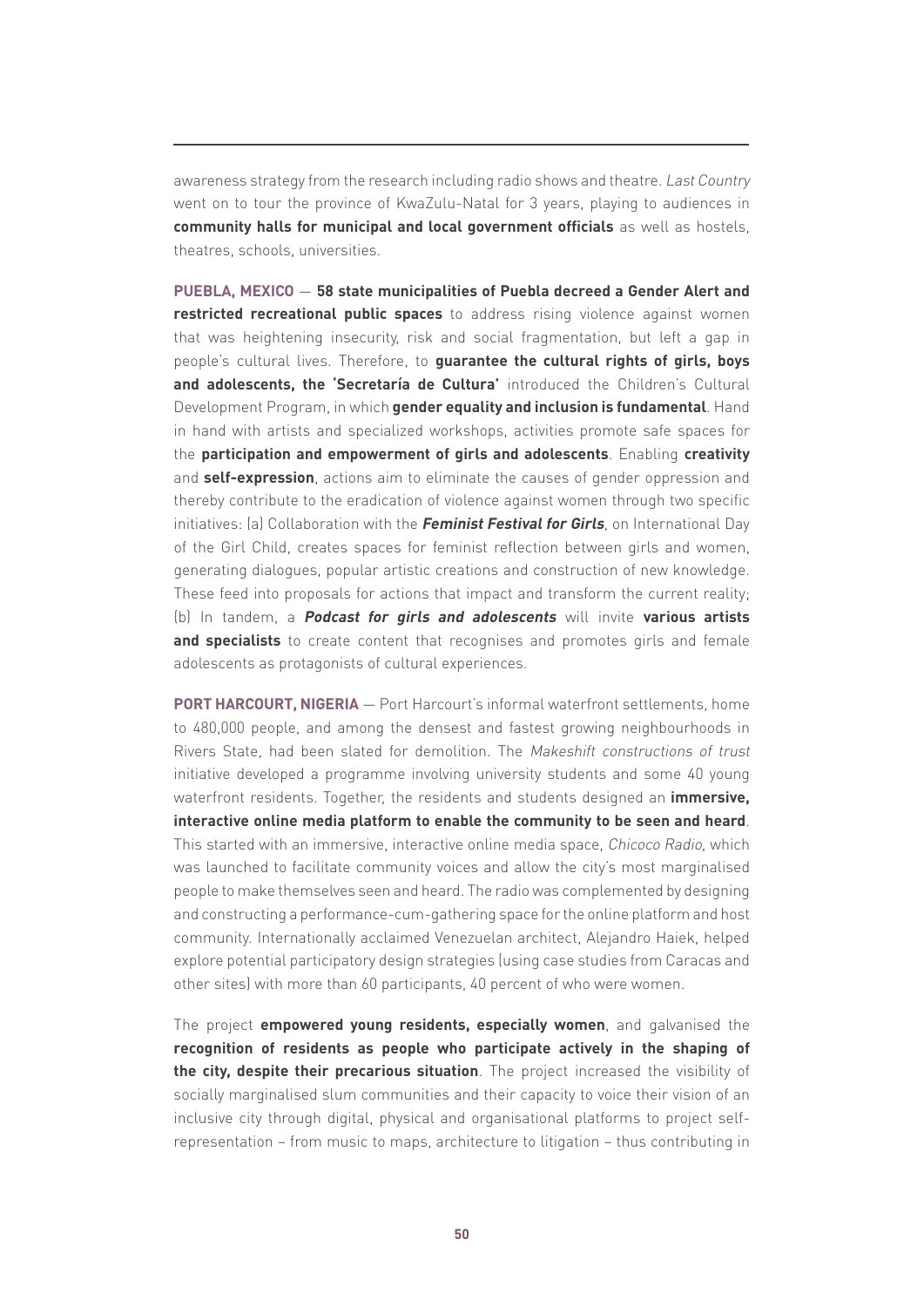a meaningful way to the social, spatial, technological and political changes involved in the next urban transformations.<sup>89</sup>

**BOGOTÁ, COLOMBIA** ― The **Secretariat of Culture, Recreation and Sport** of Bogotá took the innovative step of creating a **District Board for the Cultural Transformation of Machismo**. Addressing stereotypes, beliefs and social norms about gender roles and the way relationships are built, in particular masculinities, the Board seeks to **transform the fundamental basis of socio-cultural constructs** about what it means to be a man and the normative rules and thinking these impose on men. To overturn justifications for gender-based violence the initiative includes reflections on how love is expressed in a macho society. Following a citizen culture strategy to generate **a creative process for cultural and behavioural change** based on quantitative, qualitative and experimental research processes, the Directorate of Citizen Culture launched **Línea Calma**, a telephone helpline and re-education programme. The helpline is not exclusively for gender related matters, but most calls do relate to this and the Línea Calma is run in close coordination with the Secretariat for Women, the Secretariat for Security, security and emergency Helpline 123, the Family Police Stations of the Ministry of Social Integration, the Ministry of Health, etc.

**CAPE TOWN, WESTERN CAPE, SOUTH AFRICA** ― **Catalysing new concepts of masculinities, gender parameters and concepts of fatherhood** was also on the agenda of the 19th ASSITEJ World Congress in 2017 hosted in Cape Town, with the participation of many local governments, different partners and sites. Many national centres participated. Conversations were stimulated around gender and art education through stories of girls, women and persons of non-binary identity, leading to a significant shift in thinking. While, children and young people are generally seen as women's domain, a significant number of male artists want to shift what masculinity is and projected male role models. An **innovative approach** was by Magnet Theatre based in Observatory, Cape Town. A community theatre, dedicated to training actors from local communities, Magnet Theatre ran SCOOP: Kitchen play for Carers and Babes<sup>90</sup> a "**baby theatre**" it developed after it had hosted Replay Theatre from Northern Ireland, which specializes in theatre for the very young. This first ever South African baby play for care-givers and babies between the ages of 2 weeks – 12 months is performed in a contained and relaxing tailor-made tent and accommodates six carers and babies at a time. At the heart of the project is a drive to create awareness of the crucial importance of strong emotional attachments in infants' lives and the direct effect it has on the development of their brains. Subsequent research found that Baby Theatre stimulates fathers' involvement with their infants, catalysing an important shift regarding their role as fathers<sup>91</sup> who described the experience as both educative and enjoyable, and as instilling greater self-confidence in coping with their babies on their own.

<sup>89</sup> The programme is part of the Culture at Work Africa initiative, developed by the Committee on Culture of UCLG, together with a consortium of eight African, European and international partners. The final publication is available **[here](https://www.agenda21culture.net/news/culture-work)**.

<sup>90</sup> See the video **['Magnet Theatre's: Scoop: Kitchen Play for Carers and Babies \(Documentary\)'](https://www.youtube.com/watch?v=_-vQ5GV55DU) [https://www.youtube.](https://www.youtube.com/watch?v=_-vQ5GV55DU) [com/watch?v=\\_-vQ5GV55DU.](https://www.youtube.com/watch?v=_-vQ5GV55DU)**

<sup>91</sup> See the article '**[I Know That It's Something That's Creating a Bond](https://www.frontiersin.org/articles/10.3389/fpsyt.2020.580038/fpsyt-11-580038-html-r1/full)**: Fathers' Experiences of Participating in Baby Theatre with Their Infants in South Africa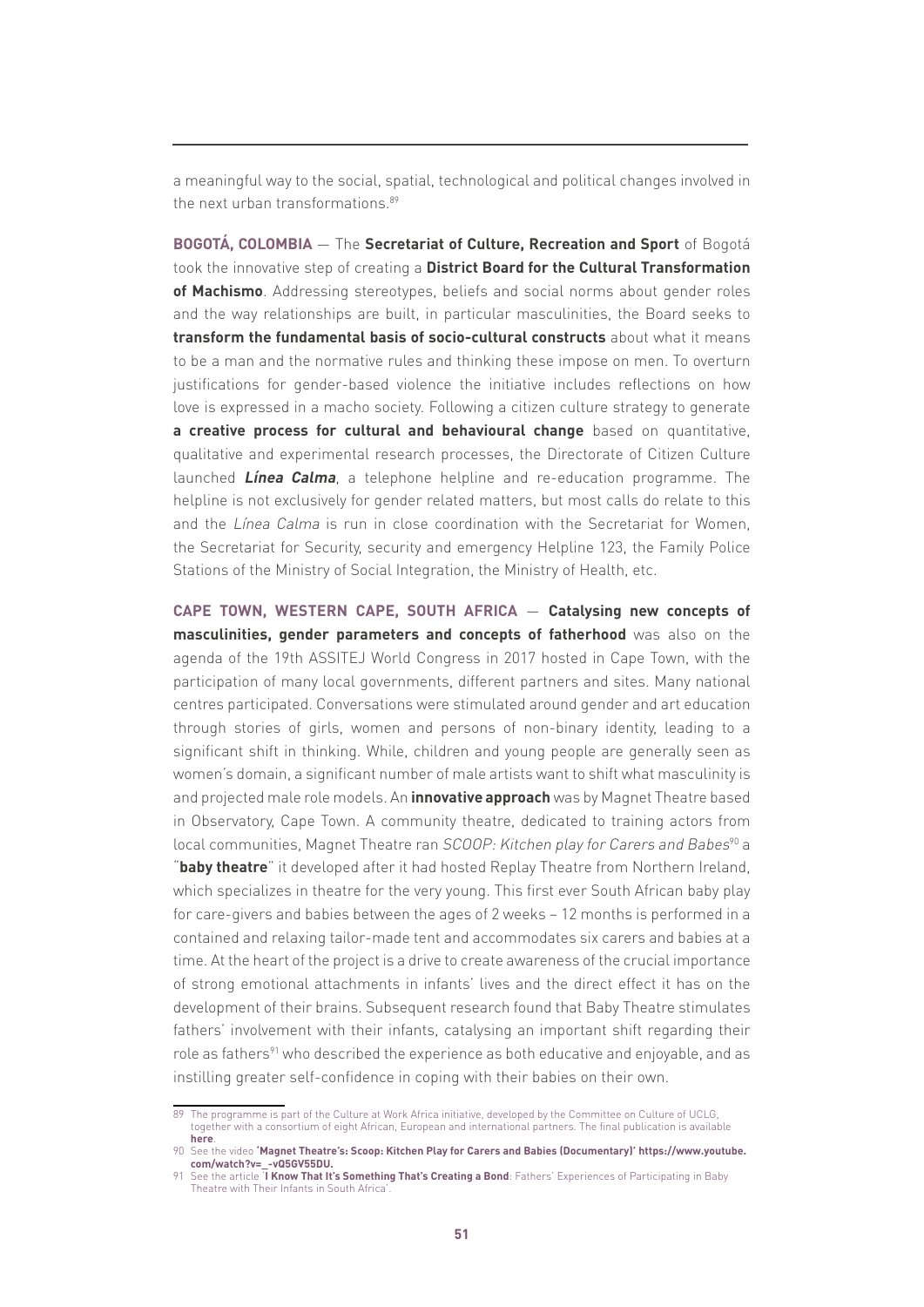**RÂMNICU SĂRAT, ROMANIA** ― In Râmnicu Sărat, authorities learned that **municipal sports facilities were disproportionately used by men**. A series of **consultations with women** enabled the city to **take inexpensive measures** ― such as **changing the way they advertised** the services and **providing women-only sessions** ― to make the facilities more inclusive and thereby increase their use by women.

**REPÚBLICA DE EL SALVADOR** ― **A growing trend is to sell companies the right to select names for prominent buildings, streets and sports halls**. The impact this has on the symbolic landscape of cities and people's perceptions should be considered, and public discussion and the participation of local residents in decision-making ensured. **Some states**, including El Salvador, have adopted **laws to impede this trend**.

**THE INTERNATIONAL COUNCIL OF MONUMENTS AND SITES (ICOMOS)** ― ICOMOS is party to the 2018 Brussels Declaration which acknowledges the **essential role women play in the intergenerational transmission and renewal of many forms of intangible cultural heritage in local contexts**, as well as in the promotion of cultural diversity. In 2021, on the International Day of Monuments and Sites, the network held a Brainstorming and Sharing Session and discussed LGBTQ+ heritage and indigenous people, among other issues. Other developments include the report 'Heritage and the Sustainable Development Goals. Policy guidance for heritage and development actors', which seeks to "harness **the potential of heritage to achieve gender equality, eradicate bias and violence based on sexual orientation, and empower all genders**, recognising that heritage is constantly changing and evolving".92

**THE INTERNATIONAL FEDERATION OF COALITIONS FOR CULTURAL DIVERSITY (IFCCD)** ― IFCCD coordinated the 2019 Regional Conference 'Pan-African Perspectives for the Protection and Promotion of the Diversity of Cultural Expressions'. The network discussed the current and future challenges for the diversity of cultural expressions in Africa, focusing on women's empowerment in the cultural sector, and **addressing gender roles, working conditions, emotional, physical and sexual abuse and women's exclusion** from the fields of arts and creative industries. Zimbabwe Musicians' Union and Women in the Arts Festival presented their efforts to establishing mentoring system to **strengthen women's capacities**, advocating against gender-based violence, regulating sexual harassment, and **redefining and transforming imposed and expected roles of women as artists and interpreters**.

**VOICES OF CULTURE, EUROPEAN COMMISSION** ― The UCLG Culture Committee participated in the 2019 edition of 'Voices of Culture', a platform aimed at promoting a structured dialogue between the European Commission and civil society representatives of cultural and creative sectors. In 2019, VoC addressed 'Gender Equality: Gender Balance in the Cultural and Creative Sectors'.93 As a result of this

<sup>92</sup> See ICOMOS' report: '**[Heritage and the Sustainable Development Goals. Policy guidance for heritage and](https://www.icomos.org/images/DOCUMENTS/Secretariat/2021/SDG/ICOMOS_SDGs_Policy_Guidance_2021.pdf)  [development actors](https://www.icomos.org/images/DOCUMENTS/Secretariat/2021/SDG/ICOMOS_SDGs_Policy_Guidance_2021.pdf)**' (2021).

<sup>93</sup> '**[Gender Equality: Gender Balance in the Cultural and Creative Sectors](http://www.agenda21culture.net/news/gender-balance-cultural-and-creative-sectors)**. Brainstorming Report Reflecting Group Discussions During Voices of Culture Session, Prague, 4-5 September 2019' (news about the initiative on the UCLG Culture Committee's website).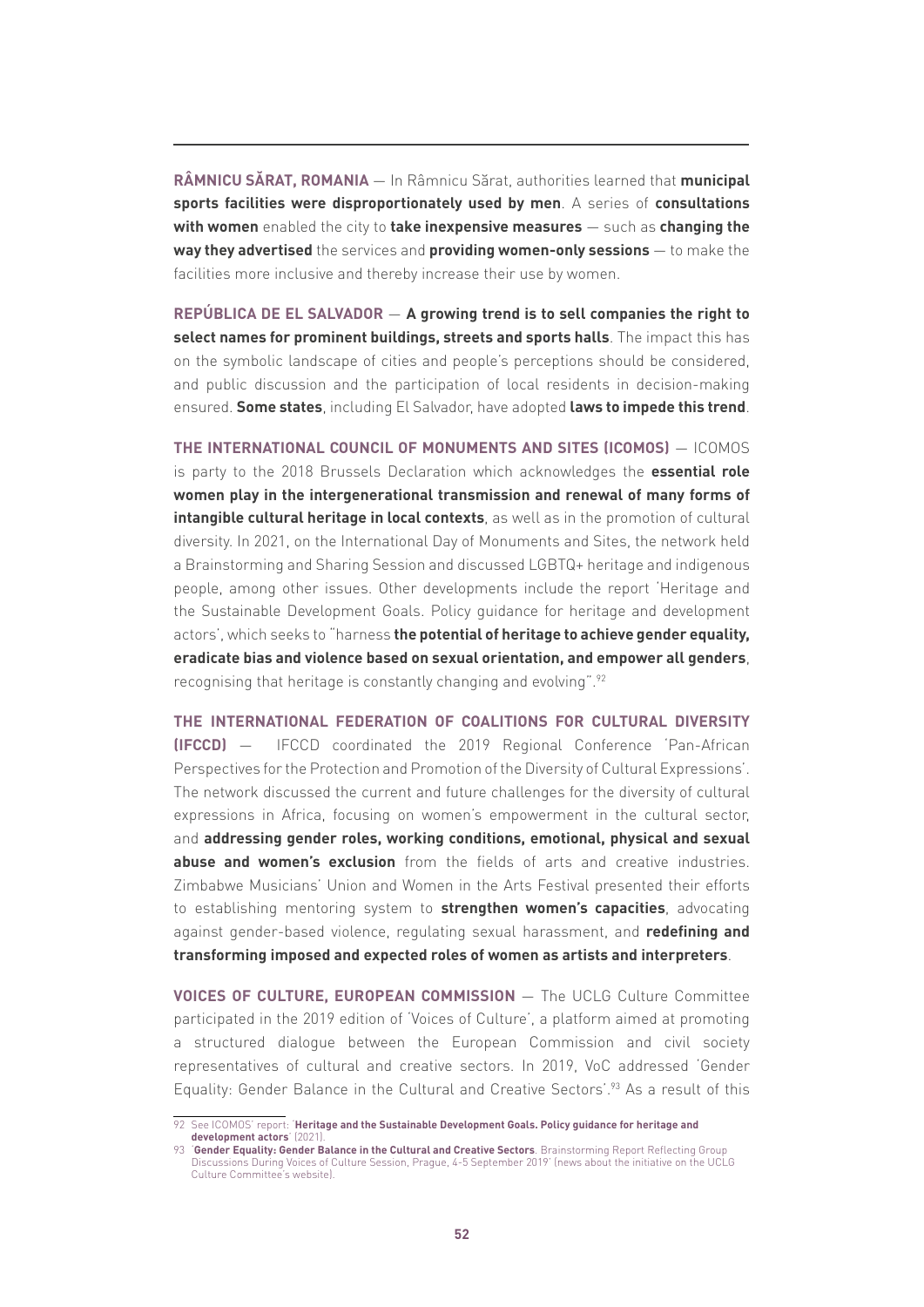collaboration, the report 'Gender Equality: Gender Balance in the Cultural and Creative Sectors. Brainstorming Report Reflecting Group Discussions During Voices of Culture Session, Prague, 4-5 September 2019' was published in February 2020. The initiative gathered 33 representatives (30 women) from cultural networks and organisations, who jointly discussed (a) **equal access** for women to the labour market and leadership positions; (b) **gender stereotypes, representation and role models in education and training**; (c) **sexual violence**, and (d) **systemic change for systemic discrimination**, providing many resources and best practices for each area.

**OMC WORKING GROUP OF MEMBER STATES' EXPERTS, EUROPEAN UNION** ― The OMC (open method of coordination) working group of Member States' experts deepened the key elements of **gender equality and the fight against gender discrimination as twin goals of the EU, including in culture**. Following a mandate that covers areas such as: audio-visual, architecture, archives, libraries and museums, artistic crafts, tangible and intangible cultural heritage, design (including fashion design), festivals, music, literature, performing arts, books and publishing, radio, and visual arts, 'Towards Gender Equality in the Culture and Creative Sectors'94 (2021) provides evidence on the fact that "arts, culture and media, in all the richness of the **cultural expressions, have a powerful and unquestioned capacity to promote tolerance, equality, diversity and social inclusion**." The report presents the main obstacles and specific challenges faced by women, including stereotypes, sexual harassment, access to resources, women's participation in decision-making positions and their position in the labour market (e.g., segregation of the labour market, social rights related to pregnancy, and maternity pay and pensions), and identifies promising initiatives that aim to promote gender equality in the cultural sphere.

## 3.3. Promoting Women & Non-binary Culture Creators

**MUJERES POR LA CULTURA** ('Women x Culture') is an initiative carried out in collaboration with universities and cultural authorities in Latin America, **as coproducers in culture to influence the gender approach of public policies** within the framework of Agenda 21 for Culture – to which many Ibero-American cities are committed. The network consists of diverse women from the cultural field in 13 countries of Latin America,<sup>95</sup> Spain, and Spanish-speakers in other countries.<sup>96</sup> Starting in Chile, it was catalysed by the need and desire of women engaged in cultural activities to **build their own narratives**. The ultimate aim is to guarantee equal opportunities so all can participate in **cultural life as a human right**. Annual events **co-organized with local and national public administrations of culture** bring

<sup>94</sup> '**[Towards gender equality in the cultural and creative sectors](https://op.europa.eu/en/publication-detail/-/publication/36e9028b-c73b-11eb-a925-01aa75ed71a1/language-en)**' (2021).

<sup>95</sup> Colombia, Argentina, Ecuador, Brazil, Bolivia, Venezuela, the Dominican Republic, Mexico, Peru, Uruguay, Panama,

Chile and Paraguay.

<sup>96</sup> Currently: Australia, Malta, Denmark, Portugal, Finland and Ireland.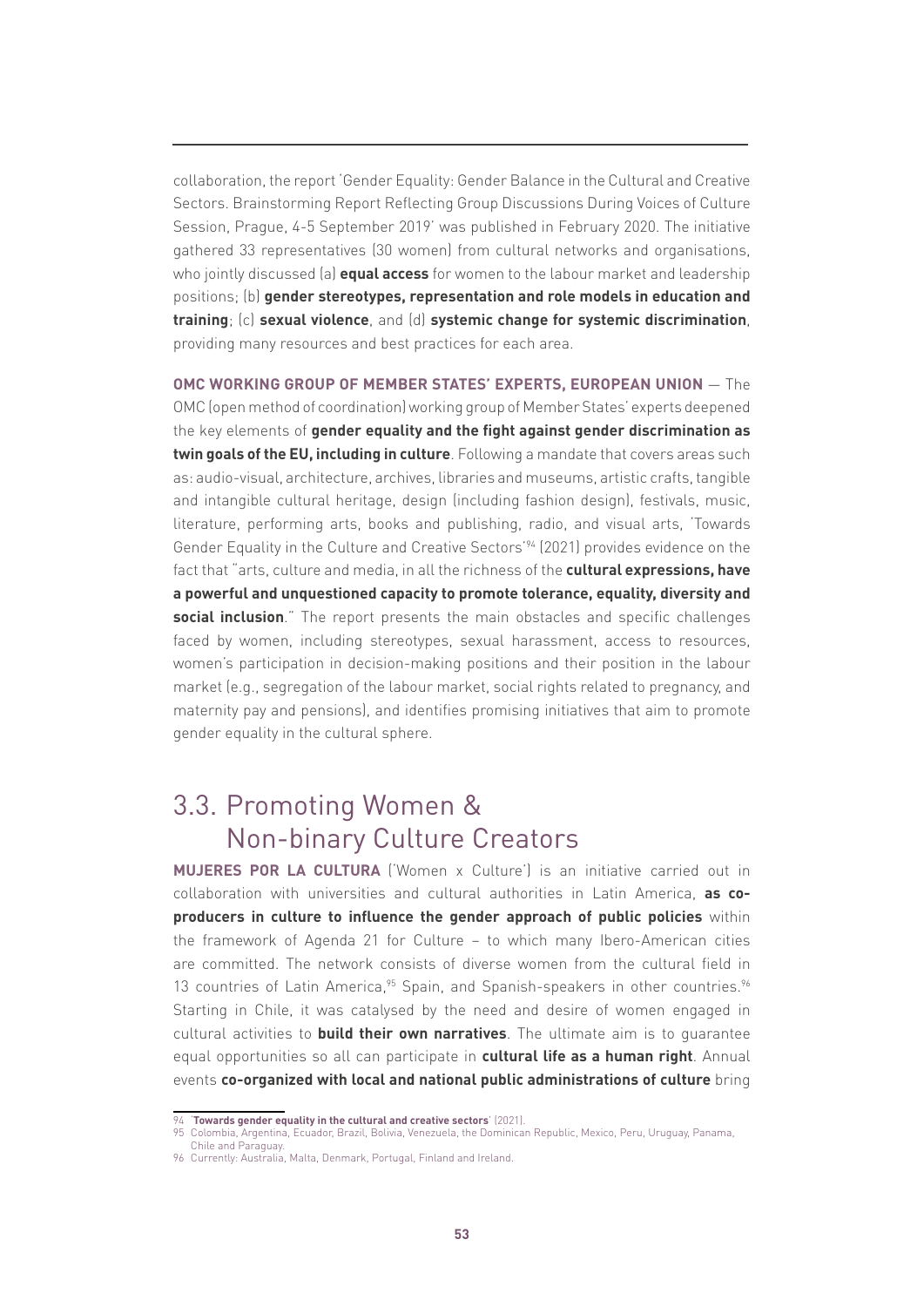together cultural managers, artists, activists, academics, community promoters, academics and civil servants. In the past this has included: the Municipal Culture Secretariat of Coquimbo, the Municipality of Andacollo, in Chile (2013); the Secretariat of Culture of Cuernavaca, State of Morelos, the National Institute of Anthropology and History of Mexico, in Mexico (2014); the Secretariat of Culture of Quito, Ecuador (2015); the Ministry of Culture of the Autonomous City of Buenos Aires, Argentina (2016); the Ministry of Culture of the Dominican Republic (2017), the House of Culture of Cancun, State of Quintana Roo, Mexico (2018) and the Centre for Plurinational Culture of Santa Cruz de la Sierra, Bolivia (2019), amongst others.

Open to all women, gatherings are gestated by women in cultural field who generate new scenarios, promote the historical and contemporary contributions of women. The network **helps cultural managers recognize women's right to cultural rights; makes visible and promotes women's experiences, creations and productions in the cultural sector and in the daily construction of societies** beyond the situation of women in the cultural sector. Networkers gather in different locations each year, live in the territory, and work to recognize themselves and get to know local culture women. Important bonds of resonance enable a broadening of views and learning about different activisms emerge in artistic performances open to the local community, and in conferences, workshops, roundtables, talks, and interventions amongst women in the cultural field. Feminist culture activists **analyse, debate and mobilize on issues that fall outside the formal cultural agenda**, such as women's rights in a historical context of inequality; cultural, social, political and labour empowerment; and **violence against women**. For example, La NaNa Factory of Arts and Crafts launched the #AlertaVioleta ('Purple Alert') campaign through the network so that cultural institutions take a position against gender violence. Support is extended to women's struggles: artists, creators, actresses, puppeteers, directors, educators, managers, producers, thinkers, in various social movements.

**THE INTERNATIONAL UNION OF CINEMAS (UNIC)** strongly believes that gender balanced leadership is an imperative for business growth, better governance and more equity in the cinema industry. Women comprise more than half of cinema audiences in many European territories but remain underrepresented in senior positions in cinema exhibition, lack mentoring opportunities, role models and support mechanisms. To redress the imbalance, in 2017, UNIC launched the **Women's Cinema Leadership Programme** to reinforce the commitment of cinema exhibitors towards genderbalanced leadership, and to create a community of action and a network of women leaders who drive positive change by attracting, retaining and stimulating the growth of a diverse talent pool.

A one-year mentoring scheme provides up-and-coming women in Europe's cinema industry an opportunity to network with, be mentored by and learn from outstanding women executives. This highly successful initiative is in its fourth edition involving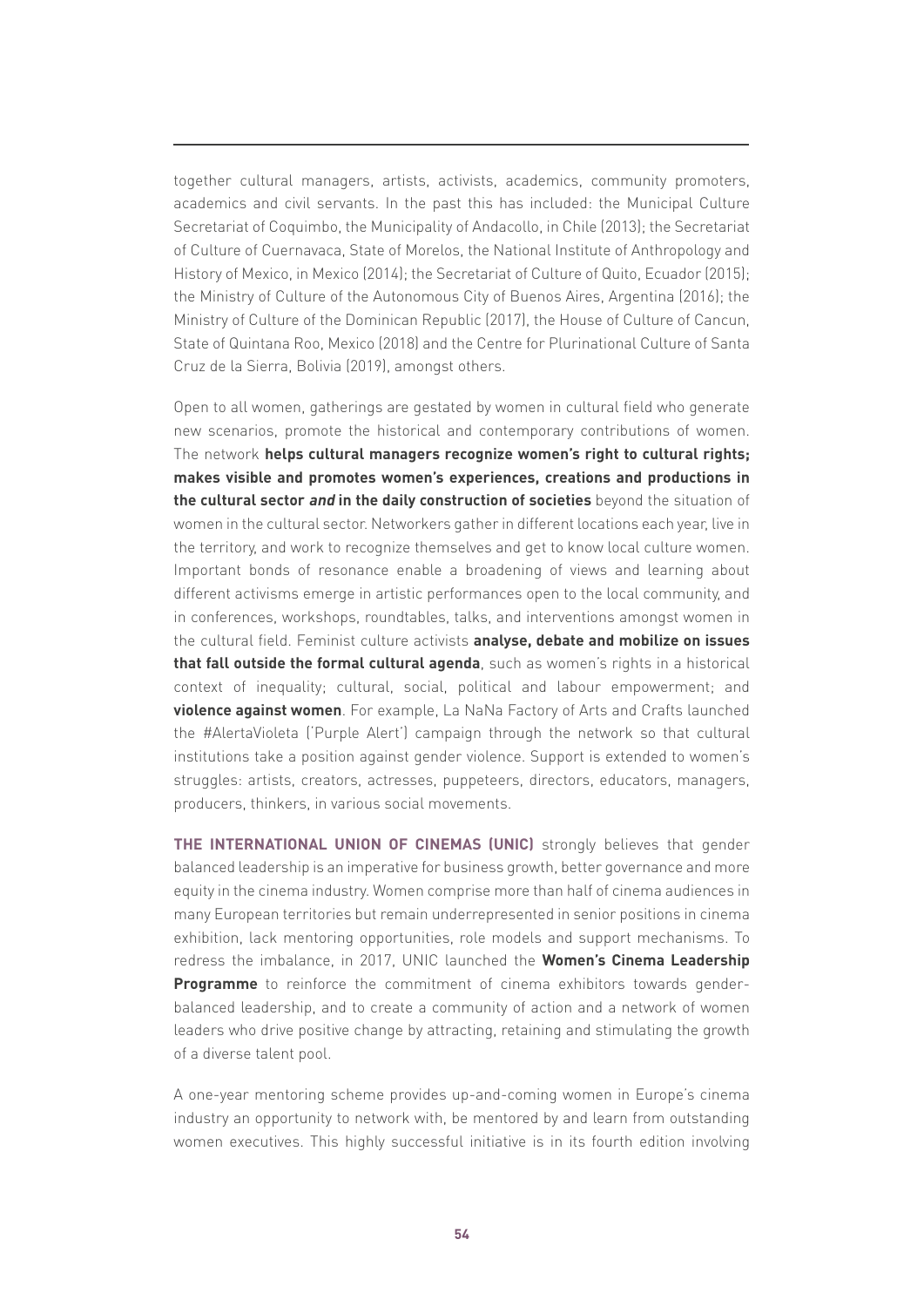18 participants representing 14 territories; the fifth edition kicked off in June 2021. UNIC provides guidance, assistance and recommendations through monthly mentoring calls and other activities over the year while allowing each pair enough room to tailor things to their own needs. This flexibility is greatly appreciated as are networking opportunities and workshops, enabling the whole group to share their experiences, learn from each other and listen to inspirational speakers from across or outside the industry. These empowering, sometimes emotional, exercises boost a sense of togetherness in which both mentors and mentees sharpen their skills and enhance their leadership presence. UNIC believes that in challenging times like 2020, communities that support each other are more important than ever.

**CAYEYE FILMS FOUNDATION** ― A private, non-profit entity, generates new spaces for inclusion, equity and gender equality by developing educational projects, as well as undertaking audio-visual production and distribution in the Colombian Caribbean and Latin America. With **strategic alliances with the Ministry of Culture of Colombia and Barranquilla Secretariat of Culture**, the Foundation fosters **spaces for dialogue and debate** around the promotion and defence of human rights of women and girls. Between 2016 and 2020, the public training program, Cayeye Film Forum, **reached more than 1,200 women, young people and girls from the most remote rural areas, with audio-visual content with a gender perspective**.

La Perla Lab and DocQuilla Lab initiatives benefitted 70 young filmmakers in a process of mentoring, training and audiovisual co-creation of non-fiction content. In 2020, the Foundation created the Cayeye Centre to address the challenges caused by the gaps in gender equity and the lack of women in executive positions and in creative and economic decision-making in the audiovisual sector. This resulted in the **Diploma in Creation and Production of Non-Fiction Audio-visual Content of Women for Digital Media**, currently in its second edition. Full scholarships are provided to creators, producers and audio-visual communicators from Latin America aligned with the Foundation's objective and principles. The Foundation's work creates synergies and strengthens women's networks across the cultural civil society.

**ADELAIDE, SOUTH AUSTRALIA, AUSTRALIA** — Increasing the voice of young women and persons of non-binary identities in cultural expression was the aim of Adelaide City of Music's Equaliser jointly executed by City of Adelaide, Music Development Office, Music SA, and Headspace Adelaide as part of the UNESCO global gender-equality music project, Creative Cities of Music. The Adelaide Equaliser supported 13 young women and non-binary people aged 18–25 for 6 weeks to write and record a song about equality, acceptance and unity. They created and starred in their own music video called 'Can't Keep Us Down'. Other cities involved in the UNESCO project were Auckland, Hannover and Norrköping.<sup>97</sup>

<sup>97</sup> In Norrköping, Sweden, the programme engaged 25 young women from 17 countries.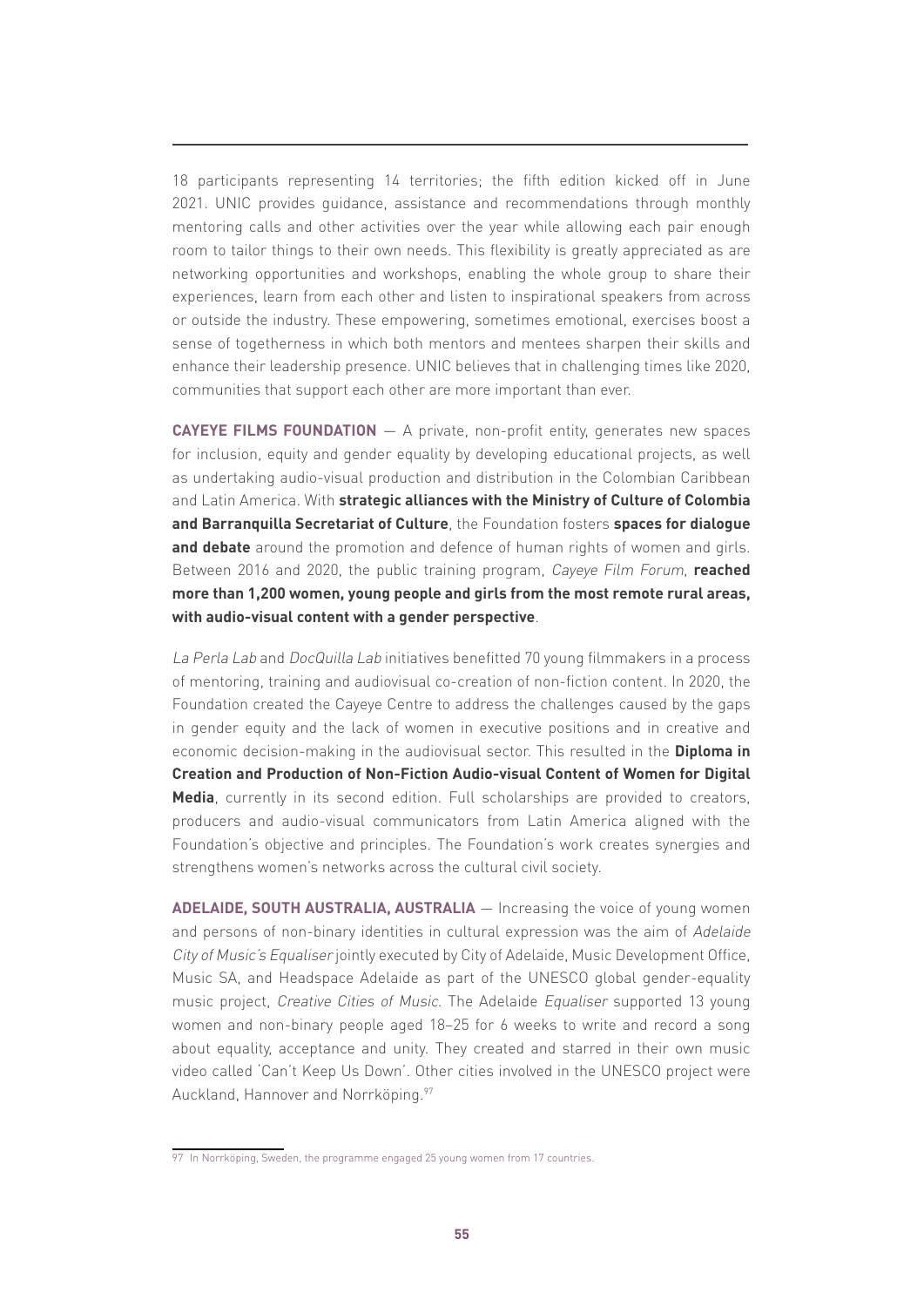### 3.4. Documenting Her Stories & Stimulating Feminist Thinking

**Libraries are cultural institutions that house and share human creativity**; many also host documentation of the past ― whether as archives, history books or other materials. **Always educational, libraries can be gateways to new thinking as well as a window to the past ― a growing number are dedicated to women's creative works, historical contributions and struggles, and feminist thinking**. The International Federation of Library Associations (IFLA) has a Women, Information and Libraries Special Interest Group<sup>98</sup> that specifically promotes women rights, including protecting women's cultural rights.<sup>99</sup> The Group chooses diverse subjects, such supporting women in conflict situations in 2017, and made a submission to the United Nations on sexual and reproductive health.

**Across the globe, libraries dedicated to women offer access to feminist literature and celebrate the cultural influence of women throughout the ages** ― many also serve as **centres for women to learn, engage, and mobilise** as illustrated by the following. The **Glasgow Women's Library**, the only accredited museum<sup>100</sup> in the UK, has both a lending library and archival collections. A nourishing, safe and supportive environment celebrating the lives and achievements of women, it has been providing learning activities since 1991. Women contribute by volunteering, donating books or by becoming involved in the library's many activities. The **Feminist Library in Beirut**, Lebanon, sees books and reading as tools for survival and liberation for women and oppressed individuals, or those who do not feel a sense of belonging to their community. It offers collections in Arabic, French and English, as well as Knowledge Workshops to promote more access to feminist knowledge as a way to improve women's rights. The **Free Black Women's Library**, based in the **Brooklyn** borough of **New York City**, USA, is a feminist mobile library which collects and celebrates the voices of black women. The mobile library pops up monthly throughout Brooklyn, but also travels to other cities such as Detroit, Chicago and Baltimore.

In **Sydney**, Australia, the **[Jessie Street National Women's Library](https://www.nationalwomenslibrary.org.au/)**, named after an advocate dedicated to women's rights, peace movement and the elimination of discrimination against indigenous people, preserves Australian women's work, words and history. The **[Women's Library and Information Centre Foundation](http://kadineserleri.org/)**, founded in **Istanbul** in 1989, is Turkey's first library with a women-only collection that gives access to credible extensive information about women, that in turn contributes to the preservation of women's history in Turkey. The library undertakes a wide range of activities, such as the recent one-day symposium on violence against women, followed

<sup>98</sup> **[Women, Information and Libraries Special Interest Group](https://www.ifla.org/women-information-and-libraries)** (IFLA).

<sup>99</sup> **['Libraries and the Cultural Rights of Women. Lessons from the Women, Information and Libraries Special](https://www.ifla.org/files/assets/hq/topics/libraries-development/documents/171222_libraries_and_womens_cultural_rights.pdf)** 

**[Interest Group Satellite Conference](https://www.ifla.org/files/assets/hq/topics/libraries-development/documents/171222_libraries_and_womens_cultural_rights.pdf)**, 16 August 2017, Bratislava, Slovakia' (IFLA, 2017). 100**[Glasgow Women's Library](https://womenslibrary.org.uk/explore-the-library-and-archive/the-museum-collection/)**.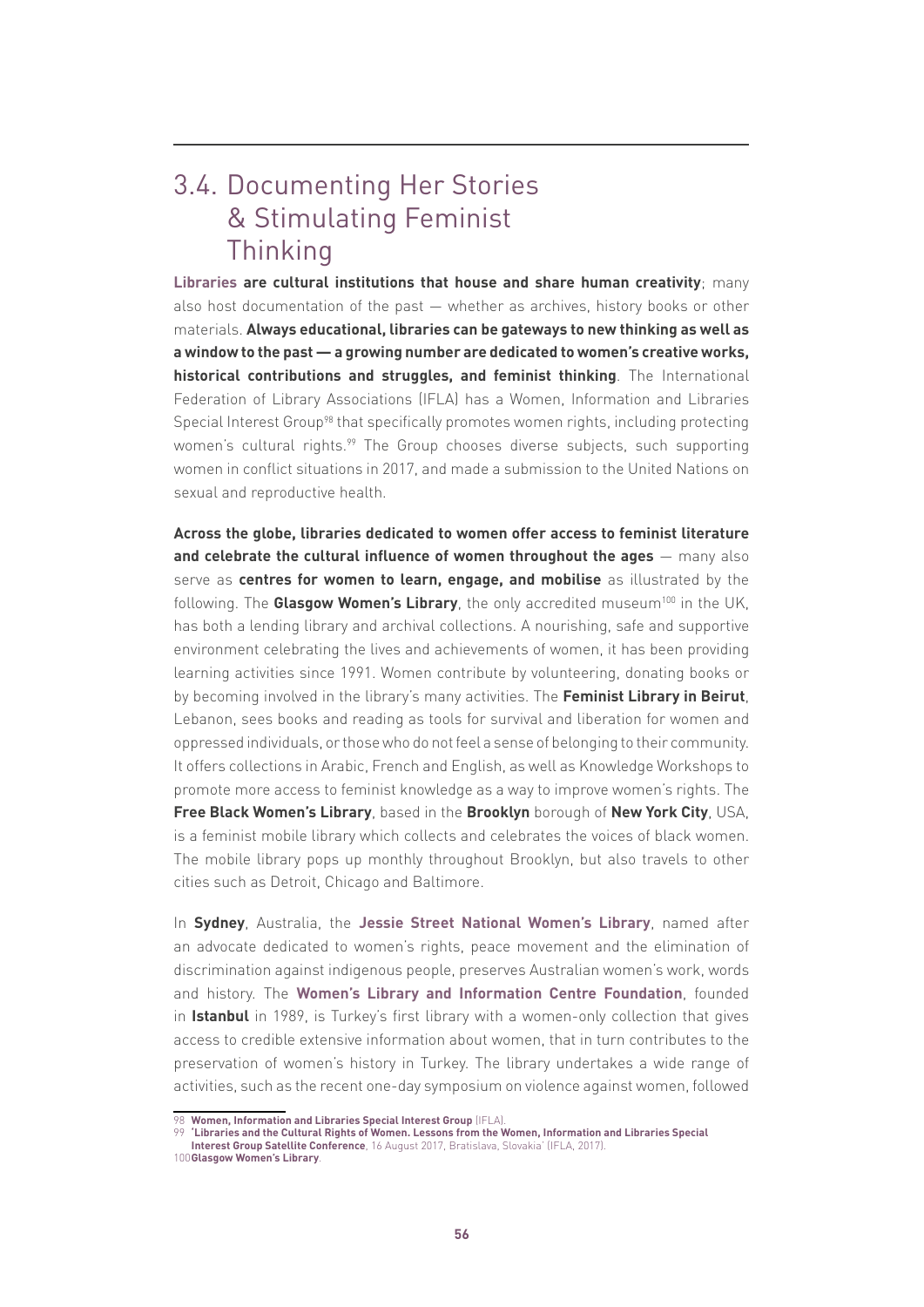by several workshops. In **Barcelona**, Spain, the **[Biblioteca Francesca Bonnemaison](http://ajuntament.barcelona.cat/biblioteques/bibfbonnemaison/ca)**  pioneered women's libraries in Europe in 1909 as the Instituto de Cultura y Biblioteca Popular para la Mujer ('Cultural Institute and Popular Library for Women'). Founded by Francesca Bonnemaison, a well-respected figure of Barcelona's early 20th century cultural and intellectual circles, the library used to offer women training in scientific, manual and artistic skills to support careers; today, it is a reference library of feminist literature. The **[Bibliothèque Marguerite Durand](https://www.paris.fr/equipements/bibliotheque-marguerite-durand-bmd-1756)**, in **Paris**, France, is the only French library dedicated to women. Created from the personal collection of Marguerite Durand – an activist also known for her feminist newspaper La Fronde – who started gathering feminist texts and documents in 1897, and handed over her entire collection to the city

of Paris in 1931. The **[Women's Library](http://www.lse.ac.uk/library/collections/collection-highlights/the-womens-library)** in **London**, UK, has its origins in the Suffragette movement and the 1866 women's suffrage petition. It started in a converted pub with two goals: to provide a resource for newly enfranchised women to enter public life and to preserve the history of women's movement.101 The **[Biblioteca delle Donne](http://www.bibliotecadelledonne.it/)** in **Bologna** is Italy's main library of documents dedicated to women, feminism and gender studies. Founded as an initiative of an independent feminist organisation, **[Associazione Orlando](http://orlando.women.it/)**, in the late 1970s, it is now run in partnership with the city of Bologna and has a dedicated collection of literature for young girls. In **São Paulo**, Brazil, the Biblioteca Cora Coralina specialises in feminist literature. A brand-new feminist library has been created in **Abidjan**, Ivory Coast.102 1949 is the brainchild of Edwige-Renee Dro, an Ivorian writer and literary translator who created it as space for community interaction and learning around gender issues and women's lives and histories in Yopougon, one of the most populous neighbourhoods of Abidjan, with over one million people. The independent self-funded library focuses on women's writings from Africa and the black world/Diaspora. Schoolgirls aged 14 to 18 are engaged in book readings, English book chats and a monthly *Inspiration'Elles* ('Inspirational') sessions where a slightly older girl or woman (aged 16 to 32) doing creative positive things in society is invited to inspire teenagers.

<sup>101</sup>The Library has eight documents which have been recognised by **[UNESCO](https://en.unesco.org/)** in their **[Memory of the World Register](http://www.unesco.org/new/en/communication-and-information/memory-of-the-world/register/)** and more than 1,000 rare books.

<sup>102&#</sup>x27;**[Libraries Delivering Gender Equality. How Libraries Feature in National Reports on the Beijing Declaration](https://www.ifla.org/publications/node/92944)**' (2020); '**[Feminist Library in Abidjan Challenges the Erasure of Women from Africa's Political History](https://brittlepaper.com/2020/04/feminist-library-in-abidjan-is-celebrating-the-lives-of-women-on-the-continent-and-the-diaspora/)**' (Ainehi Edoro, 2020).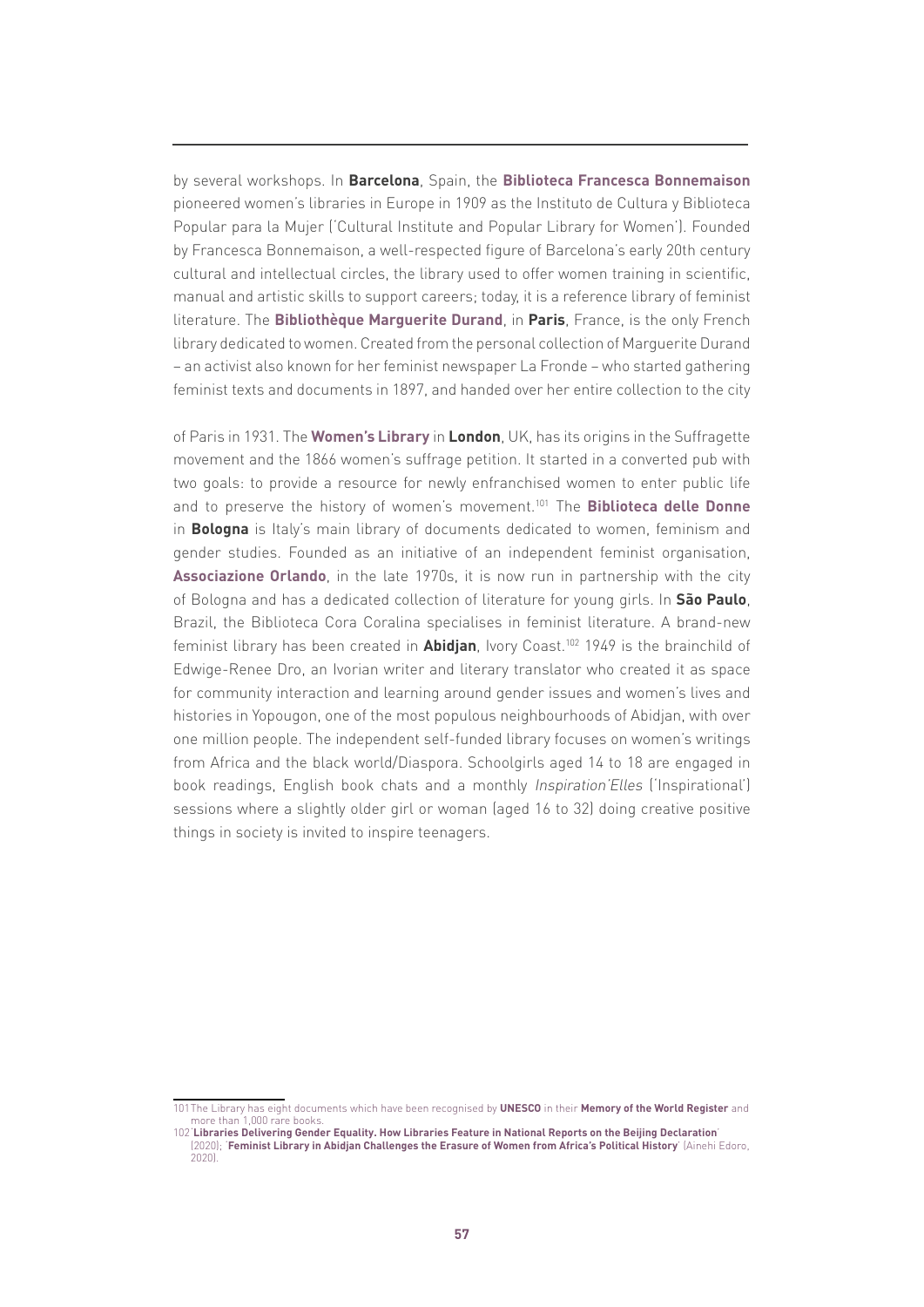# 4. Conclusions & recommendations

**Across the globe, wide-ranging exciting initiatives in the cultural field are contributing to making Women's Rights to the City a living reality for all in highly diverse urban municipalities and territories**. From grassroots initiatives to local government policy innovation, the right to the city provides a meaningful framework to bring together and scale-up local feminist mobilization and impact in city-making. A profound cultural transformation is required to effectuate sustainable meaningful change in the urban gender lexicon. The multiplicity of interventions toward this ranges from how children learn about gender roles in school and play, to promoting new narratives in museums, tours and creative engagements; from rethinking masculinity to altering iconic events reflecting deep-seated cultural normative practices. Cities inevitably feel more like home to women, girls, non-binary and other identities and when their voices, creativity and struggles are evident in libraries, museums, performances, exhibitions, festivals, city tours and neighbourhood activities; when their achievements are broadcast in awards and public events; when streets and buildings mirror the diversity of its residents; when all public spaces are safe to traverse or congregate in at all hours of the day and night. Indeed, public spaces as a whole – the dynamics, gendered usage of, messages displayed and conveyed – were emphasised as crucial areas for local government interventions towards a more responsible and democratic use of public space.

Women's right to the city can never be realised without an explicit commitment to gender equality and all-inclusive diversity of public institutions in both internal dynamics and external processes. Gender equality/women's empowerment unit with a seat at the central decision-making table have greatly facilitated this, often in close collaboration with gender experts, academics and specialized civil society groups, such as UCLG. Experts and practitioners have stressed and successful examples illustrate that "the link with academia is fundamental" as is partnering with individual artists and creators' groups as well as the private sector in the cultural domain. Equally vital are collaborations amongst authorities responsible for culture, gender and diversity as well as other sectors of administration. The elaboration of comprehensive frameworks and plans of actions to make cities gender-equal require the inputs of many diverse actors and institutions.

Effectuating sustainable change often requires revising administrative structures and decision-making processes; instilling gender equality as a desired goal amongst all staff and creating robust coordination amongst various government departments and institutions. This requires dedicated personnel and may also require overcoming administrative hierarchies.<sup>103</sup> Policies must be revised to be receptive and more

<sup>103</sup> Interview with Lisa Sidambe.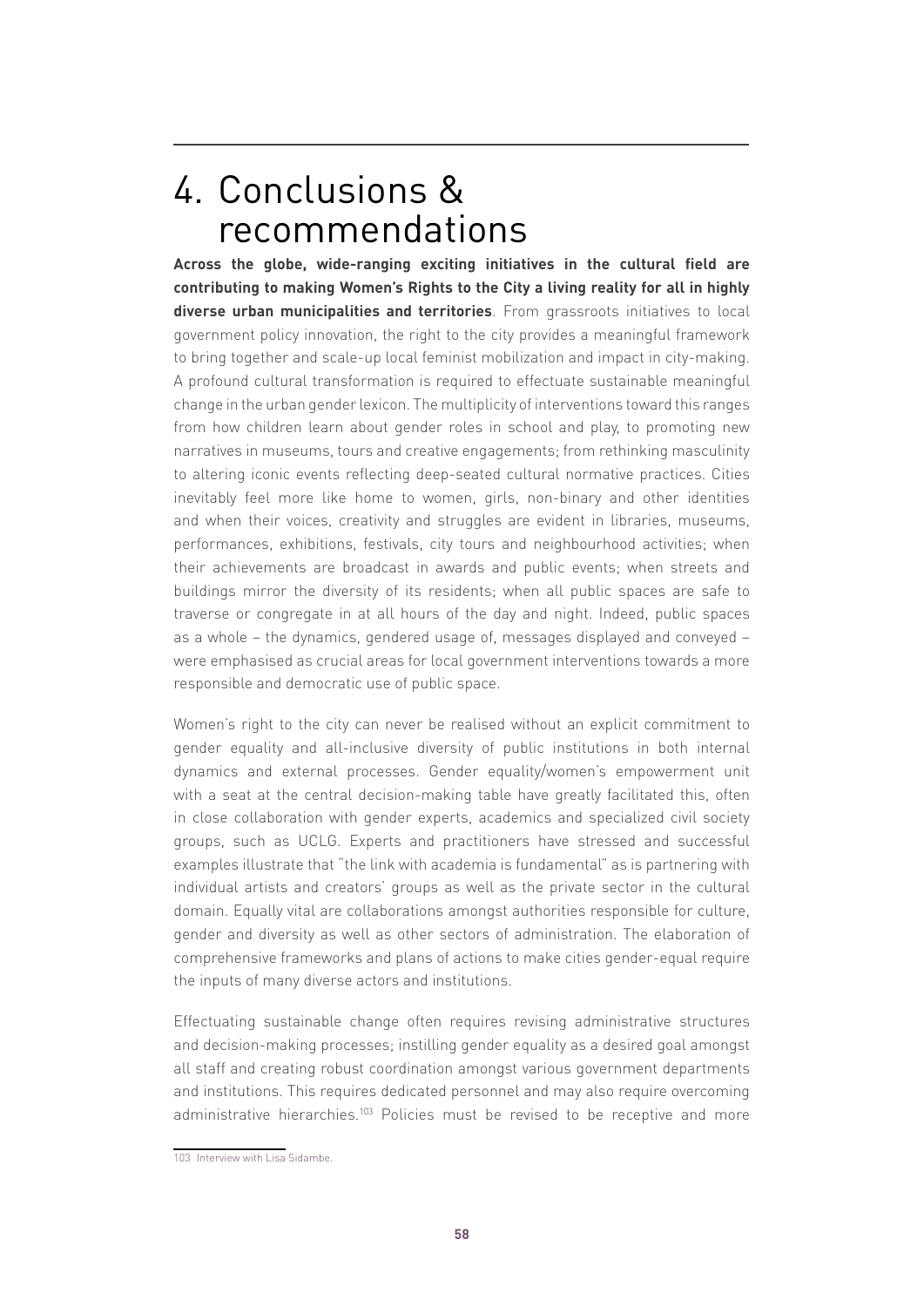supportive of female and non-binary creations and regulations must be less onerous and aim to ease and facilitate participation of everyone. Protocols and guidelines are useful tools to ensure compliance and progress. Women in particular may need to be trained, equipped and supported seeking to participate fully as co-creators of the city's cultural life.

Too frequently, policy-makers merely presume to know gender issues.104 Academic institutions can help to generate data and provide insights for strong evidence-based appropriate policies. It is crucial that gender policies are not limited to programming alone but are truly transversal and have a macro perspective. Without comprehensive transversal municipal plans, small-scale and standalone can be useful but cannot hope to realign city life – they risk becoming more tokens of intent than catalysts of change. However, the policy and authority framework is always context-specific. Each municipality has to review its particular situation to identify necessary synergies and alignments.

Cities cannot be reshaped by authorities and institutions alone, however. Sustainable transformation necessitates the full participation and ownership of all residents, not merely those involved in its administration or cultural and creative sectors. Regular pro-active engagements with citizens and their organisations and an open-door policy are crucial for this. In many cities, transformation has been catalysed by as well as supported by popular feminist and social justice movements joining hands with local authorities. Authorities must engage with feminist groups from different spheres and diverse communities, "**look for 'excuses' to open the conversation**",105 and encourage discussions, including around difficult topics, to arrive at the most doable solutions to obstacles. Such engagements may help compensate people's reluctance ― especially of women ― to approach formal complaint mechanism for various reasons, such as a lack of knowledge that is exists or where it is located, an inability to make the time or spend scarce resources to approach the authority, or because they fear they will not be heard or a solution will not be found. Special efforts are always required to include women who may want different things from men in planning process because "the participation of women in the planning process is a big challenge" even when mandated by the constitution.106

Even when policies exist, there is a need to consider how to make these come to life for people for which community-based conversations are pivotal as people rarely read policy documents.107 The process of **cultural transformation also means transforming the** ― sometimes tension-ridden ― **relationships amongst the city's diverse residents, and between residents and the authorities**. The concept of 'accompanying social change' adopted by Buenos Aires, for example, tried to "ensure

<sup>104</sup> Interview with Yvette Hardie, theatre director, producer, educator and advocate.

<sup>105</sup> Interview with Luciana Blasco, Director Vice Secretary of Cultural Policies, Autonomous City of Buenos Aires.

<sup>106</sup> Interview with Bernadia Tjandradewi, Secretary General of UCLG-ASPAC.

<sup>107</sup> Interview with Yvette Hardie, theatre director, producer, educator and advocate.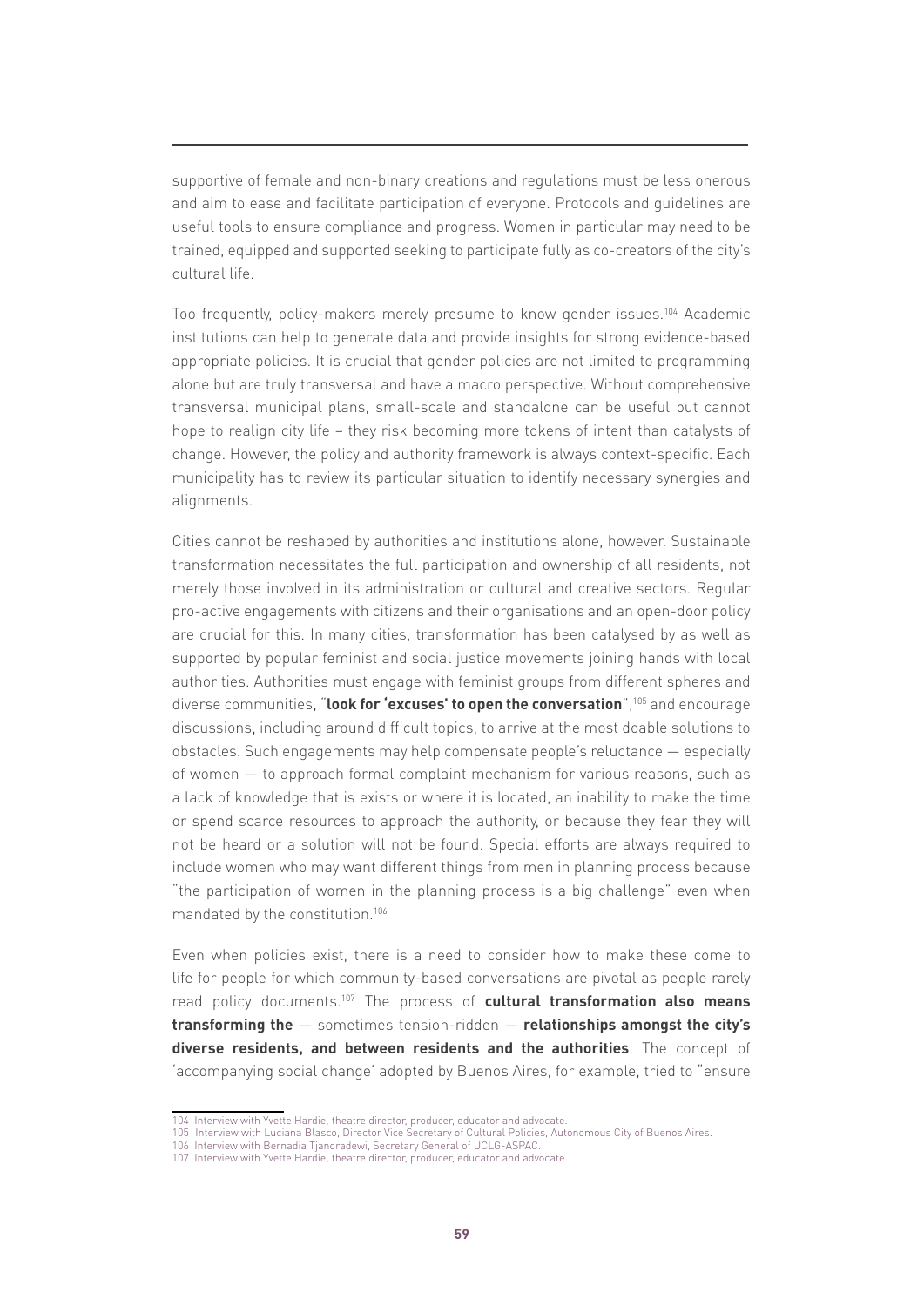that the actions are in full conversation with civil society and in collaboration with other areas of government."108 A pre-condition for transformation is that municipalities are accountable to the people who inhabit and work in the city and be inclusive of people of all backgrounds― a process that always requires dedicated efforts.

Cultural interventions are only part of the equation ― women's rights to the city can only be completed when the city truly reflects not only their past and current realities but their aspirations for the city itself. In the cultural domain, an essential first step is recognising and documenting the gender imbalance in the entire gamut of cultural activities ― from classical music performances to everyday cultural life ― by collecting both quantitative and qualitative data to understand the problems. This will provide the evidence base for establishing priorities and designing policies to overcome obstacles.109 Promoting the cultural rights of all has to be balanced with supporting cultural actors who have been especially impacted by COVID-19 pandemic and negotiating change with more established actors of the cultural scene.

Cultural interventions and a gender-perspective have economic dividends for the city ― a number of which have not been fully analysed and used yet, such as lower health costs when snow is cleared using a gender lens or domestic violence is reduced. There is a need to think more creatively about policies and plans and be prepared for challenges.

Across the world, local government authorities have fashioned a rich compendium of demonstrable but diverse pathways to more gender-equal, diversity-inclusive sustainable cities – many are executed in partnership with civil society actors, cultural actors, academics and gender experts as well as the private sector. Only a few of the innumerable initiatives of civil society associations and cultural activists have been shared here, all underpinned by feminist thinkers, groups and movements. A number of transnational gender equality initiatives in the cultural domain have organised by governments, United Nations agencies such as UNESCO, or civil society. The pathways for smaller cities may not be suitable for larger ones and vice-versa. Given that cultural transformation has to be context-specific, cities and local authorities can select and adapt what seems most suitable and doable in their own context. Some recommended actions are suggested below.

<sup>108</sup> Interview with Luciana Blasco, Director Vice Secretary of Cultural Policies, Autonomous City of Buenos Aires.

<sup>109</sup> Interview with Anna Villarroya, cultural policy expert, Compendium of Cultural Policies and Trends.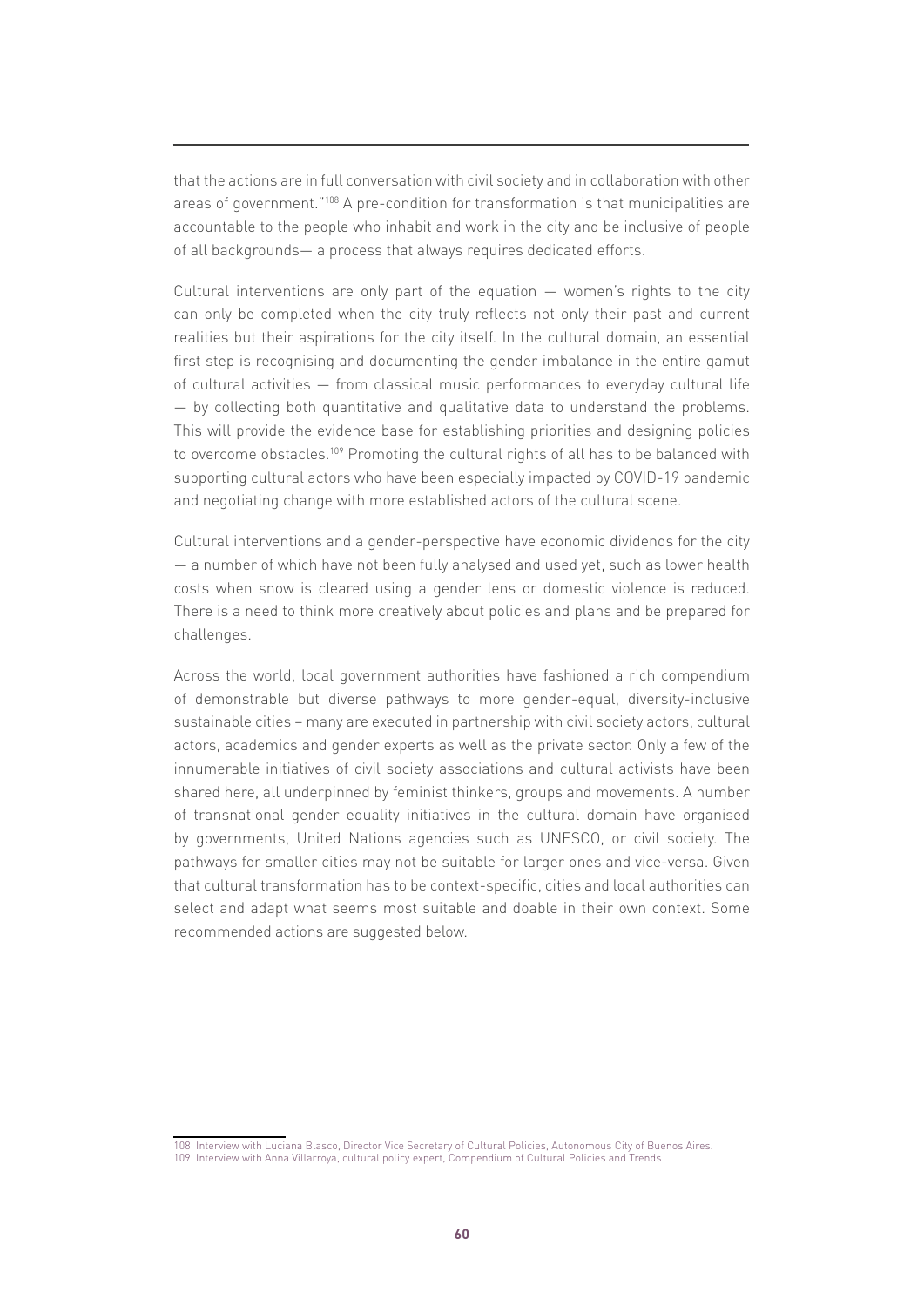### Actions for Local and Regional Governments to Consider

- **1. ENSURE THERE IS A GENDER-EQUALITY / WOMEN'S EMPOWERMENT UNIT IN THE MUNICIPAL STRUCTURE SUFFICIENTLY EMPOWERED WITH HUMAN RESOURCES, BUDGETS AND DECISION-MAKING**
	- a. Establish coordination mechanisms between the gender equality unit, cultural critical decision-making apparatus and other departments
	- b. Set up protocols to eliminate all aspects of gender stereotyping and discrimination
	- c. Ensure high level decision-makers hold public engagements with women and specific communities to hear their ideas and get their inputs
	- d. Ensure the budget for culture has allocations for women/communities for self-expression as co-creators of meaning and knowledge

### **2. PREPARE A COMPREHENSIVE TRANSVERSAL GENDER EQUALITY STRATEGY. FOR THIS,**

- a. Collect data, starting by simply counting how many women compared to men are projected in festivals, museums, local guide books, public symbolic/ iconic events; and how many women win municipal contests
- b. Undertake research with academic institutions to identify issues, such as the gendered use of public spaces and institutions
- c. Hold consultative meetings with women and persons of non-binary identities from diverse neighbourhoods and background, to inform the policy design, implementation and monitoring processes through continuous feedback loops
- d. Consult and brainstorm with women's organisations, women's/gender studies departments and rights oriented cultural groups for innovative ideas
- **3. IDENTIFY ONE OR MORE KEY ICONIC/ SYMBOLIC EVENT OF THE CITY AND TRANSFORM THESE TO BE GENDER INCLUSIVE BOTH IN TERMS OF PHYSICAL PRESENCE AND THEMES**
- **4. SUPPORT THE CREATION OF NEW GENDER NARRATIVES**
	- a. Research her-stories from the city and project these in museums, schools, and in public events
	- b. Initiate projects to support the creation on new narratives in writings, arts and performances, the re-envisaging of old tales and feminist libraries and museums and their activities

### **5. PROMOTE WOMEN'S CREATIVITY AND GENDER EQUALITY DISCOURSES**

- a. Establish creativity competitions for the public as well as professional artists
- b. Create and support spaces for women to congregate and discuss their priorities and formulate ideas for public events. These can start as intra-community meetings and build up across city sectors to be inclusive and give women an opportunity to interact with people they usually do not encounter
- c. Provide training and material support for creativity

#### **6. SHIFT NOTIONS OF MASCULINITIES**

- a. Transform the perception of "masculinity" in socio-cultural spheres through city-wide staff training courses, practices and workshops to generate discussion around patriarchy and gender-based power relations in culture.
- b. Encourage new masculinities through helplines, services and media programmes theatre and performances.